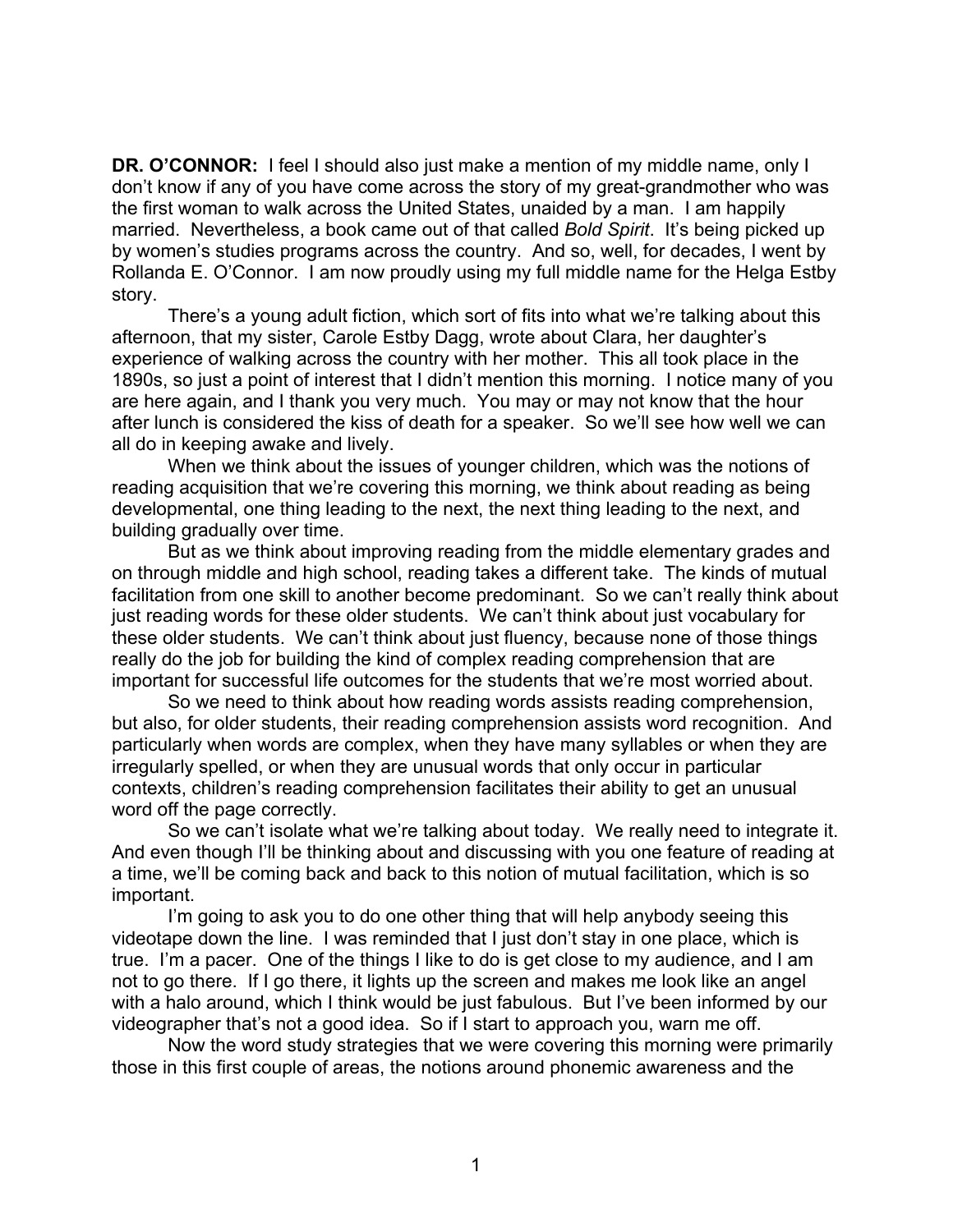alphabetic principle, the notion around teaching phonics and phonic patterns to children, but where we'll be spending the most time this afternoon is in these last three areas.

We just touched this morning on multisyllable word strategies, but we'll be moving into more elaborated strategies for those very long words that tend to stop older poor readers in their tracks. We'll also be thinking about morphemic analysis. And this morning, we were calling it mainly affixes, the prefixes and the suffixes. But the meaningful parts of words do triple duty for older students. They are old enough to understand that words aren't just collections of letters, but they're also collections of meanings.

And so, if we teach older students to use the morphemic parts of words to read, and I'll be demonstrating how we go about doing that, we teach them not only a strategy for decoding a multisyllable word, but also for inferring its meaning, and also for inferring why it might be spelled in one way over another. And so, the mutual facilitation between reading and spelling becomes more complex and more sophisticated with older students. And this is whether they're good spellers or bad, whether they're good readers or bad.

The important thing about morphemic analysis with older students is it gives them yet one more tool. And we don't use morphemic analysis with kindergarteners or first graders or second graders because it carries a metacognitive load. And if you think about Vygotsky's notions of cognitive development, you'll know that what an 11 year old or a 15 year old is capable of thinking about is different from what a little short person can think about. And so, we're going to take advantage of this higher cognition that is available to older students to also help them to read words and infer their meanings.

Now fluency is insufficient. That will not surprise you. How many of you work currently with students who are 12 years old or older? Are any of those students disfluent? Oftentimes, many of them still are. And so, we can fall into the notion of, well, we know that fluency now improves reading comprehension. And so, we should be working on fluency because it gives them lots of wide exposure to words, that's a good thing, and if we can improve their rate of reading, it's like we do improve their reading comprehension, that's an excellent thing.

But we need to know that just the experiments, in just the last four years, have shown quite consistently that if we improve fluency without also working on multisyllable decoding and also working on vocabulary, we're not going to get the impact on reading comprehension that we would get if we, I started to say married, but we normally think about married as being two things. I don't know if we can marry all three, but we'll try. We'll make a usual marriage and put all three of those things together.

So in our current work, when we're working with older students on improving their decoding and their reading rate, we are also folding in about five minutes daily of decoding instruction, if their decoding is below average. And that's often true, even of older students. We're also including about five minutes of direct teaching in vocabulary. Whether it's nested in the reading material that they'll be using for that day or for that week, or whether it's vocabulary for its own sake. And as we move into vocabulary, I'll show you the differences between those two and why we might want to consider both with older poor readers.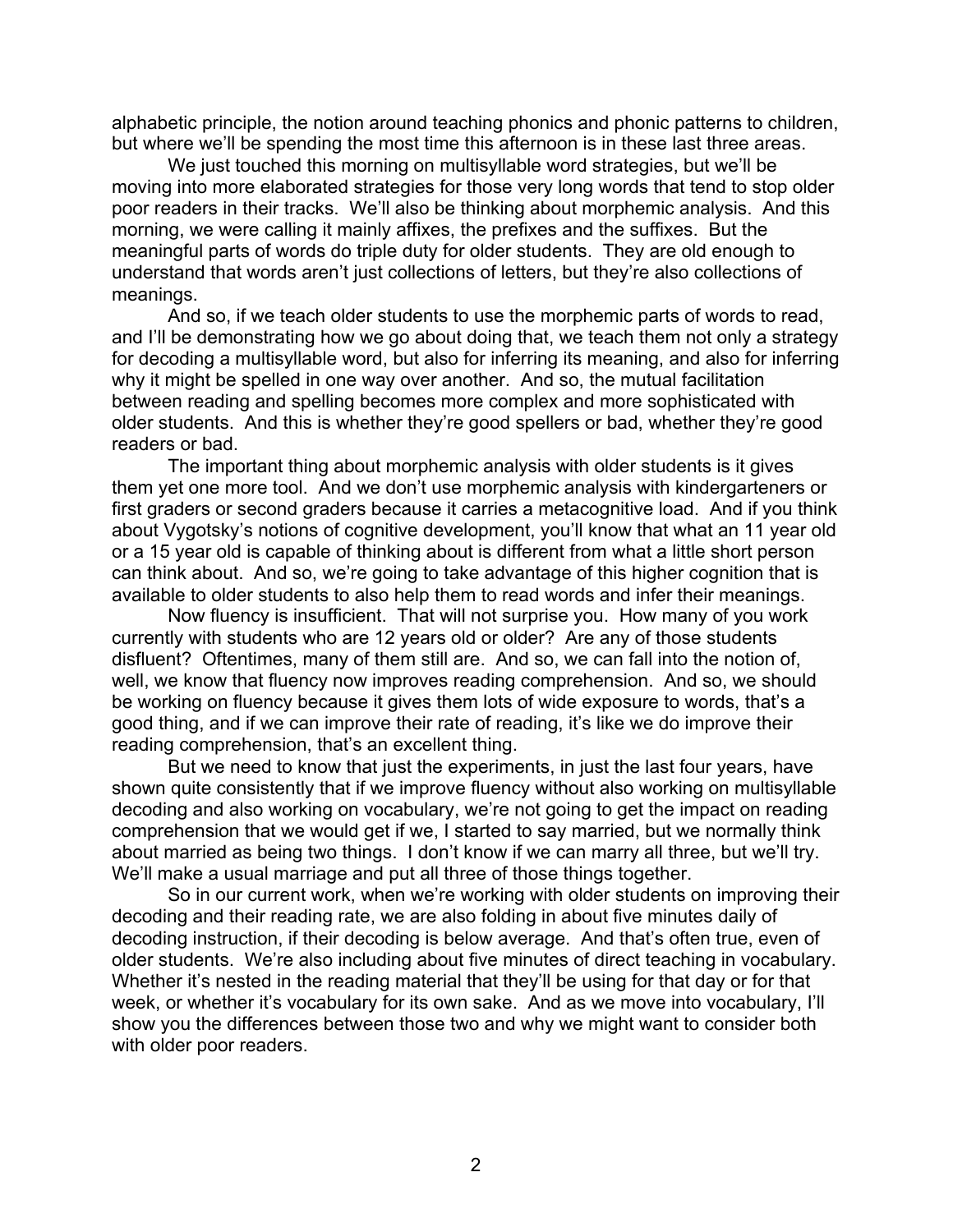So decoding, vocabulary, and comprehension in little five minute hits is what we're adding to our intervention time with older students to build reading comprehension. So it's these short hits that I'll be demonstrating this afternoon.

Now first, when I walk into classrooms and give feedback to teachers, one of the things that I hear, to my mind too often, is the notion that English spellings have no rhyme nor reason to them. So it's quite clear why you're having trouble, it's because English is such an irregular language. So true, false, somewhere in between? It depends. It depends on whether we're talking about reading or talking about spelling.

If we're talking about spelling, English is irregular. It takes its spellings from all of the languages that have contributed to the language that we now call English. But for reading, it's regular about 90% of the time. Think about the words that you see on the screen right now. Can you read this first one any other way? How about this one? Only one way to read it. This one? Only one way to read it. This one? Only one way to read it. Highly regular.

But if you're going to spell right, you could spell it in so many different ways because there are lots of ways to spell the long I pattern. There's only one way to read i-g-h. So for spelling, it is highly irregular, and that's why it's been estimated that over 30% of the population is a poor speller. That's why we don't include spelling, by itself, as an area for learning disability. There are just too many of us who spell poorly. But on the other hand, if we can teach children to recognize those high frequency patterns, then English becomes highly regular as a reading activity.

I'm not going to go over these, because I did this morning. I'm just curious. How many of you were here this morning? Wow, lots. Okay. This is not going to be redundant with that. What I wanted to show you here is, these are the most regular patterns. So if you're working with an older poor reader and want to know where to start or want to know what to shore up while you're working on things that are also age and grade appropriate regarding vocabulary and multisyllable word structures, think about using this list as a pre-test. And it can let you know which sounds the child already knows, which ones would be highly useful.

The purpose of a list like that is that, if you teach students the way these letter pairs are most commonly pronounced, the student will be right about 90% of the time if they use those patterns in trying to read a word. So it will not clear out the student's spelling problems, which are beyond what we have time to talk about today, but it can make great strides towards a child's decoding ability.

Now for general considerations, when we think about moving into the multisyllable word strategies we are using with these older students, there are two major features to keep in mind. The first is that every syllable in English, in an English word, has at least one vowel. Now if you've taught children those two and three letter patterns that function as a single vowel, then students will know whether that vowel is likely to represent a syllable or whether there are two or three vowels that go together to represent the syllable sound. That gives students a tool.

Syllabication is extremely difficult. If you've tried to teach it, you know that the rules go on, and on, and on, and on. And it's, when you think about what a student has to do as an adult or a person in the workforce, it is not syllabicate. Reading is important. Syllabication is not. So if we were looking toward the long haul, we want to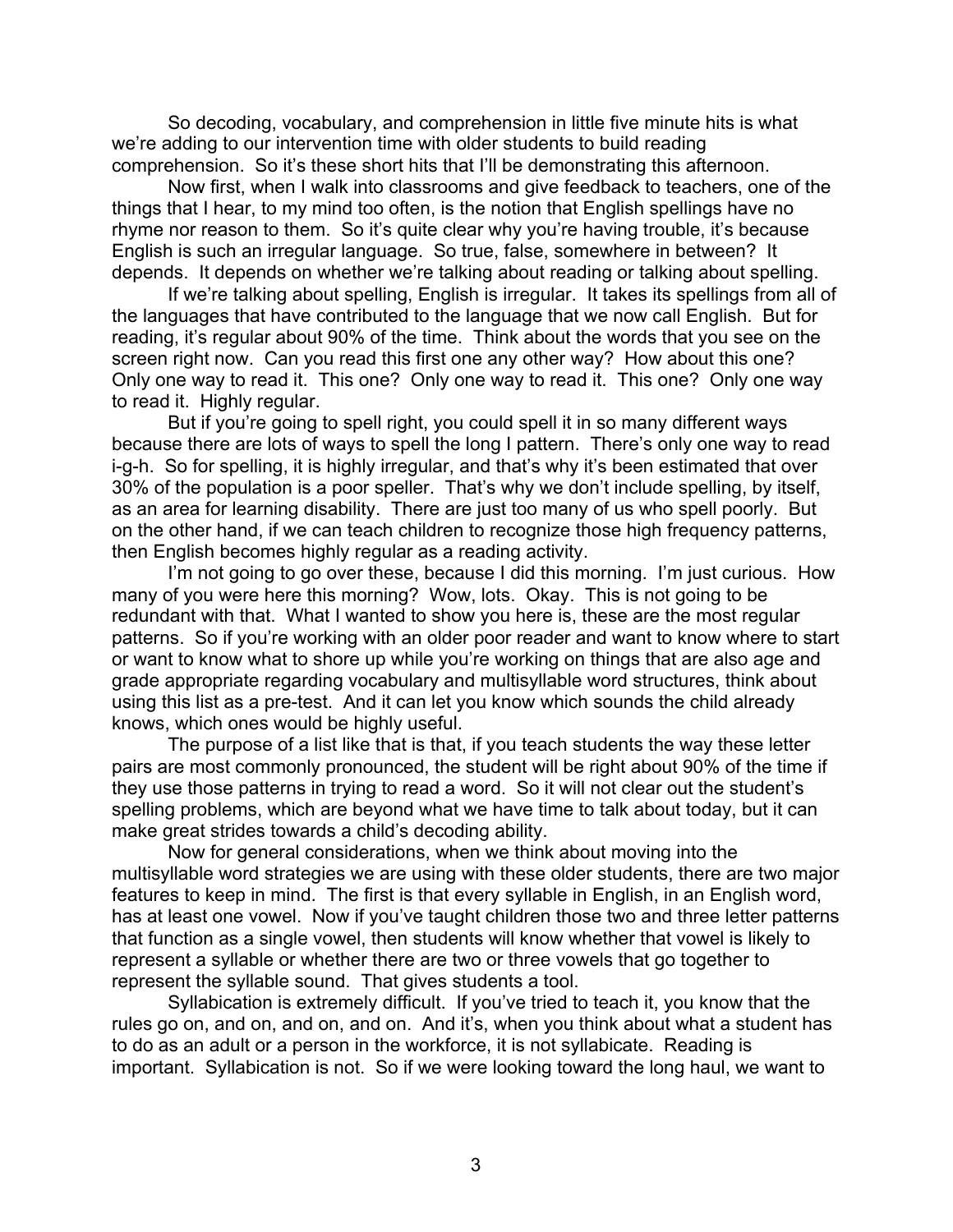teach the couple of rules that tend to help students know how many syllables they're looking for, which provides great guidance in reading very long words.

For example, I've met fifth and sixth graders who would see a word like this first one and either get extremely quiet in their reading at that point, so you couldn't quite hear them, or just stop dead and look at me, waiting for me to supply a word. But if we give students a tool like this, we can have them take that long word and treat it analytically. That's what we can do with older students that we can't do with little tiny kids is have them bring their analytical skills to bear.

So start with having them underline the vowels, decide whether they're single vowels or vowel teams, and then, make an accurate estimate of how many syllables they're looking for. That, in and of themselves, gets them into that very difficult, very long word, and gives them more grist to support their attempt to decode it.

The second is that when we divide, when you see a word that has two consonants anywhere in the middle, unless those two consonants is a blend, like b-l or n-t, which they already recognize because they're older kids, that's a good place to divide, between two consonants that are not blends. Just teaching them those two syllabication rules will get them a long way and they're easy to teach.

Now I mentioned this morning, but because many of you are fresh this afternoon, I want to mention that any time you want to teach students to do something new, underline all the vowels in a long word or divide between a pair of consonants that aren't blends, any time you teach them to do that, stick with it for at least two instructional weeks.

So you're giving students eight to ten instructional sessions and practice sessions on doing that, before you move on to something else. If we move on to something else before it's thoroughly learned, then it becomes just part of that whole litany of instruction that lead them to be poor readers in the first place. We want to give them the tools that they can move forward with, because they have a lot of ground to catch up on.

Incidentally, anytime I suggest doing a decoding strategy or a comprehension strategy or a vocabulary lesson, I'm talking about short sessions. For decoding, we want to spend about five minutes. So when I talk about sticking with it for two weeks, it's five minutes a day over about a two week period. And for most students, you'll see them start to generalize this new learning in four to five sessions. And providing that extra week of five minute hits makes them feel very strong and it becomes independent at that point.

Now this is the strategy we've been working with in our research team for about 15 years now, and I want to give credit where it's due. The credit really belongs with the team of Lenz and Hughes. And this team developed a strategy for middle school poor readers called Dissect, D-i-s-s-e-c-t. Excellent strategy, takes about eight weeks for children to learn to do it well.

We found that when we were working with students younger than middle school, like fourth, fifth, sixth graders, in our school district the middle school was seventh and eighth, that at that slightly younger age, remembering what the D, the i, the s, the s, the e, the c, the t stood for was a very big memory burden in the first place. So we did a few years of analysis with that strategy and found that there were really four of the steps, not all eight, that were carrying most of the effectiveness load.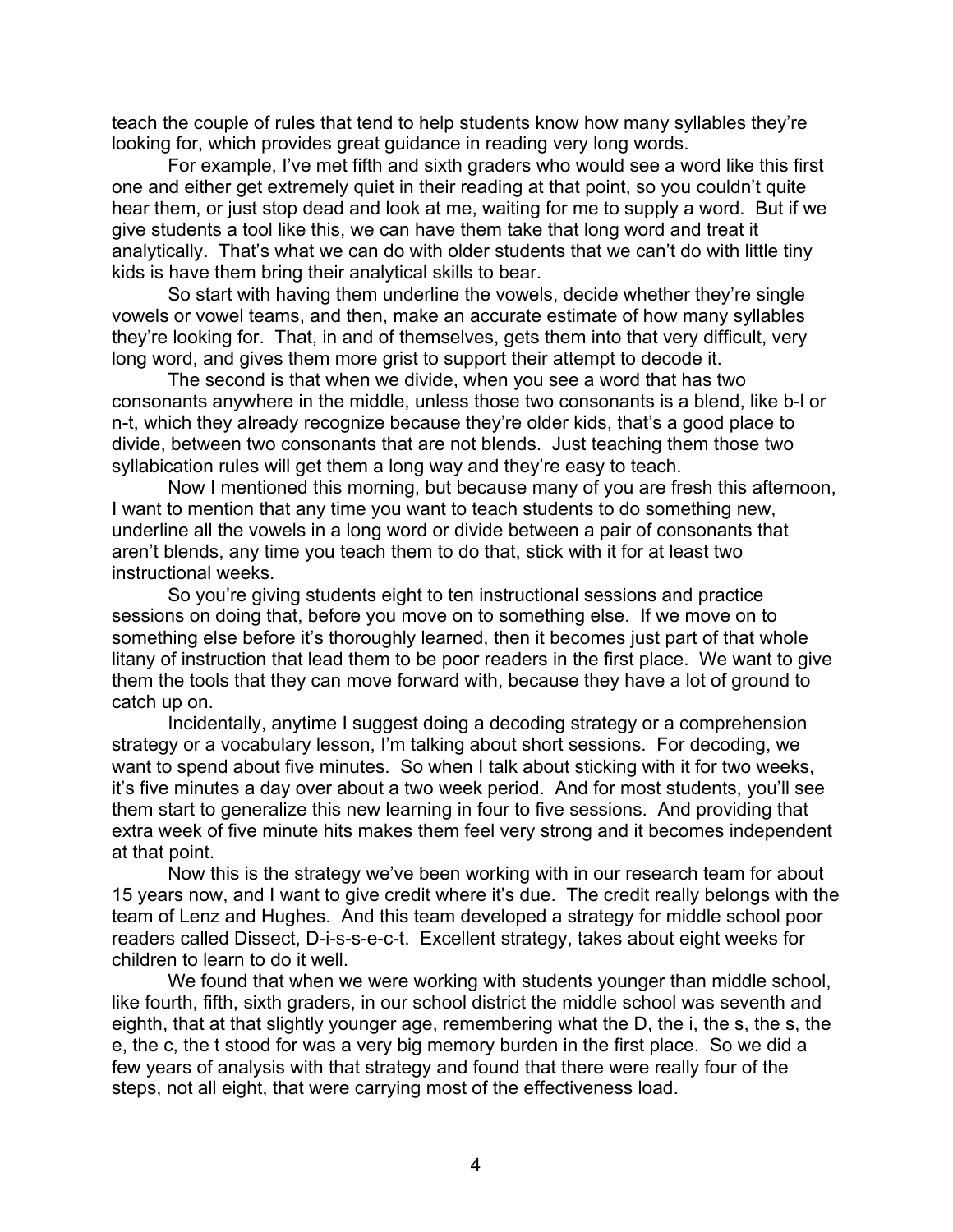So we shortened it to just these four steps that you see here, and we teach it to students not in first, second, third grade. We don't start teaching this to poor readers until fourth grade, and most of our work has been with students who are older than that. So it's just a four step strategy. It starts though, as with any pneumonic strategy, with learning what those steps are and being able to remember them. So B stands for break it apart. What does B stand for?

**GROUP:** Break it apart.

**DR. O'CONNOR:** E stands for examine the root. Give me an e.

**GROUP:** Examine the root.

**DR. O'CONNOR:** Now do you use root word, stem word, base word? What do you use?

### **GROUP: (inaudible)**

**DR. O'CONNOR:** Root? Okay. If you use a different word like base or stem, cross out root and write base or stem or whatever language you normally use with children so that they're with you. That part doesn't matter, but you understand what I'm talking about, okay. S stands for say the parts. Give me an S.

**GROUP:** Say the parts.

**DR. O'CONNOR:** T stands for try the whole thing.

**GROUP:** Try the whole thing.

**DR. O'CONNOR:** That's right. Now you'd work, just by memorizing the acronym will take you maybe three, four minutes. When you come back on day two, it's going to take you about one minute. When you come back on day three, it might take one learning trial. Come back on day four, they're just going to give it to you. That's what you want. But on the first day, take that extra couple of minutes for them to memorize it, and then, immediately jump in to what it looks like to use the strategy. Here's a long word. What's the B?

**GROUP:** Break it apart.

**DR. O'CONNOR:** Break it apart, okay. So let's break it apart. What parts of this word do you see that you already know? Give me one.

#### **WOMAN: (inaudible)** and why.

**DR. O'CONNOR:** Okay, she already knows the ly. Good, that one's down. We'll take off the ly. Look at the rest of the word. What's a part that you recognize, Paula?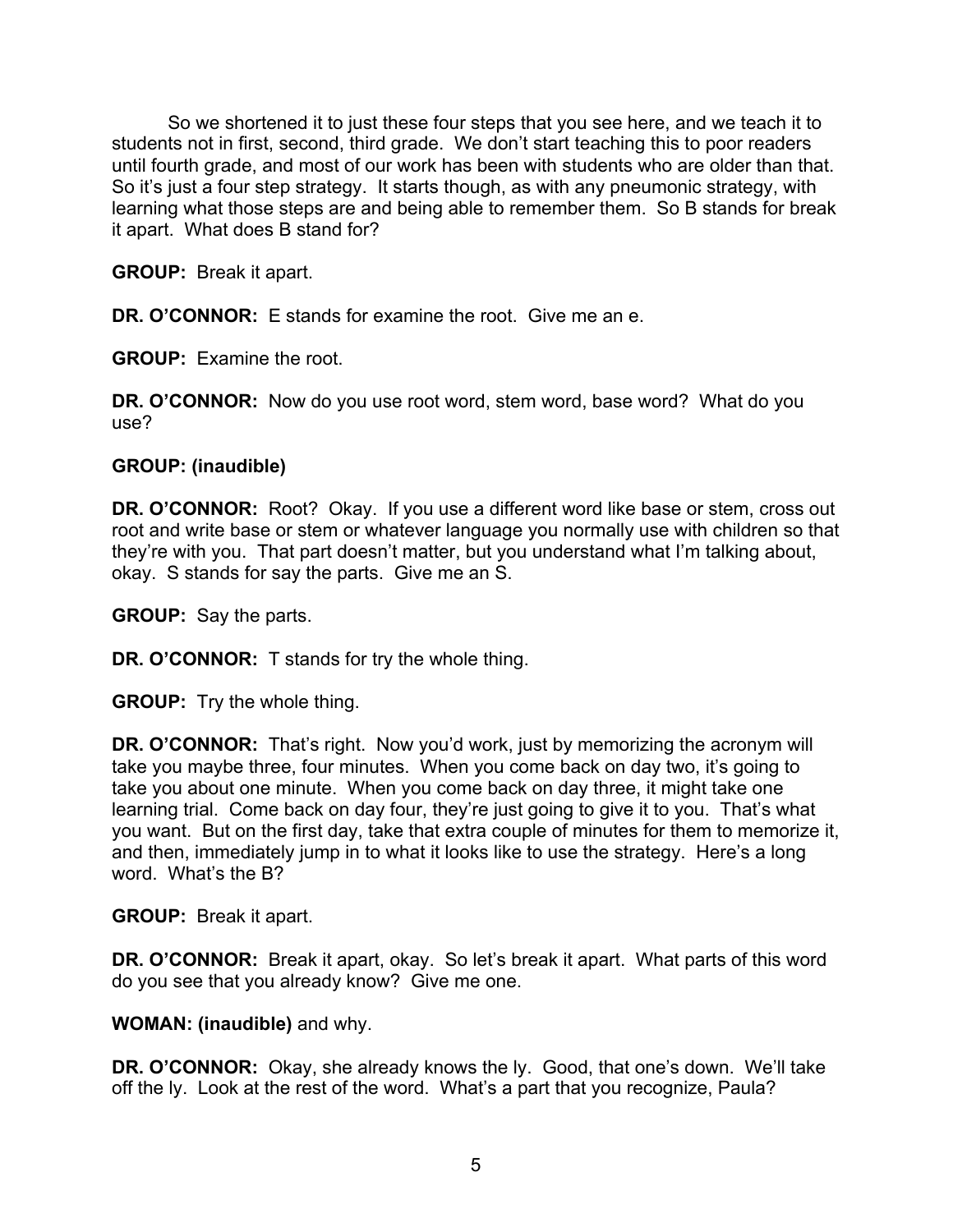**PAULA:** Ing.

**DR. O'CONNOR:** She recognizes ing, okay. So we have ing and ly. We know those parts, right? Let's look at the rest. Is there a part there that you recognize?

**WOMAN:** Un.

**DR. O'CONNOR:** Un. She recognizes un, because we've been working on the prefixes. Let's look and see what's next.

**WOMAN:** Stand.

**DR. O'CONNOR:** Stand? Okay, so you recognize the word stand. Can you pronounce that d-e-r part?

**GROUP:** Der.

**DR. O'CONNOR:** Der? That's right. So let's look at those first two hearts. What do we have now?

**GROUP:** Under.

**DR. O'CONNOR:** Okay, so we know the word under. And you know the next word?

**GROUP:** Stand.

**DR. O'CONNOR:** And then, know the next part?

**GROUP:** Ing.

**DR. O'CONNOR:** And you know the next part?

**GROUP:** Ly.

**DR. O'CONNOR:** That's right. Let's try to say the whole thing.

**GROUP:** Understandingly.

**DR. O'CONNOR:** She smiled understandingly at her students. Move on to the next word. Do you see something that you recognize? She sees the ly again. That's great. What else do you recognize? Yes?

**WOMAN:** Al.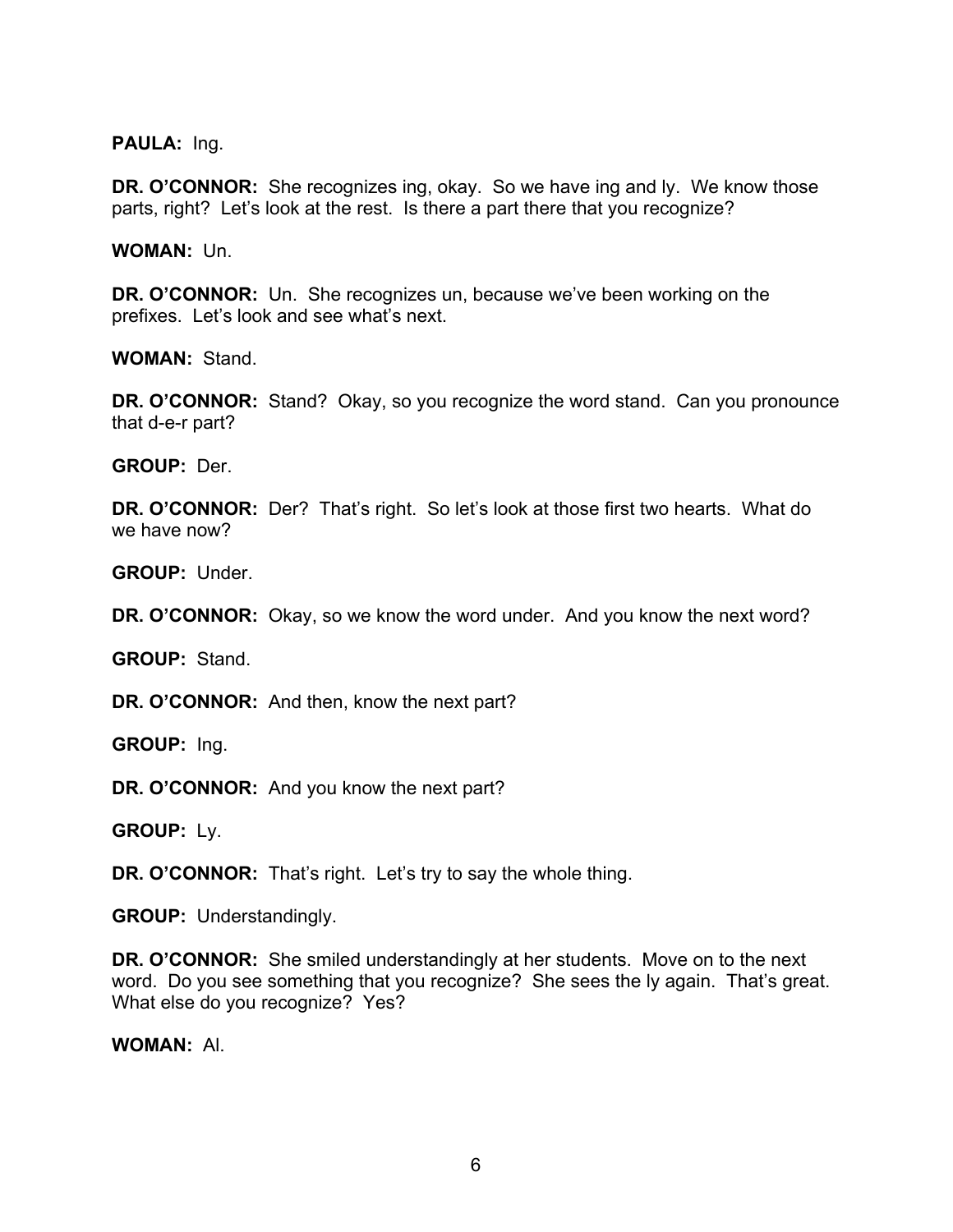**DR. O'CONNOR:** An. You know how to pronounce that too, okay. Let's take that an that she already knows how to say . . .

**GROUP:** Al.

**DR. O'CONNOR:** Oh, al, okay. I thought I heard an. Al, okay, so she knows that part. And we can put those two parts together. Other parts that you recognize? Let's say that someone did say the an, because an is a little word that most kids know. So we'll take the an. Let's put the first part with it. What do we have now?

**GROUP:** Fran.

**DR. O'CONNOR:** Fran. Now fran can be somebody's name, but it's not in this case. We have fran. What are the next few letters here?

**GROUP:** T-i-c.

**DR. O'CONNOR:** Can you pronounce those?

**WOMAN:** That's tic.

**DR. O'CONNOR:** Tic, okay. Let's put those two together.

**GROUP:** Frantic.

**DR. O'CONNOR:** Good. Say the whole thing, frantic. Now let's add that ending.

**GROUP:** Ally.

**DR. O'CONNOR:** Okay, put the whole thing together.

**GROUP:** Frantically.

**DR. O'CONNOR:** Okay. So what you might notice here is we're engaging the children in an analytic process. You can do it one-on-one, but it works very well with a group. Now I wasn't really working with a group of 100 here, I was working with a group of about 10 who were actively participating. Probably you in the back were actively participating also, but I've been forbidden to go back and see. So what I want you to notice here is this is a group analytic project. And because of that, it's very involving.

On the one hand, you're teaching directly, because you taught the best strategy. But you're interfacing this with the kind of problem solving and analytic ability that we get from older students that younger students just aren't able to participate in as well as these older students. You allow them to point out things that they know. And they're being told all the time, if they're poor readers, that they don't know. So allowing them to contribute actively to this word building process is important for their self-esteem and their standing within a group.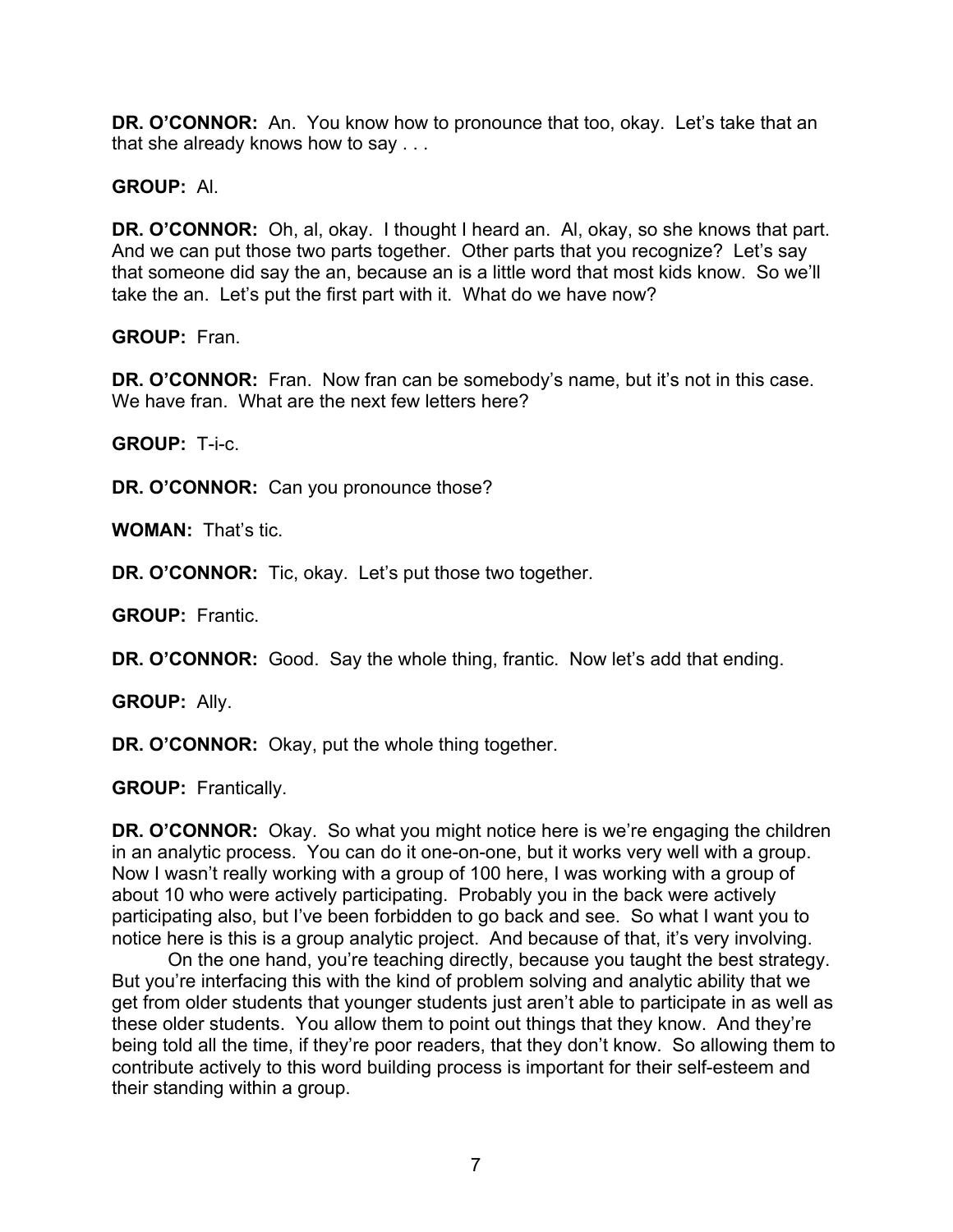As we move on, there are other processes that I also want to mention. And I don't know if the woman who came up and talked with me about glass analysis this morning is in the audience this afternoon. But glass analysis is a procedure that's been around for a long time. We don't use it with little kids because, again, it's analytical. What we're teaching children to do in this case is to read by analogy. There's something that older students bring to the reading act that young students do not, and that's an imbalanced and relatively higher sight word vocabulary, related to their reading overall.

Because sight words occur so frequently in text, many older students with reading difficulties have learned a lot of sight words, but they haven't learned to break apart a long word. That's where they stumble, it's where they fall. Some of them have also learned to decode little short words. You can show them a three letter word, they're fine if it's regularly spelled. But it's the long ones that keep them from moving forward.

And what glass analysis allows is for students to use what they already know about reading high-frequency words and apply it to reading words that look more age and grade appropriate. So what I want you to notice is, even if you're working with a seventh grader whose total reading ability is all about a 2.5, we're not taking them back to second grade phonics. We're doing different things that allow them to think more analytically about these long words. So glass analysis looks like this. You know the word at the top. What word is that?

**GROUP:** May.

**DR. O'CONNOR:** May, that's right. And which letters say /mm/?

**GROUP:** M.

**DR. O'CONNOR:** Which letters say /ay/?

**GROUP:** A and y.

**DR. O'CONNOR:** That's right, a-y. What sound does that make?

**GROUP:** A.

**DR. O'CONNOR:** M, what sound does that make?

**GROUP:** M.

**DR. O'CONNOR:** That's right. And you can put your hand over the m, what's left?

**GROUP:** A.

**DR. O'CONNOR:** Put your hand over the a-y, what's left?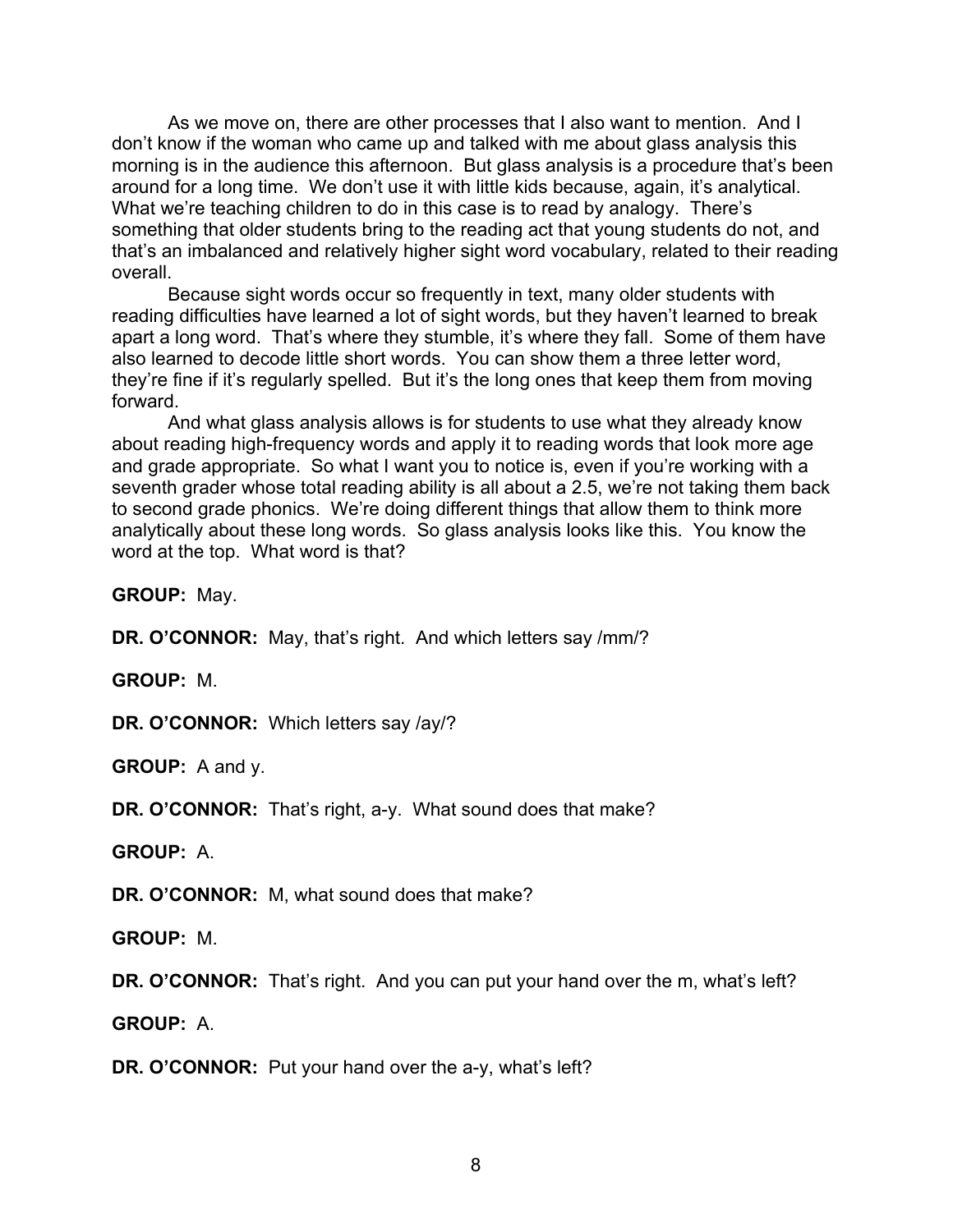### **GROUP:** M.

**DR. O'CONNOR:** That's right. Now let's take a look at the next word. Now chances are they already know how to read the word way as well. But if they didn't, you had just taught them, taking what they already gave you, that a-y goes together and it makes the a sound. That's different from saying, here's a-y. It goes together and it says a. What sound?

**GROUP:** A.

**DR. O'CONNOR:** That's right. So I show you a-y and it makes?

**GROUP:** A.

**DR. O'CONNOR:** That's right. That's what we would do with a real young child, right? In this case, we're working with older students, and so, we want them to contribute to the learning process and show them that they do know some things about reading words. As we continue on, you'll notice that the words get more difficult. If you're working with a seventh grader, yeah, they know may, yeah, they know way, yeah, they know day. We're getting one step harder here. What word?

**GROUP:** X-rays.

**DR. O'CONNOR:** Okay, you know this pattern. So put it all together?

**GROUP:** Layer.

**DR. O'CONNOR:** That's right. You know this pattern.

**GROUP: (inaudible)**

**DR. O'CONNOR:** Put it all together.

**GROUP:** Paying.

**DR. O'CONNOR:** You know this part.

**GROUP: (inaudible)**

**DR. O'CONNOR:** Put it together.

**GROUP:** Mayor.

**DR. O'CONNOR:** And you can see, we're getting now into longer words that look more like the words that the children's peers are reading. We're teaching them to be analytic. It's sometimes called reading by analogy, and some of the big proponents of this, if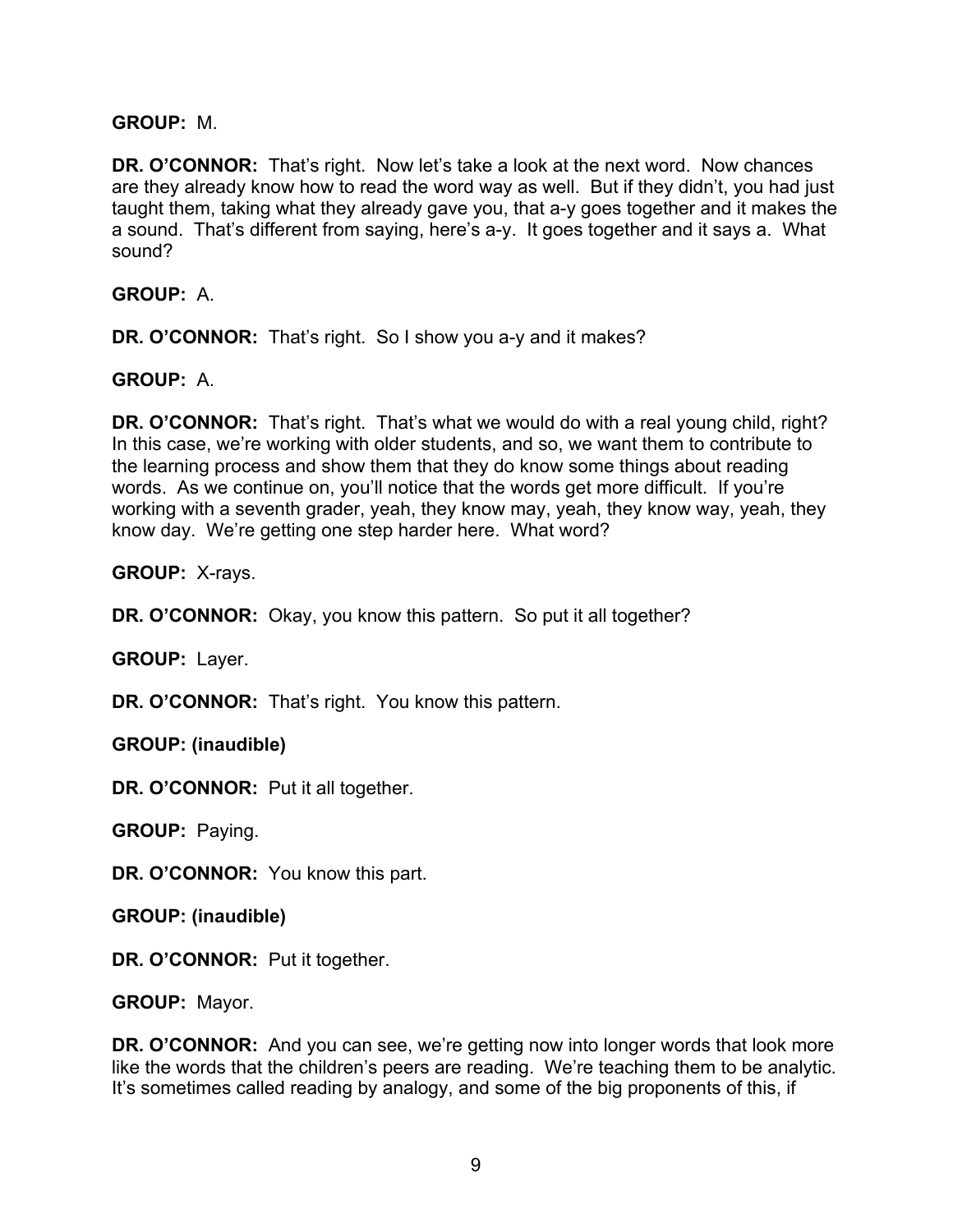you're interested in following up on it, are Elizabeth Gaskins and her team at the Benchmark School, which is here in Pennsylvania. And she's been working with Maureen Lovett in Toronto and some others to extend this kind of teaching to older students who have severe reading difficulties. You can see how it builds. This is glass analysis. Yes?

### **WOMAN: (inaudible)** Gaskins?

DR. O'CONNOR: Gaskins, G-a-s-k-i-n-s.

### **WOMAN: (inaudible)**

**DR. O'CONNOR:** That's right.

**WOMAN:** In Media, Pennsylvania.

**DR. O'CONNOR:** Yes, in Media, Pennsylvania, okay. She's been working, I think the first paper she published on this was in 1988, and she's continuing to publish well into the 2000s with it. So it's an ongoing strategy she's been using for a long time.

But what the students like about it when they're older is, we're not staying with the little, tiny words that make them feel and reinforces the fact that they are poor readers. But rather, we're building their confidence to decode increasingly more difficult words by using the word parts that they already know. The instructional routine then is just showing them that they do know these things and that they can use what they know toward decoding increasingly lengthy words.

So there are a couple of independent rules for reading and spelling that are very important for these older students. We sometimes call them reading spelling generalizations. Because you teach one thing, and you teach it really well, and then it generalizes to thousands and thousands of words. One of these we went over this morning, so I'm not going to do too much with it.

But students need to realize when an e has been dropped from a word. Because it's, they've already learned the silent e rule, they know that if the e is there, they are to be reading the long sound of the word, rather than the short sound. But what we're teaching them here is to identify when a word might have been dropped. And again, it's by analyzing the parts to the word. So you drop the e when you add a part with a vowel letter. Now you can teach that as a spelling rule, take a look at the first word, the word close. Is there an e at the end?

**MAN:** Yes.

**DR. O'CONNOR:** Does the next part start with a vowel letter?

**GROUP:** Yes.

**DR. O'CONNOR:** So will you drop the e?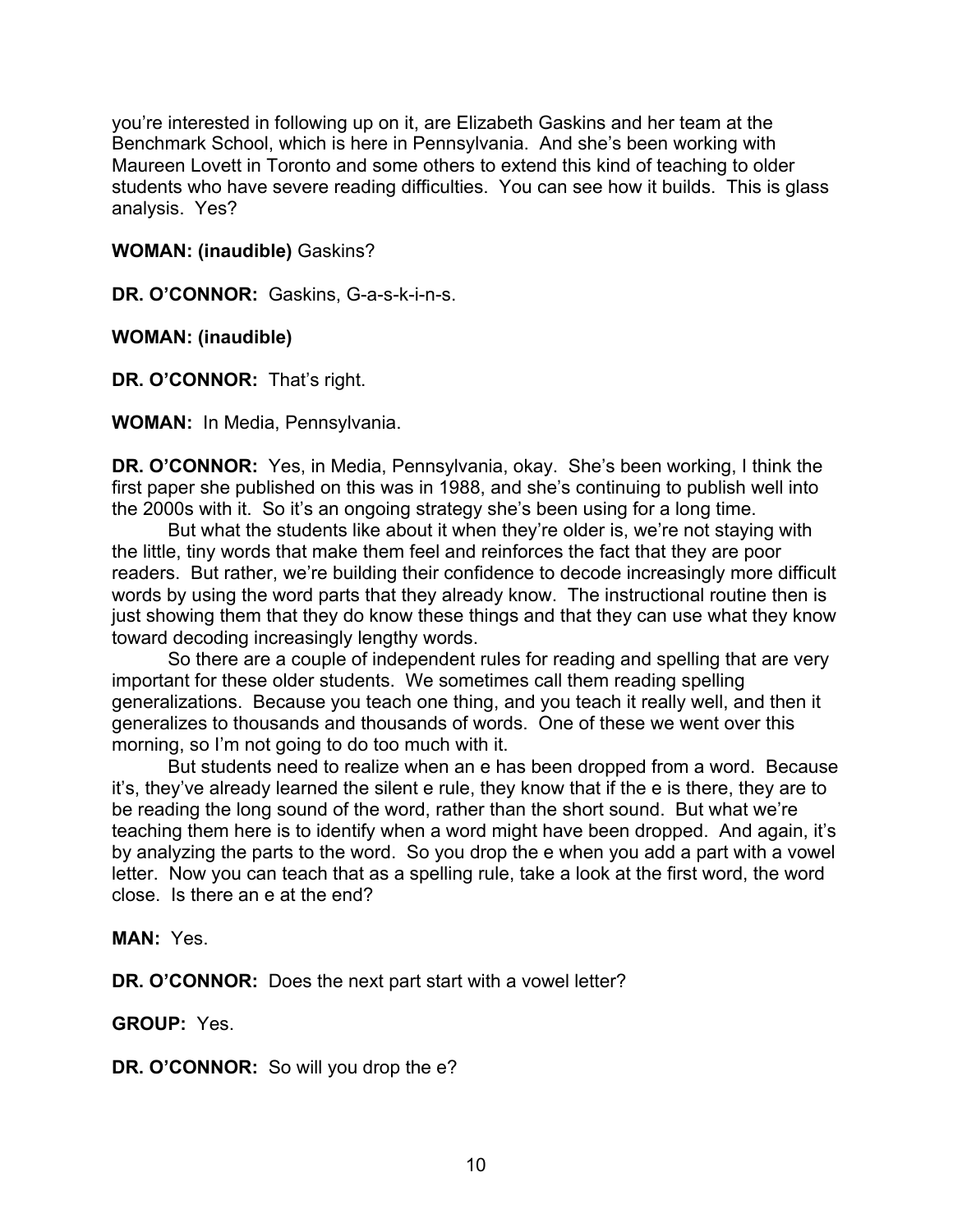**GROUP:** Yes.

**DR. O'CONNOR:** Yes. Write closing. Look at closely. Is there an e at the end?

**GROUP: (inaudible)**

**DR. O'CONNOR:** Does the next part start with a vowel letter?

**GROUP:** No.

**DR. O'CONNOR:** No. So will you drop the e?

**GROUP:** No.

**DR. O'CONNOR:** No. Write closely. And you build that through a spelling rule, but then, you show children a mix of words and ask them to best(?) it. Is there an ending? Does that ending start with a vowel letter? If so, maybe an e has been dropped. So let's look at that base word, root word, stem word, whatever you like to call it. Do you think there was once an e at the end of that? Let's look at it with and without, because that's going to signal how to read that base word or root word.

So these kinds of rules that we taught as spelling rules around the third or fourth grade for developing readers can be used with older readers to show them why you might drop an e before adding an ending, and to identify a printed word and analyze whether an e might have been dropped. So in teaching these kinds of rules, we're getting at least twice the learning opportunity out of it. We're getting the opportunity that's going to show children how to read words and the opportunity that is also going to show them how to spell words. So you can see there's more analytic in nature.

The next one, which I did not talk about this morning, is an extension of that, and that's the doubling rule. Children need to know, when do you double that final consonant in a short word? It is rule-based. We used to teach children, you double the consonant sometimes when you're adding ing, but not always. Well, what does that mean? It's not even really a rule, is it? And yet, that's how it was worded. Sometimes we have to double the final consonant. Well, gosh, wouldn't it be nice to know when? And there is a rule that covers it.

You know, I was working with these rules, oh, gosh, in the mid-'80s and –'90s, working with youngsters in school. I think one of the things that maybe wasn't mentioned is that I taught school, children, for 16 years, before I got my doctorate and went on into the research field.

But some of these rules that I was working with as both a teacher and a researcher through the 1980s are rules that I still internalize when I am writing words today. I think, well, am I going to have to double that consonant? Well, let's see. When do you double the consonant in a short word? When the word ends in -cvc and the next part begins with a vowel. When do you double the consonant in a short word?

**DR. O'CONNOR AND GROUP:** When the word ends in -cvc and the next part begins with a vowel.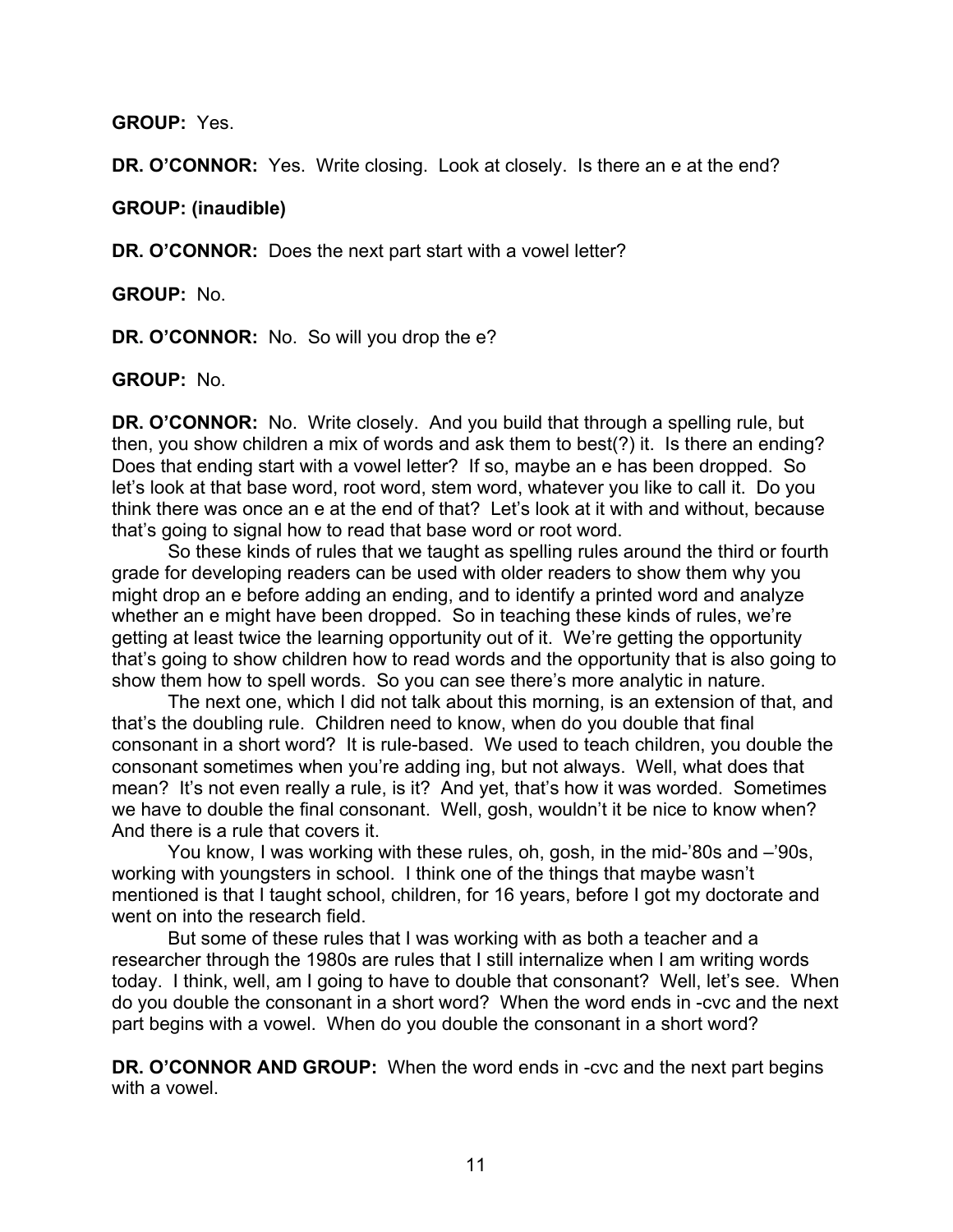**DR. O'CONNOR:** Now I'm giving it a little bit of a swing because it makes it more memorable. It is part of the kinesthetic aspect of teaching. So let's take a look at that first word. Underline the last three letters. Does that end in consonant, vowel, consonant? Yes. Are you adding a part that begins with a vowel? Yes. So will you double the final consonant?

**GROUP:** Yes.

**DR. O'CONNOR:** Yes. Right? Dripping. Take a look at the next word. Does that word end in –cvc?

**GROUP:** Yes.

**DR. O'CONNOR:** Are you adding a part that begins with a vowel?

**GROUP:** No.

**DR. O'CONNOR:** So will you double the final consonant?

**GROUP:** No.

**DR. O'CONNOR:** Right, dripless. Take a look at the next. Does it end with –cvc?

**GROUP:** Yes.

**DR. O'CONNOR:** Are you adding a vowel?

**GROUP:** Yes.

**DR. O'CONNOR:** Will you double the final consonant?

**GROUP:** Yes.

**DR. O'CONNOR:** Right, winning. Does flat end with –cvc?

**GROUP:** Yes.

**DR. O'CONNOR:** Okay. Are we adding a vowel?

**GROUP:** No.

**DR. O'CONNOR:** Will you double the t?

**GROUP:** No.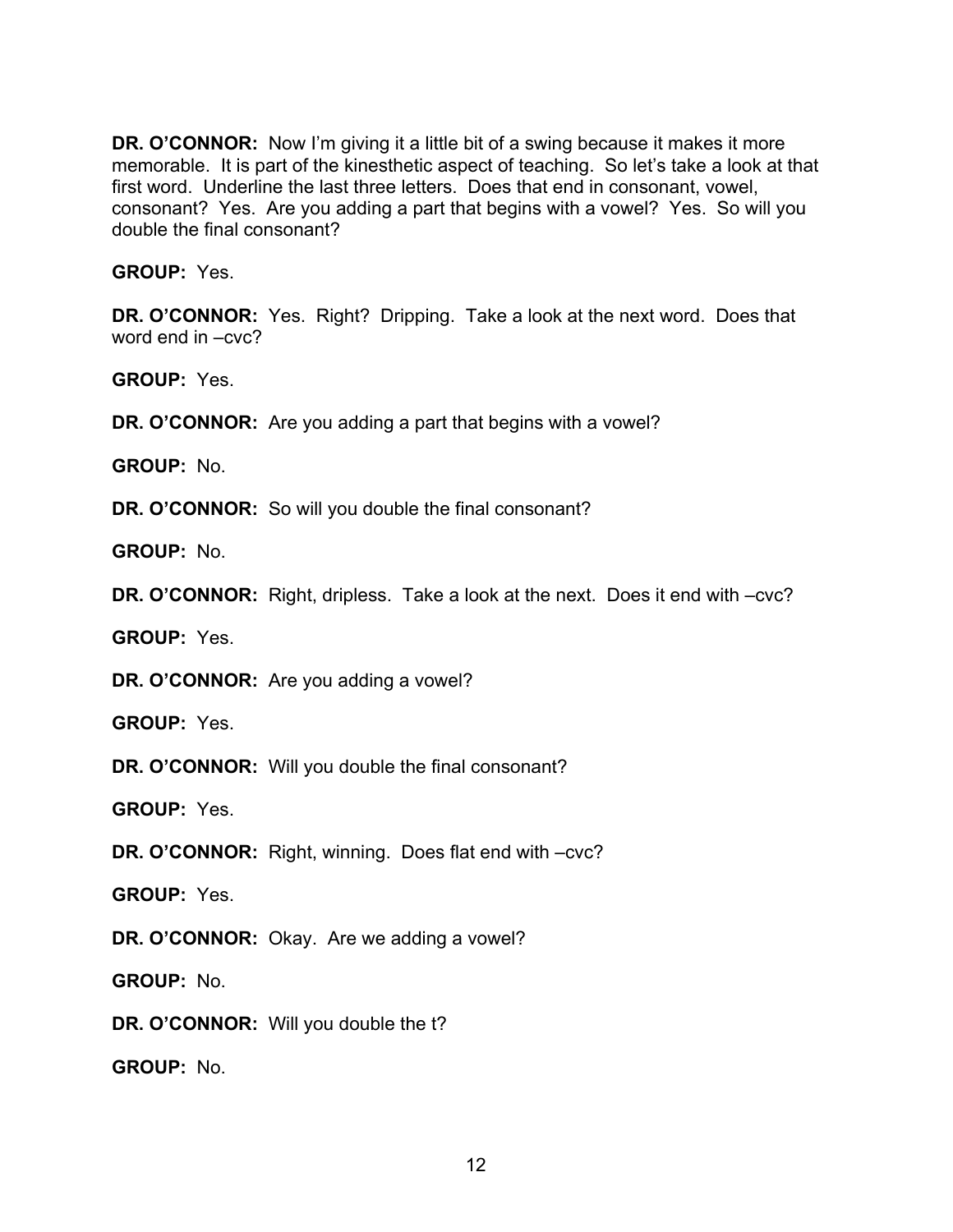**DR. O'CONNOR:** Right, flatly. You can see how it works. In this list, by the second or third day, you'll also want to start adding some short words that do not end in –cvc, because that will help them discriminate when to use the rule and when not to. Now again, we're introducing a new rule, so how long should we teach it?

## **GROUP:** Two weeks.

**DR. O'CONNOR:** At least two weeks. And watch for when children are starting to master it and use it independently, and then, you'll know you can put it aside for a while. When you put it aside for a while, it's still good to bring it back at least once a month, and make sure the students remember it, and are continuing to use it as you introduce the next thing. That's part of the notion of cumulative introduction, which will were also using this morning. Once you teach something, you want to keep it fresh as much as you can, so that students continue to use it.

Now I mentioned this interaction between vocabulary and decoding. This is a relatively new piece of information. You've probably, if you've been teaching, you've probably sort of imagined it most likely does sort of go together.

But the work of ARI, quite recently, has found that children who have a larger speaking and listening vocabulary find it easier to decode an irregularly spelled or difficult word, even if their reading ability is the same as somebody else's.

So you can take two children who both have trouble with decoding. If one of them has a high vocabulary and the other has a low, the child with the higher vocabulary is doing to decode more easily, even though their decoding level is the same.

So we want to keep working on vocabulary, because it's building that vocabulary that gives children the mental field to search as they try to generate a pronunciation for a word. They generate a pronunciation using BEST, peeling off the affixes, putting them back together again or by using glass, reading by analogy. They use these tools to try to generate a plausible pronunciation of a word.

And then, they ask themselves, is this a word that I've heard before? If they have a broad enough vocabulary to have heard the word before, then they're going to give it a go, and put it back into context, and see if it makes sense. If they've never heard that word before, they're going to try something else, even if that something else is wrong or that something else really can't be done, given those letters that are on the page.

So that's why a larger vocabulary, especially for older students, is facilitating their decoding ability. We've often known that vocabulary facilitates comprehension. We know that. What's news is that it also facilitates decoding and particularly for students beyond fourth grade.

So here's the problem. Most of the vocabulary that we teach uses a curricula. And some of the curricula that we use are not very well structured. If we think about going back to material you read now a decade ago, *The National Reading Panel Report*, and that section on vocabulary, well, they identified a handful of principles around teaching vocabulary that seemed consistent across the effective studies. They also generated a set of attributes that almost always bomb when we are trying to teach vocabulary.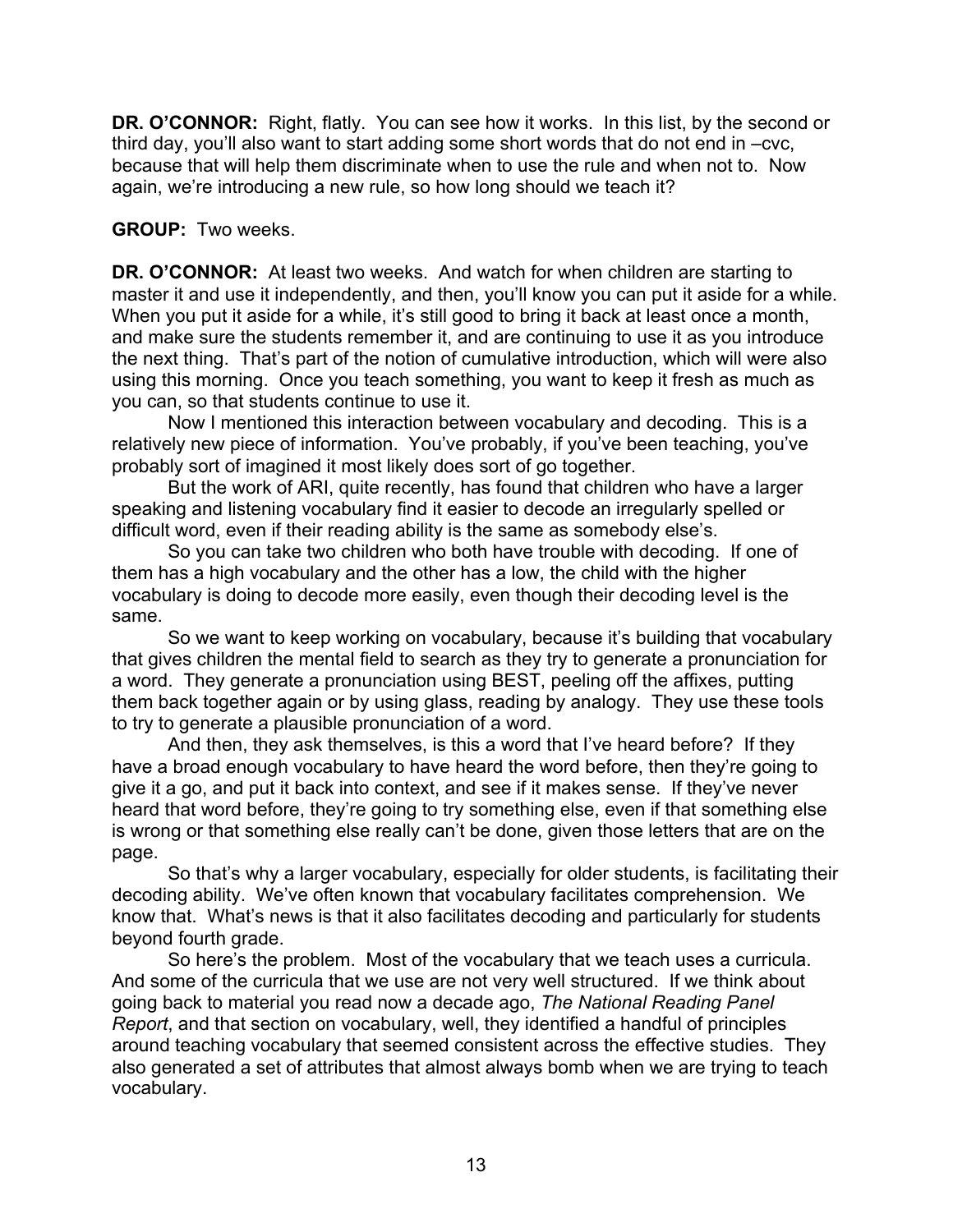And unfortunately, we have to be very careful with our vocabulary curricula today because of the most recent analysis. Many of the things that don't work are still the strategies that they're recommending that we use.

Now I would like to be the first to assure you that I'm not saying don't use the dictionary. The dictionary is a wonderful tool. I use it, personally, more than once a week. I keep it up center on my desk. Part of that is because I read a lot of material that has difficult words in it written by academics who are smarter than I am. And so, I don't know their vocabulary.

The other is that I often read a word and the context doesn't seem quite right to me. And so, I will look it up to see if there's an extension of the word that I didn't know about. Or I'm reading my students' papers and they misuse words. And before I write that they're misusing it, I want to make sure I'm right. So there are lots of reasons to use a dictionary, whether you're a skilled speller or not.

But the most important part for now is, think about the time it takes to look up a word in a dictionary. How much time do you think it takes? I hear sighs. Yes, because it takes a long time. Now imagine that you're asking a poor reader with a low vocabulary to look up a word in a dictionary. Now you've just multiplied that time. When they see the definition in the dictionary, what do they see?

## **WOMAN: (inaudible)**

**DR. O'CONNOR:** They see, now this happens to me all the time. I see the word that I've just looked up. And that makes me really annoyed, because now, I have to look up a second word because the word that I wasn't quite sure of is being used within the definition. Doggone it, it's not fair. But I'm persistent. I'm a good reader. If the child is not persistent or if the child is a poor reader, that's going to defeat him or her right there. Which is the right definition? Maybe number one. If you're asking children to write the definition, which one are they going to write?

**GROUP:** The first one.

**DR. O'CONNOR:** It will either be the first one or it will be . . .

**GROUP:** The shortest one.

**DR. O'CONNOR: (inaudible)** the shortest one. That's right. And neither of those definitions may be appropriate, given the context that you're asking the child to explore. So when you consider the layers of digging that you're asking a poor reader to do by using the dictionary, you can see why maybe it shouldn't be our first means of teaching vocabulary.

The next is choosing the best meaning. So, okay, you don't have to look it up, I will give you the dictionary definition. There are four meanings here. Which one is correct? Well, if they know the definition, they will probably get it correct. If they don't know it, then what's going to help them learn it? It's one of the four, but which? It's a pretty good test of whether they understand the definition of a word, but it's not a very good teaching tool. That's the problem with it. And last is the fill in the sentence. You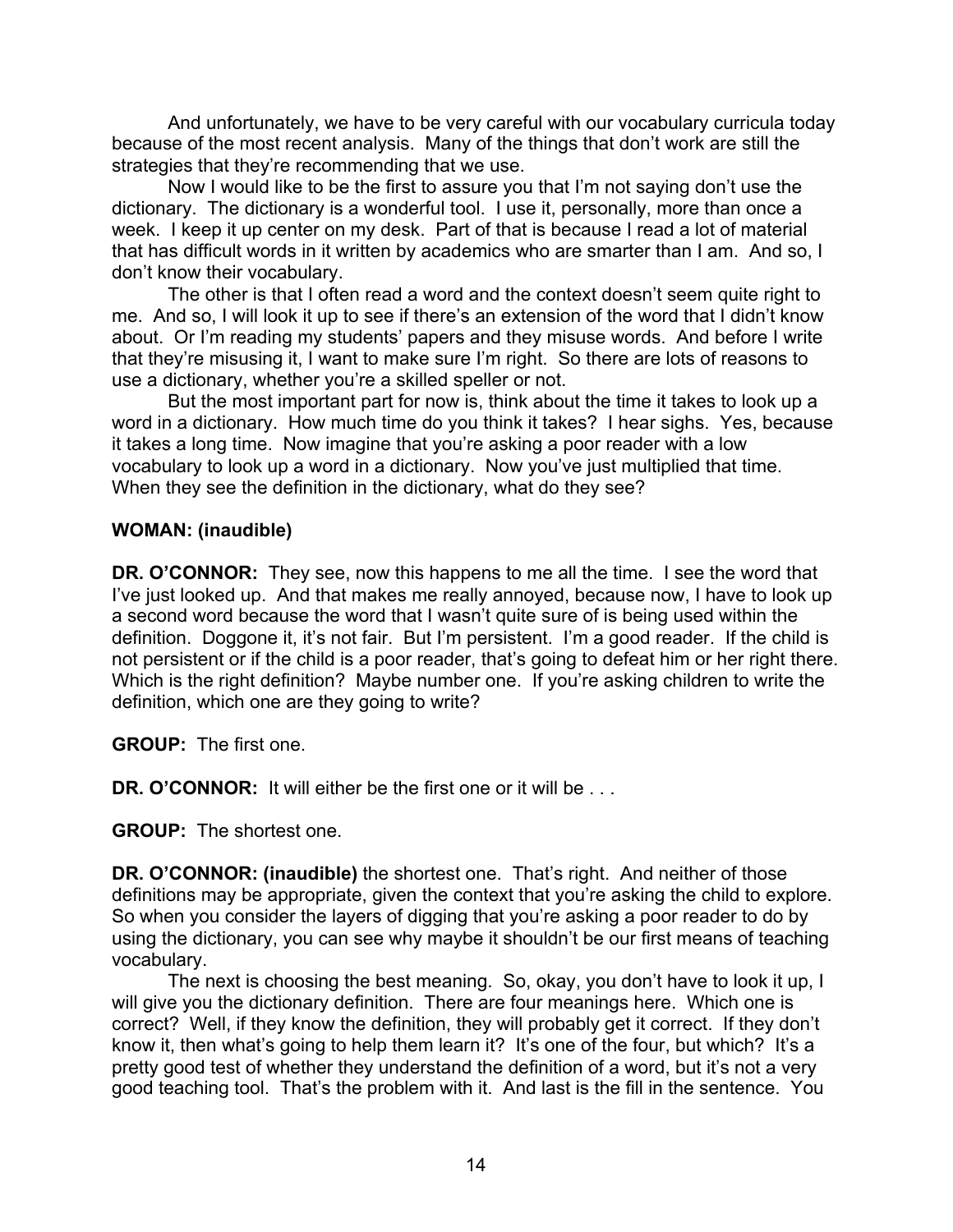know, here are nine words that you don't know, and here are nine sentences you can't read very well. Mash them up.

#### **GROUP:** Oh, yes.

**DR. O'CONNOR:** But that's what we see, isn't it? I mean, this is not an unusual task. These are the three most used by our curricula, so we need to think about what does work.

And what does work quite consistently is when we directly teach children the meaning of a word, when we ask students to use production responses, actually speak the word and listen to the word, and use it interactively with the teacher, when we give them frequent possibilities to use that word, lots of repetition, when we come back and review those words frequently, so they have an opportunity to internalize the meanings of those words. And so, I'm going to show you what some of those activities look like that differ from looking it up in the dictionary and a word bank, and which is the best meaning.

And I'll get to that in a moment, because I want to get to morphemes first, because these things also play into teaching vocabulary. When we think about the meaningful parts of words, these are some of the morphemes that are used across secondary materials, which, if the student knew how to read that morpheme and knew what it meant, it would create great opportunities for self-teaching.

And that's one of the duties that teaching morphemes gives students. It gives them a decoding unit, like un, gives them a meaning, un means not or the opposite, in other words, it negates whatever that root word is, and it also gives them a self-teaching mechanism. Because when they see a word they've never seen before or maybe never heard before and come across it in their silent reading, they can pull that un off, know that it means the opposite or not what the other word means, and it gives them a selfteaching mechanism as well.

Just a second. I think I, did I skip one? No, okay. So this is mainly a list, just for your own reference. When we teach using morphemes, we're going to use production responses, we're going to use frequent review, we're going to use direct teaching, because those are the things around teaching vocabulary that tend to work most frequently. So inter means between. What does inter mean?

**GROUP:** Between.

**DR. O'CONNOR:** Between, that's right. So what does interstate mean?

**GROUP:** Between states.

**DR. O'CONNOR:** That's right. What would you call a highway between states?

**GROUP:** An interstate.

**DR. O'CONNOR:** That's right. And what would interperson mean?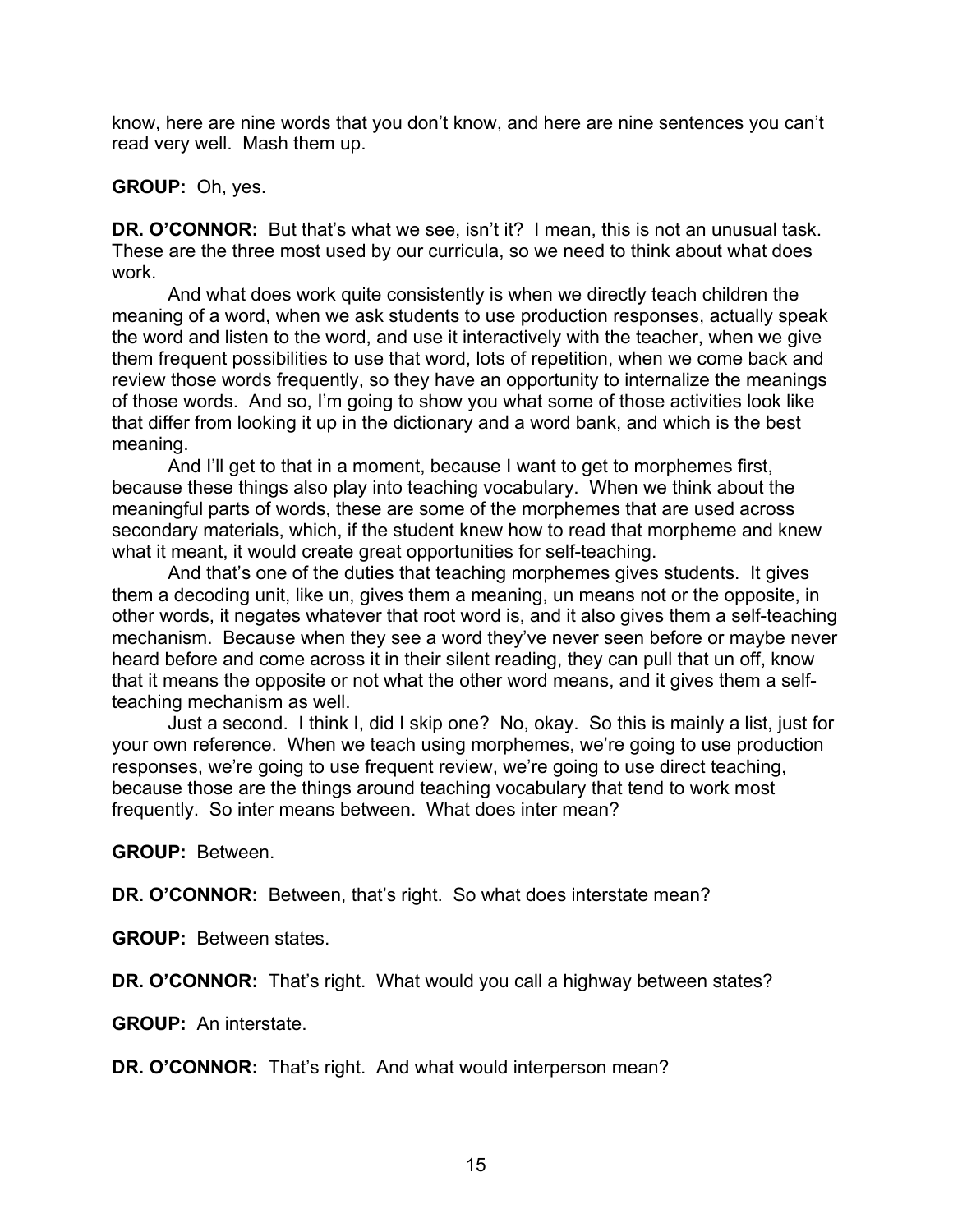**GROUP:** Between people.

**DR. O'CONNOR:** That's right, between people, between persons. So what are interpersonal skills?

**GROUP:** Skills between people.

**DR. O'CONNOR:** Skills between people. Now if I had started with interpersonal skills, that might have just bowled the child over backward. But if we teach the morpheme inter, meaning between, then all the rest begins to make sense. I didn't ask students, what does inter mean? What does timbrel mean? What does it mean? Okay, she's unsure. Can somebody help her? Timbrel. It's related to something maybe, like what? What might timbrel mean?

### **MAN: (inaudible)**

**WOMAN:** All I'm thinking of with wood.

**DR. O'CONNOR:** Something with wood, because timber, timbrel, could be related to wood, maybe. Sure. What else might it be related to?

#### **WOMAN: (inaudible)**

**WOMAN:** Sound.

**WOMAN:** Sound.

**DR. O'CONNOR:** It could be related to sound, like timbre, timbre with bre. That's a little sophisticated for kids, but, okay. So what do you suppose timbrel means?

#### **WOMAN: (inaudible)**

**DR. O'CONNOR:** Okay, so something around sound or something around lumber, one or the other, right? Or I could say, a timbrel is a medieval instrument, and it looks a lot like a tambourine. In fact, it's the precursor of the modern tambourine. So what's a timbrel?

**GROUP:** An instrument.

**DR. O'CONNOR:** That's right, it's an instrument a lot like a tambourine. That's right. Now which took the more time?

#### **GROUP: (inaudible)**

**DR. O'CONNOR:** The direct teaching, the model that was maybe easier than trying to elicit? Sometimes eliciting a meaning is like pulling teeth, especially if you have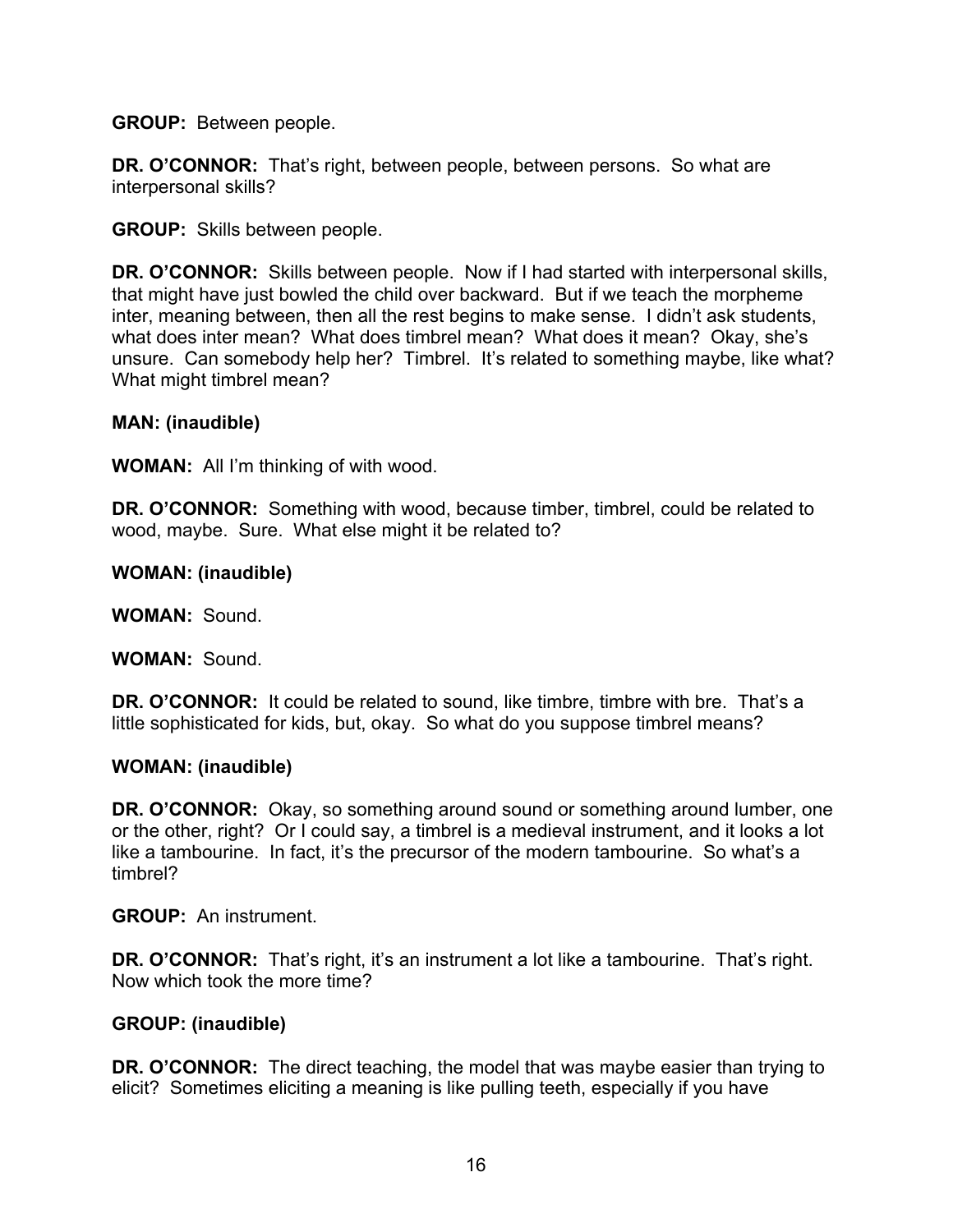low-skilled children. And, in fact, the lowest skills among you might walk out thinking, timbrel. Yeah, that has something to do with logging.

# **WOMAN: (inaudible)**

**DR. O'CONNOR:** Even though it's completely wrong, because children heard as many wrong responses as right responses. So that's where direct teaching comes in. We want to think about a user-friendly vocabulary. An instrument, you shake it, looks a lot like a tambourine, so I was giving a user-friendly vocabulary way to understand timbrel, in the same way, we're directly teaching the meaning of inter. It means between. Yes?

**WOMAN:** So are you actually . . . with the child that you would emphasize the meaning of the word timber in that example . . .

**DR. O'CONNOR:** Absolutely not. She's asking, would I emphasize the word timber? The problem is when we walk into classes and what the directions in the teacher manual say is elicit the meaning of the word. Have you seen that?

# **GROUP:** Yes.

**DR. O'CONNOR:** Yeah. But that's what we see is, teachers really do try to elicit, and they elicit all kinds of stuff, about half of which tends to be incorrect. So I was modeling the bad, old way, eliciting from kids who really don't know. And I tried to, timbrel is a real instrument. In fact, there was a timbrel in my wedding. But I didn't expect you, necessarily, to know the word because it's archaic, and it's not something we come across, unless you read medieval literature. In which case, you'll come across timbrels all the time.

So what I'm suggesting is that before you teach the meaning of a word to your students that you think about a user-friendly definition for that word or for the morpheme that you're trying to teach, and start out not by eliciting, but by providing the definition that you want them to learn. And then, give them lots of opportunities to play with it and try it out.

If you look at this example, I told you the meaning, and then, I elicited only what I've already told you it meant. So what does inter mean? Between. Now you've interchanged the word with its definition. So what does interstate mean? Now you're bringing that between and state, which is a word you already know, to elicit the meaning of that. But I'm giving you all the groundwork. I'm giving you everything you know to respond correctly.

What that means is that in about 30 seconds to 60 seconds, you elicit from your group, with production responses, because you told me. I gave you the grist, you told me back. That's the production. You actually produced the word. You produced the definition. And I gave you four to seven hits in 30 to 60 seconds.

If you look it up in the dictionary, you will not find it in 30 seconds, and it will take you longer to read the multiple definitions, and it's likely to be pure luck if you happen upon the right one. And even so, you only wrote it down, you didn't use the word. So it's why this procedure of a user-friendly definition, interplayed with lots of opportunities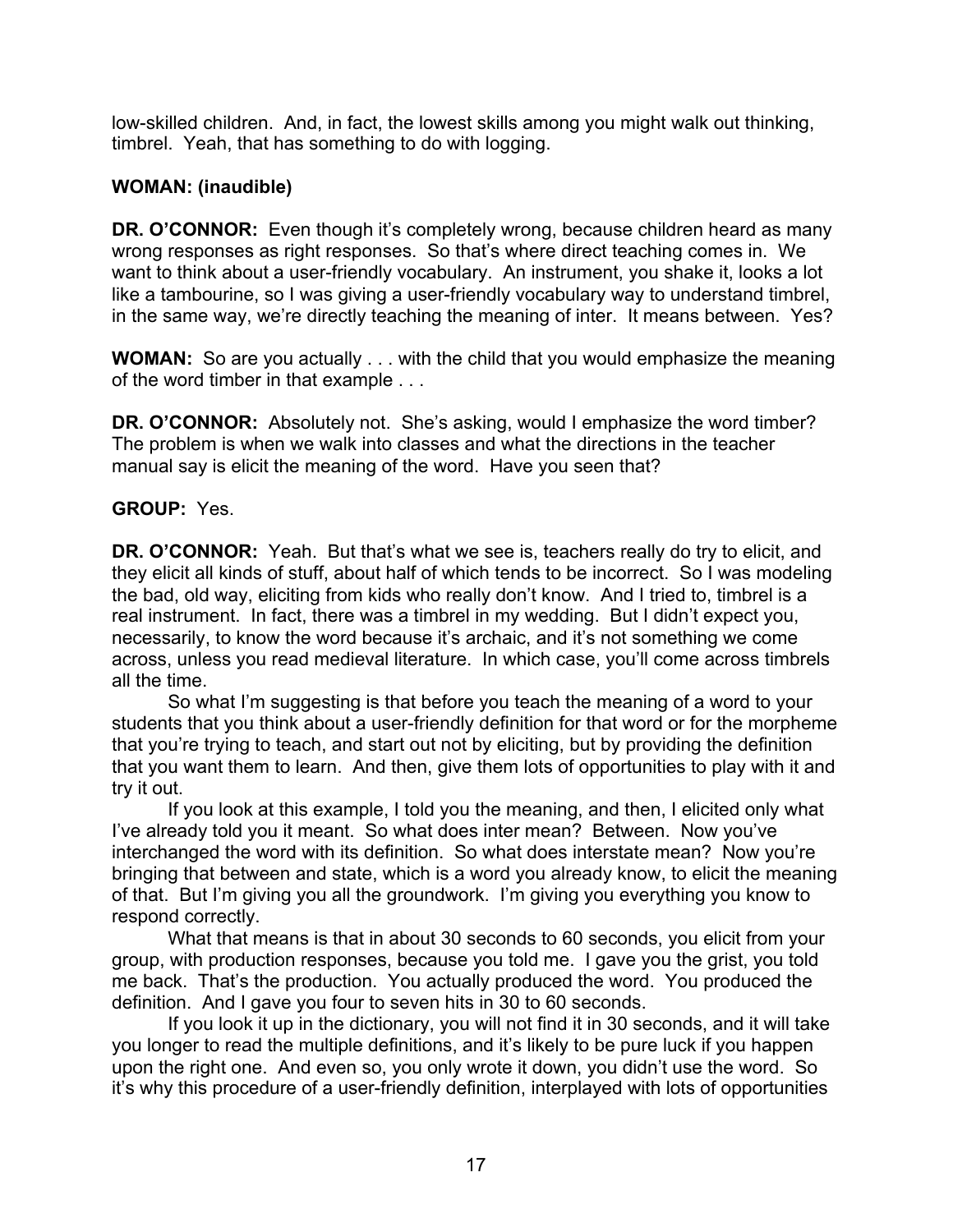for children to produce it, to think about it, to play with it, interchange the word and its definition, that tends to generate more powerful instruction.

This is just a quote from Isabelle Beck that I thought was interesting because the question from the audience was, if we're supposed to be teaching 10,000 words over the next four years, I mean, that simply isn't possible. Why bother? And her response was, it's true that not all of the words that appear in students' environments will be learned. But then again, if students do not encounter new words, there's no possibility of learning them. So what she suggests in her work, and some of you might have come across *Bringing Words to Life* . . .

**MAN:** Yeah.

**DR. O'CONNOR: (inaudible)** or *Robust Vocabulary Instruction*? She has a pair of books that I think is very useful for teachers and for professional developments, agencies, and for reading coaches. That pair of books does a very nice job of developing this kind of elaborated instruction with kids.

Just as a model, here is a word, prodigy. Now I could start eliciting what it means, but I know you already know what it means. That fifth grader, seventh grader, tenth grader that you're working with who's a poor reader might not have come across this word before. So I'm going to start by providing a user-friendly definition. A prodigy is a person with wonderful talent. What's a prodigy?

**GROUP:** A person with wonderful talent.

**DR. O'CONNOR:** And what do we call a person with wonderful talent?

**GROUP:** A prodigy.

**DR. O'CONNOR:** That's right. Is Harry Potter a prodigy?

**GROUP:** Yes.

**DR. O'CONNOR:** How do you know?

**GROUP: (inaudible)**

**DR. O'CONNOR:** He seems to have wonderful talent. Michael Smith has no special skills. Is he a prodigy?

**GROUP:** No.

DR. O'CONNOR: How do you know?

**GROUP:** No special skills.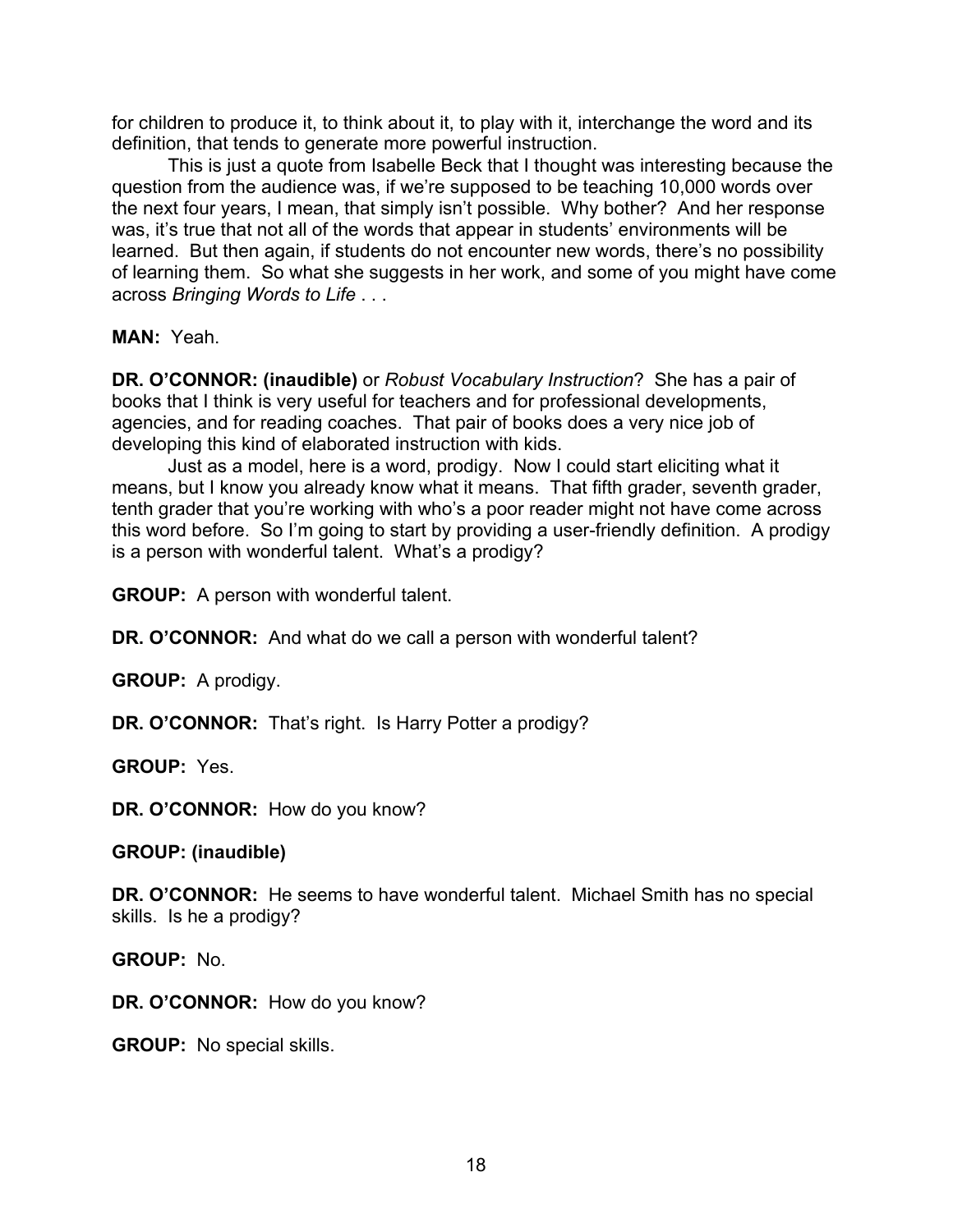**DR. O'CONNOR:** He doesn't have wonderful talent, that's right. So what does prodigy mean?

**GROUP:** A person with wonderful talent.

**DR. O'CONNOR:** Now Mozart was a child prodigy. What do you know about Mozart?

**GROUP:** Music . . .

**DR. O'CONNOR:** That's right. That was eight times, eight times producing the word, interacting with it, deciding whether it was a good definition or not, using that definition, eight times. And because, obviously, this is not a new routine for me, I know that it takes just under one minute, eight interactions with the word.

Now if you think about when we were trying to elicit also, how many children were involved in that elicitation? Mm-hmm. First it was one at a time, probably it was children who already had some notion of maybe what it might mean, or it could have been the child who is about to tell you what he had for lunch, hand always in the air, always off-task. But what I want to show you is that you can get more done in less time.

And because all of the children in your group, and it can be a group of 3, it can be a group of 30, are responding at the same time, it gives all of those students that eight hits on a new vocabulary word. Whereas, if you give them a paper and pencil test, they might have one, and still never have produced the word in an understandable way. Now an expedition means a long trip or a journey. So what's an expedition?

**GROUP:** A long trip or a journey.

**DR. O'CONNOR:** What does expedition mean?

**GROUP:** A long trip or a journey.

**DR. O'CONNOR:** And what word means a long trip or a journey?

**GROUP:** Expedition.

**DR. O'CONNOR:** What's another way to say Shackleton took a long trip to Antarctica? Shackleton took . . .

**GROUP:** An expedition to Antarctica.

**DR. O'CONNOR:** That's right. Now Lewis and Clark took canoes from Washington, D.C. to Washington State. Was that an expedition?

**GROUP:** Yes.

**DR. O'CONNOR:** How do you know?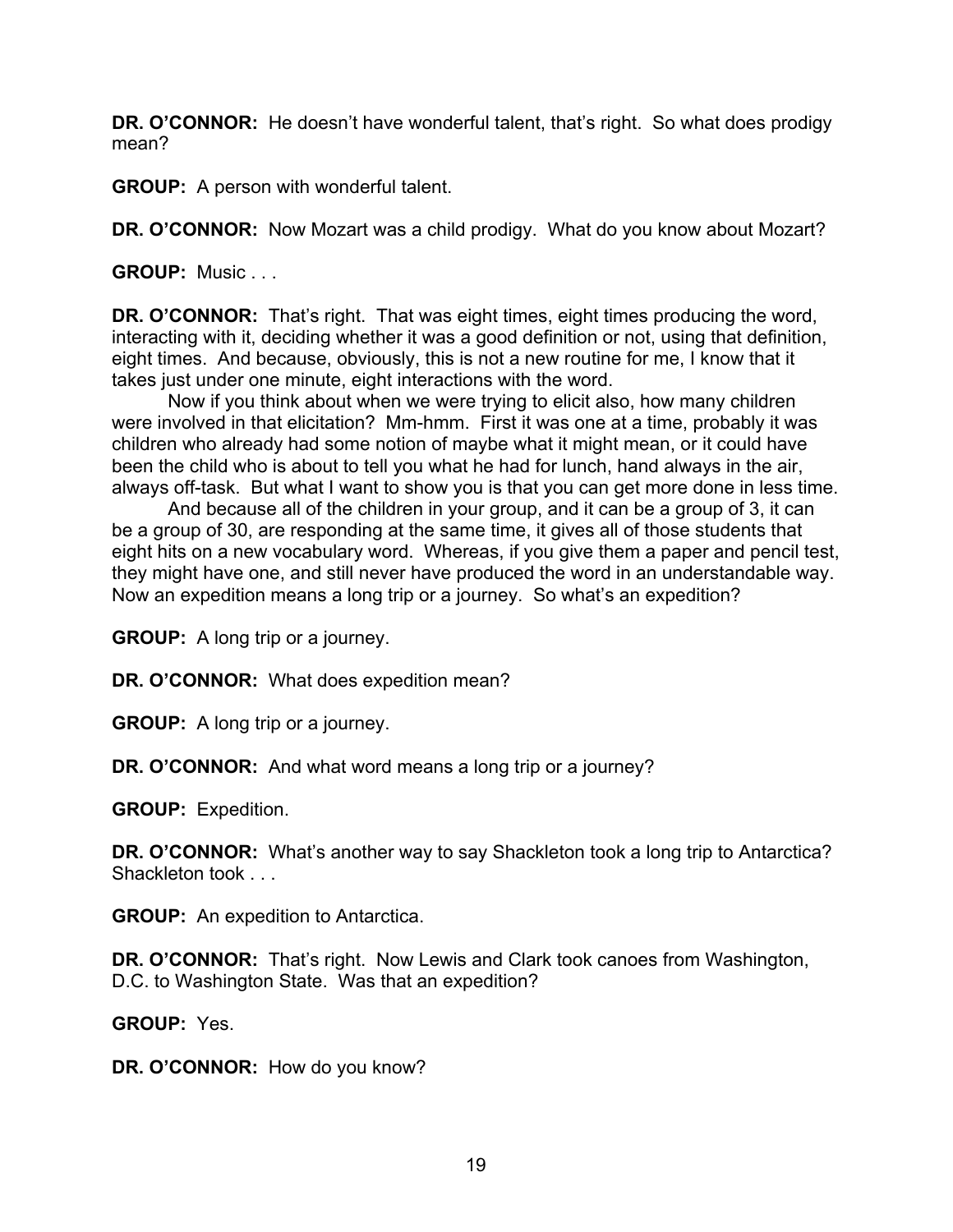**GROUP:** It was a long trip or journey.

**DR. O'CONNOR:** It certainly was. Now I walked next door. Did I take an expedition?

**GROUP:** No.

**DR. O'CONNOR:** How do you know?

**GROUP: (inaudible)**

**DR. O'CONNOR:** I wouldn't call that a long trip either. What would you call a hike from Baltimore to LA?

**GROUP:** An expedition.

**DR. O'CONNOR:** I think it would be, yes. All right. And then, at this point, you can start eliciting. Have you ever taken an expedition? Now then children can use their knowledge of expedition to say why the trip they're going to tell you about was an expedition. That's an effective use of elicitation. You've already taught them the meaning of the word. Now they can use it and apply it to their own context, supply it to their own experience, apply it to something that they read last week, apply it when they get home tonight to something they hear on the news, tell their parents about it, because they know what it means and they can actually use it.

So the features of vocabulary instruction that carry the weight of effectiveness are telling children the definition or the synonym. It's efficient, and you're building on their knowledge, using words that are friendly in their own vocabulary. And frankly, nobody knows that but you, as their teacher. You know what their current vocabulary is like. So it will be easier for you to build a user-friendly definition than a dictionary or a curriculum developer.

Have the children repeat that definition, go in and out of the definition or the synonym and the word itself. Have children use the word in their definition at least seven times during your instruction, and you saw how fast that went, less than a minute on a word, but so many times, so many repetitions in that short period of time.

And when we try to construct our examples for times when it is a good example of the word you're teaching and times when it is not. Those are the positive and negative examples. Positive example, Baltimore to LA. A negative example, next door. So have children think about that definition, and then, whether the twenty-five cent word that you're trying to teach applies.

Now I'm going to ask you to take a couple minutes to try it. Work with one or two people sitting next to you, choose one of these words, dissect, ambiguous, dwelling, or license, and go back to these features. First try to develop a user-friendly definition, then try to build some examples. We'll take only about three minutes for this. If you'd rather do it by yourself, that's okay, but I thought you might like to talk to your friends. Okay, let's come back together. Okay, it's too much fun, but you have to come back together anyway. More stuff to talk about. There's a question back here. Yes?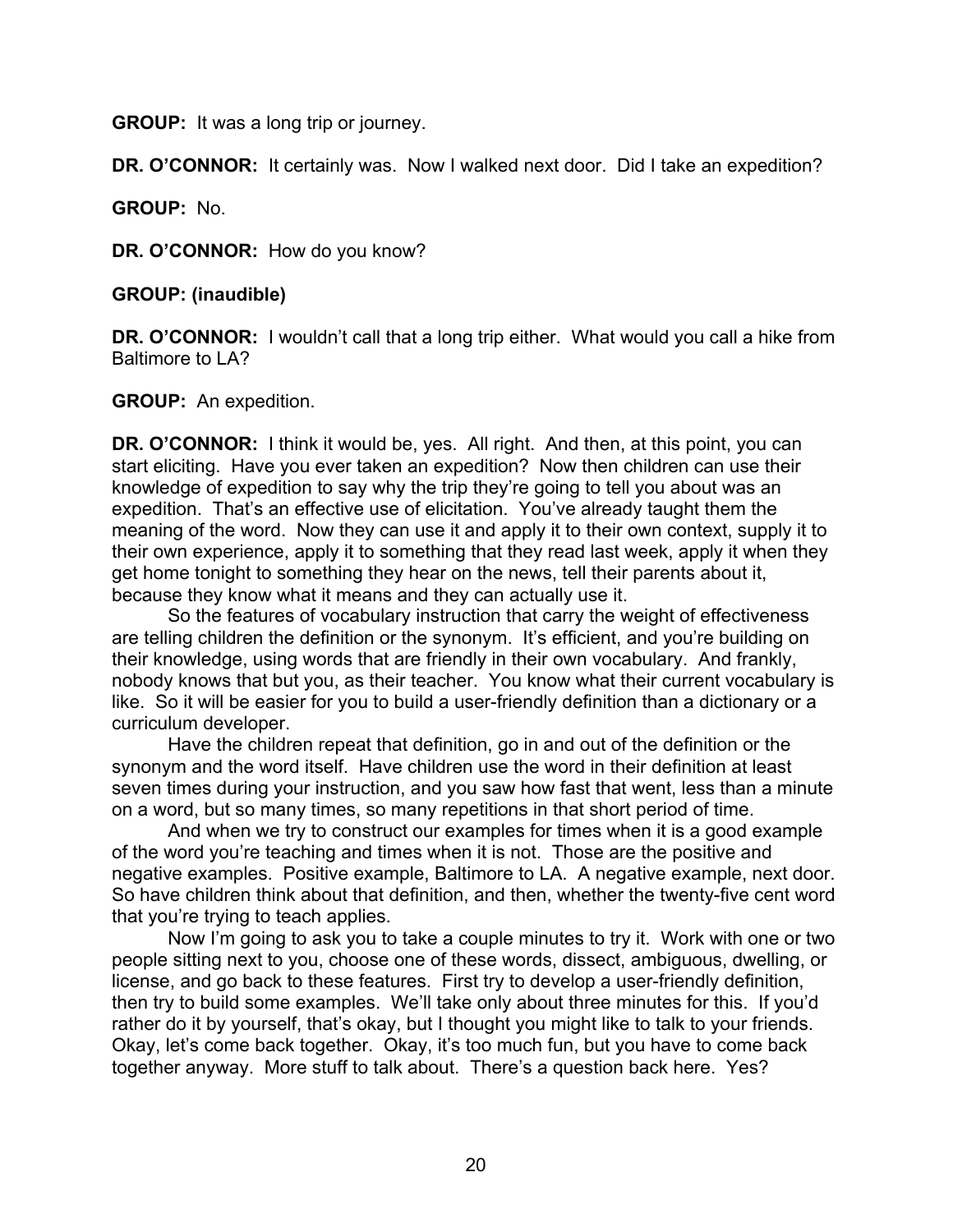### **WOMAN: (inaudible)**

**DR. O'CONNOR:** Oh, she was volunteering. You wanted to give us your routine?

**WOMAN: (inaudible)** police officers have a license, and we use license as a document . . . then we reverted to the purpose, which gives you permission, in the sense of a license, a . . . permission to operate . . . to act in the form of a dentist . . .

**DR. O'CONNOR:** And so, where we might take this kind of, they were talking about license and permit, as related and also distinct. So if you think about words in that way once you've taught children the definition with an appropriate usage in one context, you can shift that on a subsequent day into the usage of the word in a different context. And later on this afternoon, we're going to be moving into more elaborated structures, like concept mapping, and drawing both of those words out into a concept map or a semantic map makes all the sense in the world.

Now I'm not going to call on individuals because I know that will take a really long time. But I can just have a show of hands, what I gave you was about three and a half minutes. How many groups were able to pretty much come up with a routine in that amount of time? That's faster than average.

What we find when we use reading teachers in professional development contexts is it tends to take about five to six minutes for the first one. And then, if I have them choose the next one, they cut that time down considerably. And they usually get down to, by the time they've tried developing these routines for about four words, they get down to about two minutes, two and a half minutes per word, which is about what it will take you. And it's mainly generating those good examples.

And if you're using it in context, you're using the word because it's going to be in a reading material, for example, and it carries the weight of the meaning of what you're about to read, then one of your examples can be the direct example that is from your reading material. And then, you develop additional examples around that, especially if you're teaching vocabulary before you actually get into the reading of the connected text.

Now I mentioned as we were doing our setup for this afternoon that sometimes we want to teach vocabulary because it's in what we're using today. You know, the children are going to read that word. They better know what it means because it carries everything.

But sometimes you might want to teach the meaning of a word which is not in a child's reading material for that day. I'm thinking of words that perhaps are going to be important in upcoming content areas, in social studies or science or words that are going to carry the thematic elements of a language arts class over the next month. Or you might come up with a word that is age and grade appropriate, but you're using a simplified material to read with these older, very poor readers. And so, they're not going to come across that word, even though they're going to learn an easier word that has the same meaning.

And in that case, you can show children how to bridge from the easier level. Let's imagine, for example, you're teaching Romeo and Juliet in one of those third grade versions. So the children get the plot, the storyline. When they hear Romeo and Juliet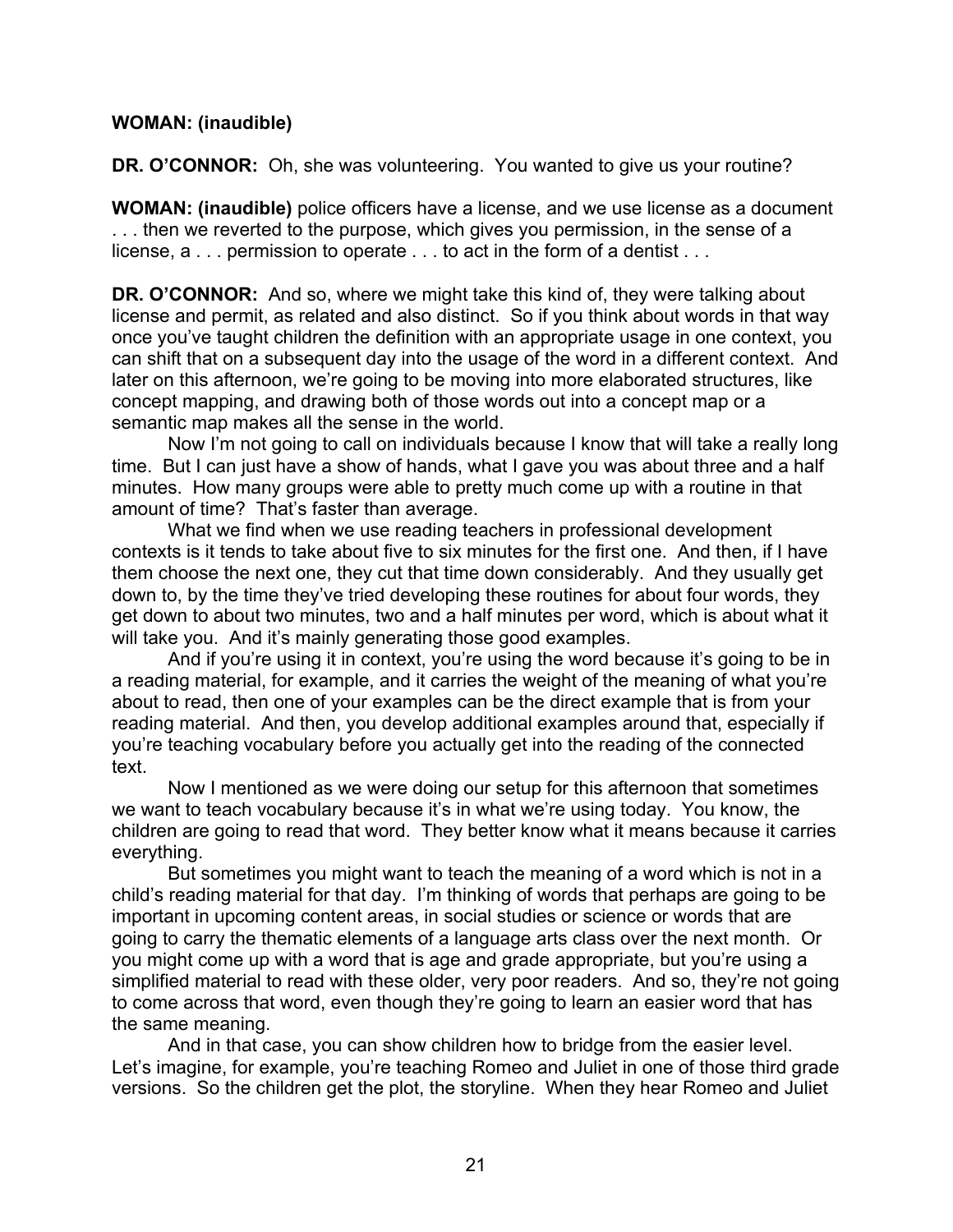as adults, they know exactly what the problem was and how it was solved, so to speak, or not, depending on your point of view. But in those simplified materials, they don't necessarily come across the very long, enriched words, even though they're part of mainstream knowledge for intelligent adults.

So in those cases, we would want to bridge from the lower level to the higher level vocabulary word and teach that higher level vocabulary word because tenth graders ought to know it, even if it's not directly going to appear in the text materials they're using. By teaching elevated vocabulary words to children with a poor reading ability, you are increasing their ability to engage in general class instruction, in discussions, in world events.

And if you think about that decline, that slump in IQ that you read about sometimes, kids that looked strong when they were little and look like their IQ is actually decreasing when they get older, it's because IQ tests weigh so heavily on vocabulary. And most good readers pick up their learning of new words through the wide reading that they do. Poor readers don't do that kind of wide reading. They don't choose it. And when they do choose it, what they read is not at that high level that includes those twenty-five cent and fifty cent words that are important for literate adults to know.

So we need to think about what's important for their reading, but also, what's going to be important in the long haul? When students are older, we want to think about taking all of our instructional time, teaching them things that will be of benefit when they leave us, when they go out into the world. And vocabulary is one of those things we can give them, whether it's through reading or not, that keeps them smart and able when they go out into the world.

So I think that there's a very strong push and need for teaching vocabulary all the way through schooling, and that's especially true in families that operate on the day-today with the lower level of vocabulary than what is typical in a middleclass household.

Now I apologize for the extra s on word, I just noticed that as I was sitting down for lunch, reviewing my notes. I guess I'm allowed one mistake today. What I want to bring in is, I've been showing you, thus far, a method of teaching vocabulary that we call direct instruction, small d, small i, direct instruction. Teachers doing the instruction, involving the children, monitoring their progress because it's production responses, so we know whether kids are getting it or not because they're feeding us back that information.

Well, Isabelle Beck also uses direct instruction but in a softer tone, I would say, and that's thinking first about vocabulary broadly, in terms of, if we can't teach all 10,000 words that our students ought to have known, how to have learned by the end of eighth grade, what should we do? We know 10,000 is too many. She thinks about words, in terms of tiers, and some of you will be familiar with this already. But she thinks about three tiers of vocabulary.

And the first tier are words that children probably already know. Therefore, you don't need to work with them in vocabulary. You can see this list. Unless children are English learners, they know these words. You don't have to work with them.

What she suggests is we spend most of our time on are the tier 2 words, and those are words that children might not know the meanings of, but they're going to occur in multiple contexts. Not just in today's story, but if they learn it for today's story, it's likely to occur in a story next month, the month after that. It's likely to show up, not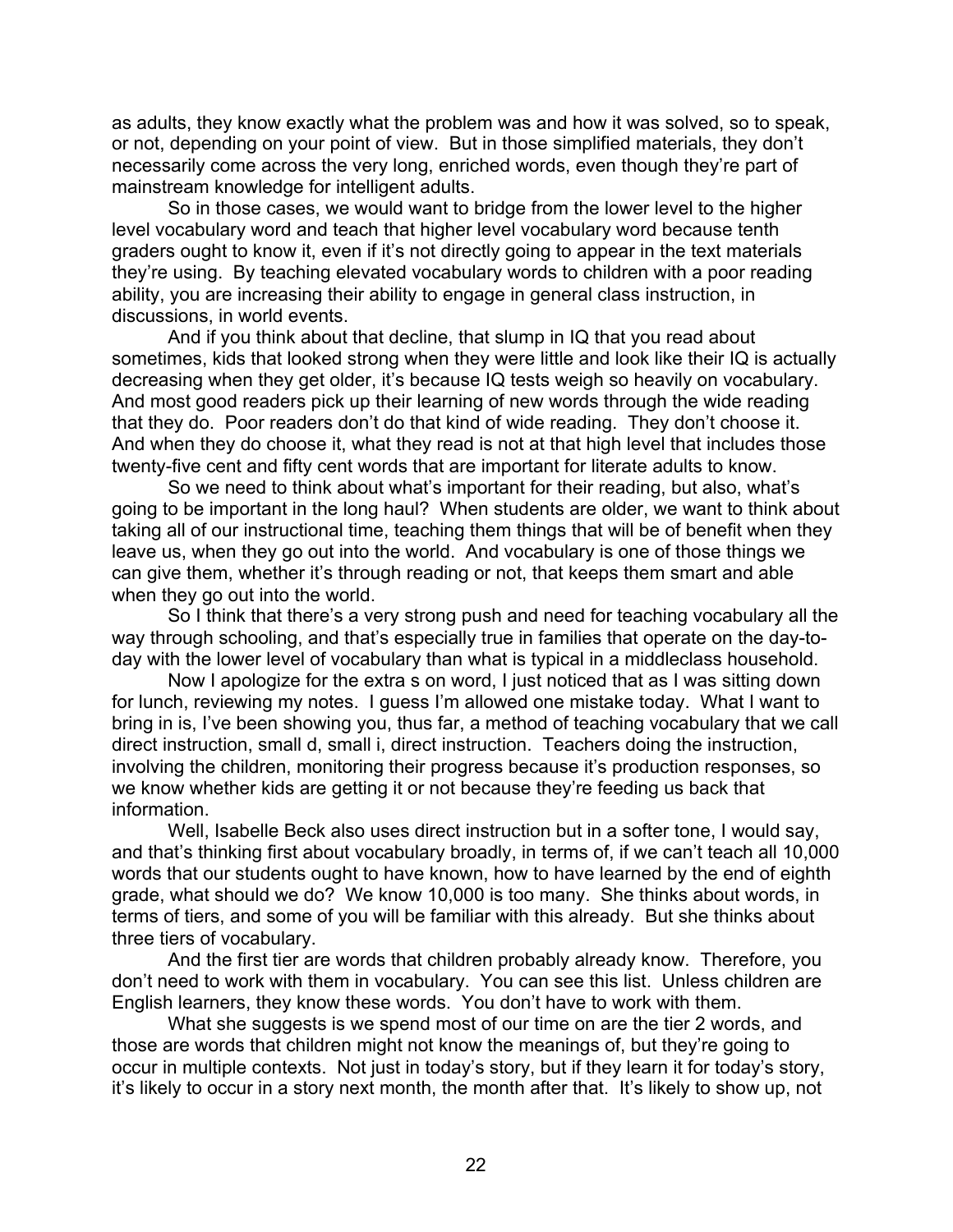just in their reading class, but in their broader language arts studies throughout secondary schooling. It's bound to show up, perhaps even in math instruction, social studies, science. It's a word that they're likely to hear if they listen to NPR. It's a word that they're likely to engage in with conversation, if they only knew the meaning.

And if we used production responses, gave children enough opportunity to play with the word, actually saying it, hearing it, saying it, using it, that it would be folded into their vocabulary and give them a better stance in life because they have this level of vocabulary.

You can see the examples here, balcony, murmur, required, benevolent, maintain, examine. These are words that are not unique, they're not rare, but they're not words that children use in their everyday vocabulary. If you think about it, most kindergarteners come through the kindergarten door knowing about 2,500 unique words, and they've learned that through speaking and listening. The speaking vocabulary of a senior in high school is only about 6,000 words, not much different from coming in the schoolhouse door.

Now the graduating senior knows the meanings of about three times that many words, but they don't use it in everyday speech. So if we were to limit our vocabulary instruction to everyday speech, we wouldn't be teaching very many words. The words that we're teaching are literate words. They're words that show up in print, which children probably don't use in the day to day. But if we taught them the meanings, they could.

So it would enrich their speaking and listening vocabularies in ways that make them appear more literate, but that also then give them the grist to, when they see some of these words in print, in unknown contexts, in areas where they're having to decode, if this word is already in their speaking and listening vocabulary, then we've greatly increased the likelihood that they will be able to read the word when they see it in print. So you see the ways in which vocabulary instruction and decoding instruction interface with these older students. It becomes critically important.

Now she also mentions tier 3 words, and those words tend to be context-specific. For example, when was the last time you used the word hypotenuse in your everyday speech? If you were taking geometry, you'd use that word in your everyday speech, but maybe only in that class. So these are words that are rare enough or content-specific enough that we tend to leave the instruction of tier 3 words to the content area teachers.

But then, these days, we also hear from secondary teachers, it's not my job to teach vocabulary. It's the job of, well, who cares whose job it is? You know, we want to get the job done, right? So as reading teachers, we step in wherever we're needed. But it can be helpful if you provide collaboration with content area teachers, especially in social studies and science, that you could share some of these instructional techniques.

Because rather than have the students in a math class or a social studies class look up the word in the dictionary or look it up only in that single context in the little dictionary that's at the end, the glossary at the end of those materials, we could teach those words in a much richer way that would make them both more functional.

And we have documented that by doing so, we increase their test performance. And these days, test performance relates to children's opportunity to go on in continuing education, whether to a community college or a four year institution. And if by not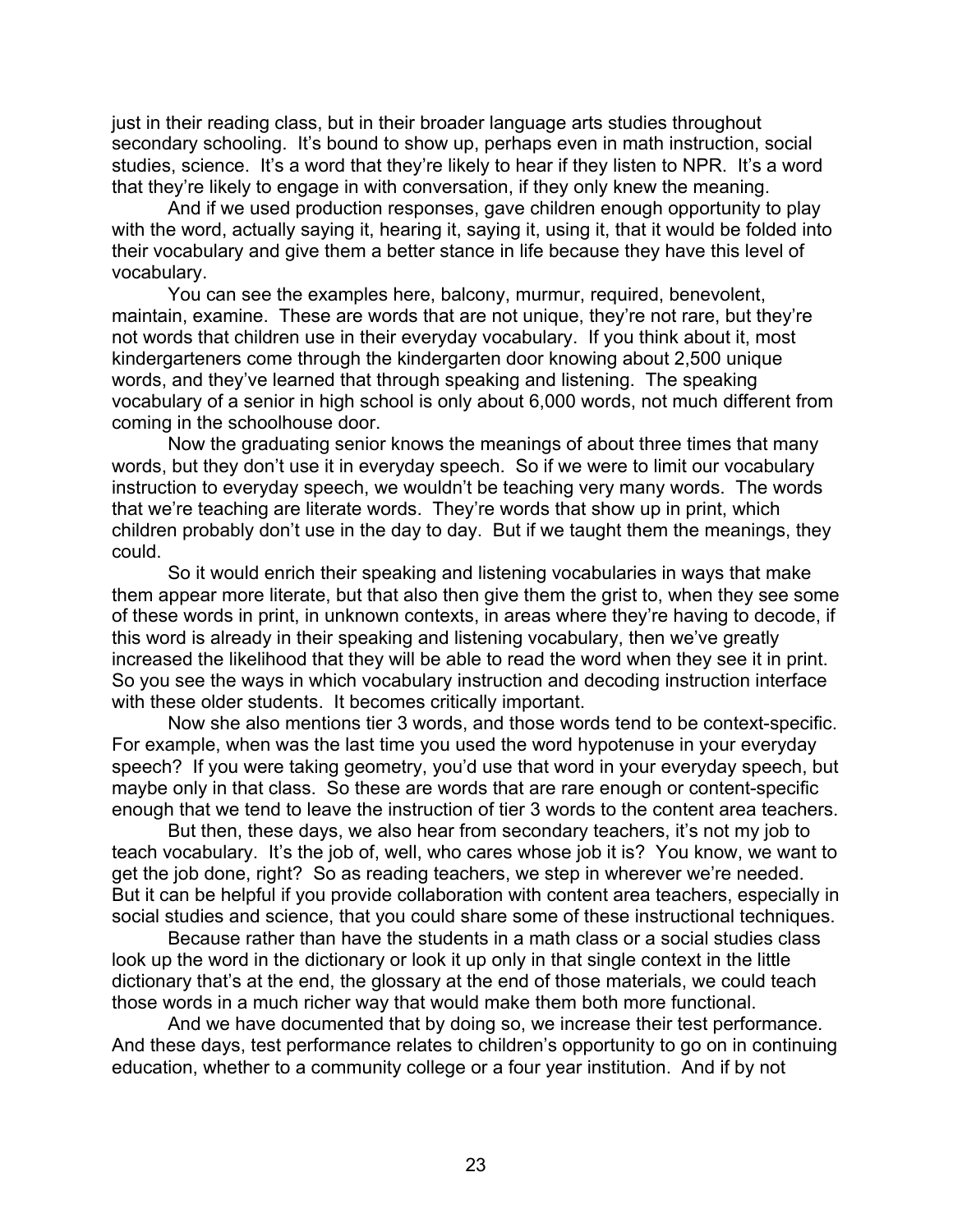teaching vocabulary we're denying our children access, that's a real issue that we should be thinking about.

So the rule of thumb is to think about words, in terms of words that, you know the vocabulary of your students, words that they don't know, but words that they'd be able to use in multiple contexts over time, words that they could conceivably use if they were having dinner out with their families. So those kinds of words that would make everybody feel proud are the words that we want to teach students.

So just as an example, you have these printed out in your, if you have reading glasses, it's very small, okay. What I'd like you to do is just read this to yourself and underline what you might consider some tier 2 words in this paragraph. Now take a look at the words that you've either underlined or written down. And the test of a tier 2 word would be, first, do you think the kids already know the word? If so, it's a tier 1, not a tier 2.

And secondly, because you may not be able to teach, you might not have the time to teach all of them, which words could be used in more than one context? It's going to be in this little section on Darwin. It might come up again. But can you imagine other things children might read or hear about or come across where they could use the word, if they knew its meaning? And if you can answer yes to that second question, you've got a great instructional target. Now I'm not going to elicit what all of those words are because you can do that yourself, and we're short on time. Actually, we have exactly the right amount of time, but not enough time to have that discussion right now.

Let's move into then the principles around teaching vocabulary. First, be very deliberate about which words you decide to teach. When we review curricular materials that are offered to teachers, oftentimes some of the words on those vocabulary words are really nice targets and some of them clearly are not. And the only person who can really determine which are idyllic and which are not would be words that you know the child's current level of vocabulary. The curriculum developers never met that child. So using the students that you work with on the day to day, you'll know. You'll have a better idea of which words are the best targets than any curriculum can ever have.

So choose a core of words to teach. If some of those words are related semantically, like permit and license, then think about clustering those words together. As a rule of thumb, you can usually teach five to ten new words in a week. And the more related they are, you can move toward the higher number. If each word is completely distinct from the other, then five may be enough. And you'll know how many by whether the children can retain them.

The next notion is providing that student-friendly definition. You can go ahead and consult a dictionary, but usually, the dictionary is going to have a meaning that is not as clear as what you could generate yourself. There are also some excellent online sources.

Are any of you familiar with the Longman dictionary? There are about half a dozen dictionaries that have just been generated online in the last five years or so. Longman has been around longer than that, but there are several spinoffs on that that will give you a student-friendly definition, one that's more likely to be in the child's vernacular. The definition should not have any words at all in it that the child does not understand. That's what we mean by student-friendly. The only thing that is new is the word that you're teaching. Everything else should already be known.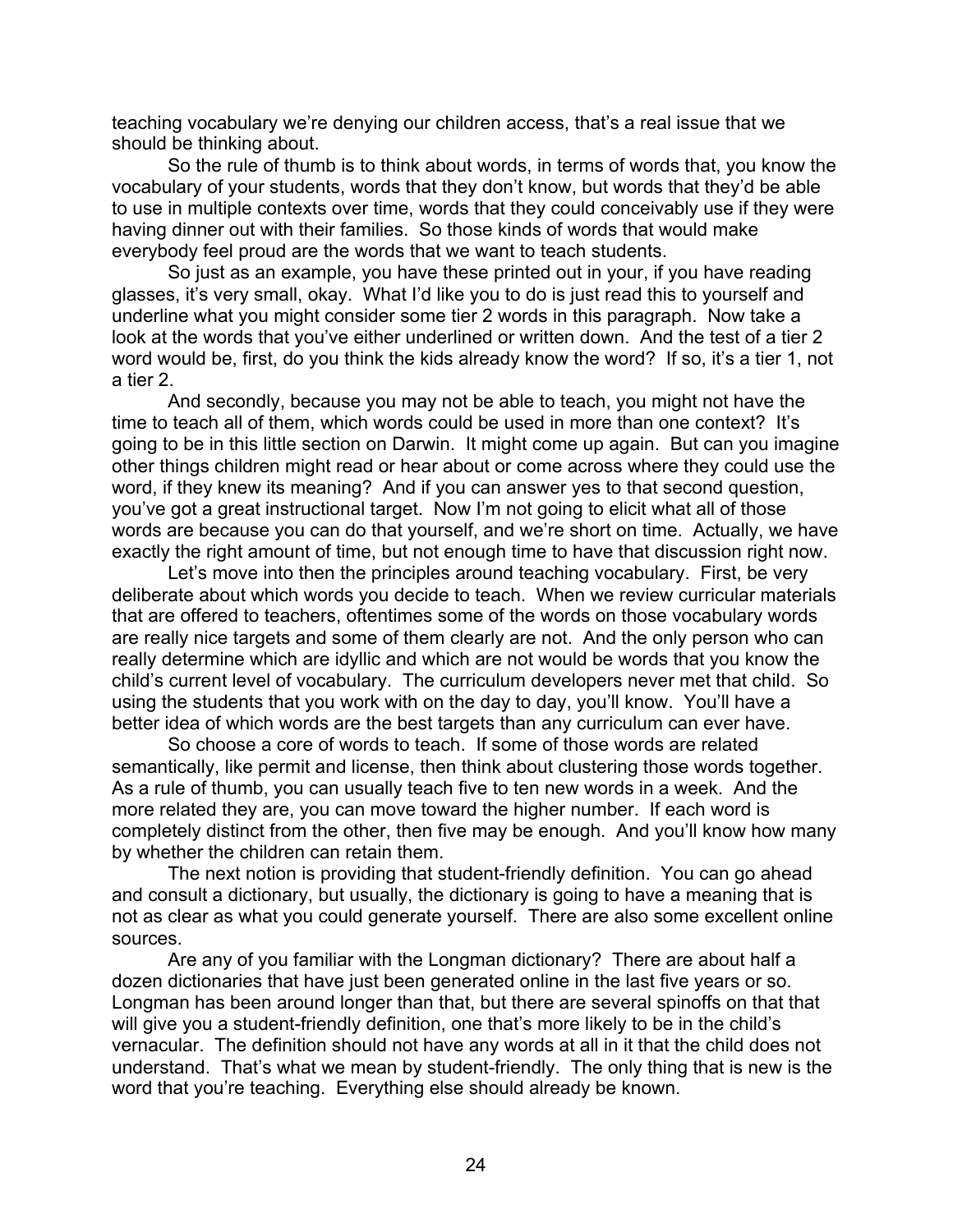Now next, make the most of sentence writing. Too often, we see the assignment, look it up in the dictionary and use it in a sentence, but that's too fast a shift. Teach the word first, whether you go through the routines we just did around license or ambiguous, or whether you go back to Beck's book, where she has a much more elaborated routine for teaching the meanings of words, but spend a day teaching it first. And by a day, I mean, that five minutes.

Teach the meaning of the word first, then start eliciting from students, has there ever been a time when you needed a license? Has there ever been a time when, have you ever come across this word before and what was that context?

And once you've had a discussion around the word, now it's fair game to say, now write a sentence with the word. And the likelihood now is the sentence will be a good one. Oh, what a relief. So often, those sentences you read are just, you know, oh, no, no, no, no. They just spent 20 minutes on this and they're all terrible. That's not a good learning experience for the kids, and it's certainly a punishing experience for teachers. So start by teaching it, use the sentence as the last thing they do.

The other spinoff that has been very useful in teaching vocabulary is once students then generate their sentence, have them do a small group discussion around the sentences that the two, three, or four students generated, and talk about, as a group, whether the contexts and the meanings of the word are clear in those sentences.

What you can do next, if you want to build a vocabulary dictionary of their own, is have students keep a loose-leaf dictionary, so they can continually reshuffle, in alphabetical order, of the words that they're learning and have them put their sentence, and they can choose one or two other sentences from their group members to also write that help to clarify and extend the meaning of the word. Now if they forget the meaning, they go back and they have two or three or four excellent sentences versus the one where they had to write a sentence for each of 20 words and they were all terrible.

So be judicious, is what I'm suggesting, and use it as a culminating task, rather than the first one. And if you can link a core of words around a theme or a context, those words become more memorable, and you can increase the number of them as well. You can teach 15 meanings for sad, for example, within a single week. And over time, you can start to think, well, which words are more sad than others? Which ones are just a little bit? Which ones are terribly, terribly sad? And students can learn a bigger core if their meanings are similar. So that's where you could start to link across vocabulary words.

If you're interested in pursuing vocabulary more carefully, I would recommend either of Isabel Beck's books. *Bringing Words to Life* was her first one, and then, she has recently generated a second book that's in collaboration with McKeown and Kucan, really excellent. And then, B. Miller has spent about 30 years of his life working around vocabulary, and he's come up with a book that is, unfortunately, at the moment, quite expensive, but I'm finding it, as a researcher, just invaluable. It costs about \$100, I think.

But to have one in the school or one owned by the professional development group can be very useful because he's bringing his whole research background of when do children learn particular words, and he's been able to order, he's found quite consistent ordering, you know, in blocks, of words that young kids learn first, the words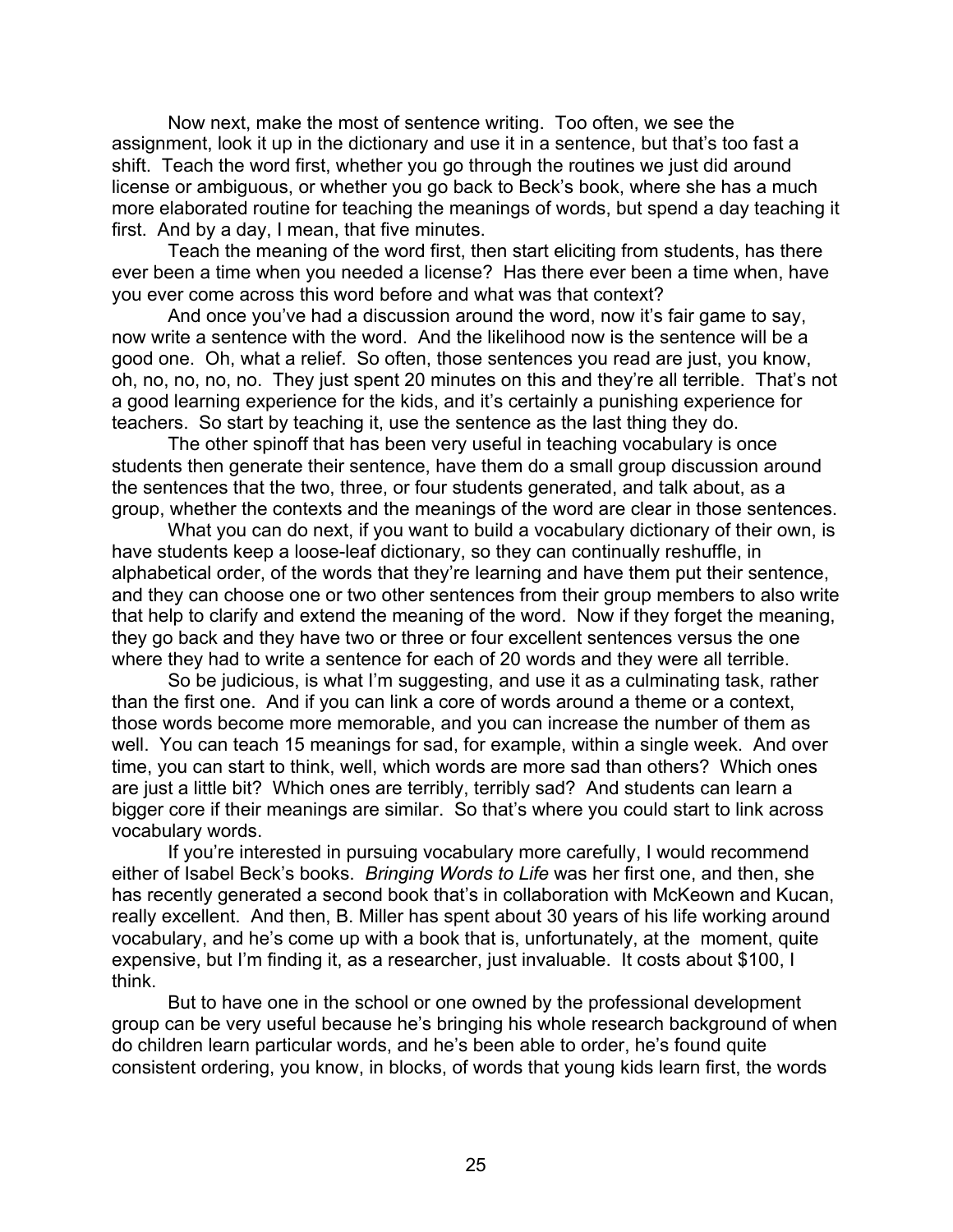they learn next, the words they learn next, the words they learn next. And if any of you work with English learners that order is the same, it's just at a slower pace.

So if you're wondering what core of words next, you can pre-test and know where children are, right now, and know what's the next 100 words it would be useful to target, in terms of tier 2. So it's not a resource for the classroom teacher, but it's an excellent resource for whoever shapes curriculum within your school or your district around vocabulary instruction.

So when we think about moving beyond direct teaching of individual words and more into teaching words thematically, we're thinking about clarifying tables, what it is, what it isn't. And in semantically related words through a concept map, here are a whole lot of words that have a similar meaning. How do they relate to one another? And I can give you a couple of examples of this.

Here's an example of a clarifying table, and we could take any word. Okay, next week in one of our sites, we're working with the word fossil, because there are three books that are related to dinosaur hunting, which, of course, is exactly the right target because that's what my husband spent his summer doing was dinosaur hunting. Specifically, he was working on a paleontology site in eastern Montana and helping to cast fossils. He found it just fascinating. See, old retired guys can have a lot of fun. But the word fossil, so let's take that as our target. We need to come up with a userfriendly definition. Remains, I hear. Remains is a really important part of that definition.

### **WOMAN: (inaudible)**

**DR. O'CONNOR:** So it's the remains of something ...

## **WOMAN: (inaudible)**

**DR. O'CONNOR: (inaudible)** that is old, the old remains of something . . .

#### **GROUP: (inaudible)**

**DR. O'CONNOR: (inaudible)** which was once alive or which used to be alive. So once upon a time, to be a fossil, it had to be alive at one time. So what we're doing is, we're making a clarifying table to establish what is a fossil always? What's something that a fossil always is?

#### **WOMAN: (inaudible)**

**DR. O'CONNOR:** Old. Dead. Remains. If the remains aren't there, we don't have a fossil, okay?

#### **WOMAN: (inaudible)**

**DR. O'CONNOR:** How about some things that a fossil never is?

**WOMAN:** Alive.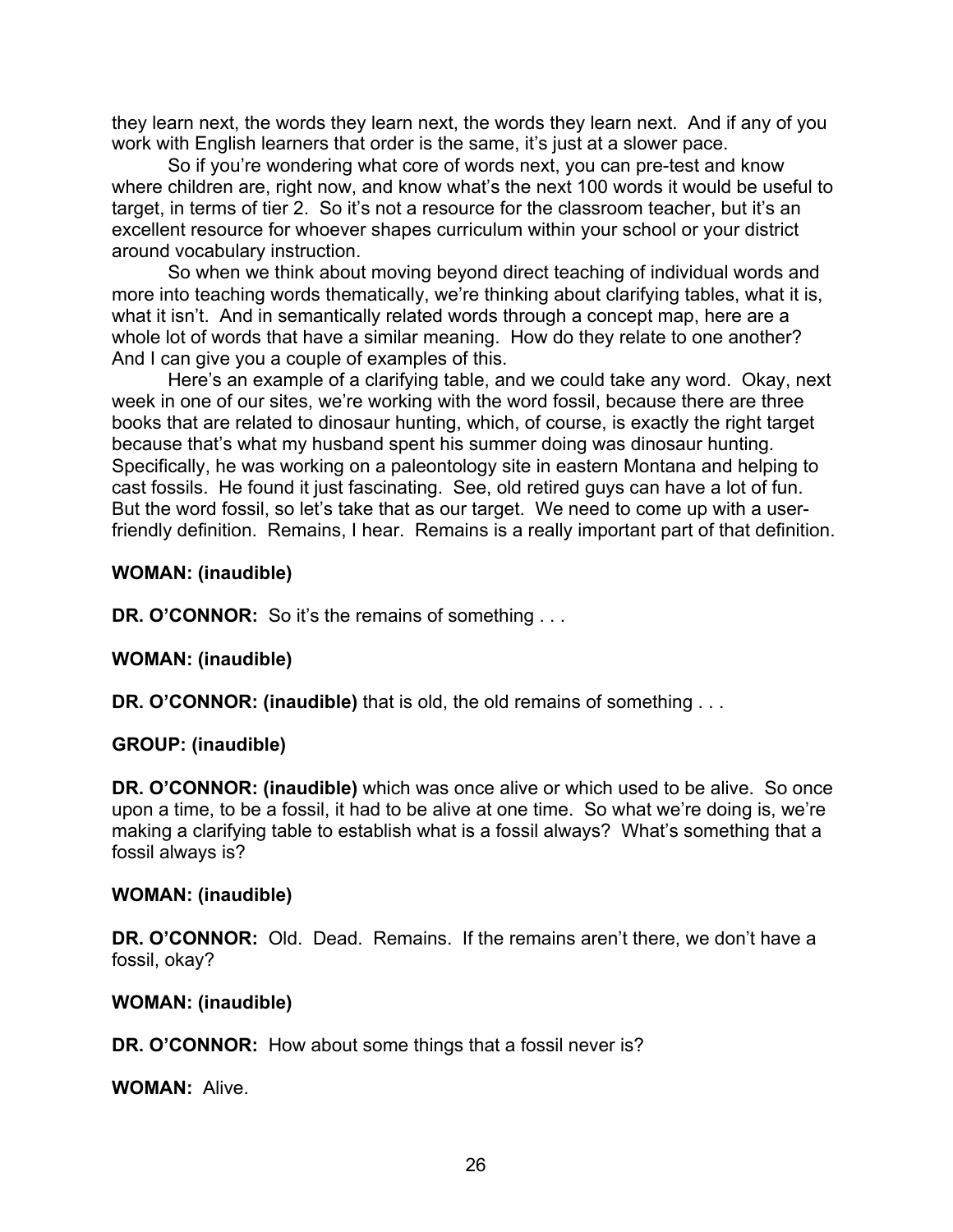## DR. O'CONNOR: It's never alive.

## **WOMAN: (inaudible)**

**DR. O'CONNOR:** It's never new. It's never soft, yeah, because we usually think of fossils as having some kind of a hardened remain. Okay, so now we're beginning to get it formed, aren't we? Some things that it always is, some things that it never is. We have sort of a user-friendly definition. Give me some examples of fossils. Bones?

### **WOMAN: (inaudible)**

**DR. O'CONNOR:** Plant, an imprint?

**WOMAN:** Yeah.

**DR. O'CONNOR:** Yeah, an imprint of plants.

**WOMAN:** Shell imprints.

**DR. O'CONNOR:** Shell imprints? This trilobite that you see, the fossilized ginkgo trees in Washington State. Okay, how about some things that are not fossils, some nonexamples? Kids will always say my cat or my dog. That's the first thing they say. It's always a pet. My fish is not a fossil. Not yet, not yet.

#### **WOMAN: (inaudible)**

**DR. O'CONNOR:** What you want to try to work toward is, because we know some examples, we want to see how could those examples be not a fossil? It could be the bone in a living animal. It could not be the bone in an animal that died last week because it has to be old, right? It has to be preserved somehow. It has to be remains. We could take that plant imprint. But if that plant were alive, is it a fossil? No, it cannot be alive. It has to be old, it has to be an imprint that's retained somehow over time. It has to be very old.

So now, we're getting at the nuances of a definition. This is not the same as, go look it up in the dictionary. It's creating what it is, what it isn't. It's creating that border between the two. It's much more engaging for children. And because they're more engaged and they now are getting a mental picture of what this new word means and what it doesn't mean, they're likely to retain all of that and be much more involved in it than a paper and pencil test. Now it doesn't mean you might not want to move into a paper and pencil task at some time around the notion of fossils, but you want to start with this active engagement around meanings.

Around a concept map, you create a key concept. Sometimes we see it as spokes around a wheel. Within the wheel, you write what the concept is, and then, you create spokes. So the notion of a peninsula. What things come to mind when you think of peninsula?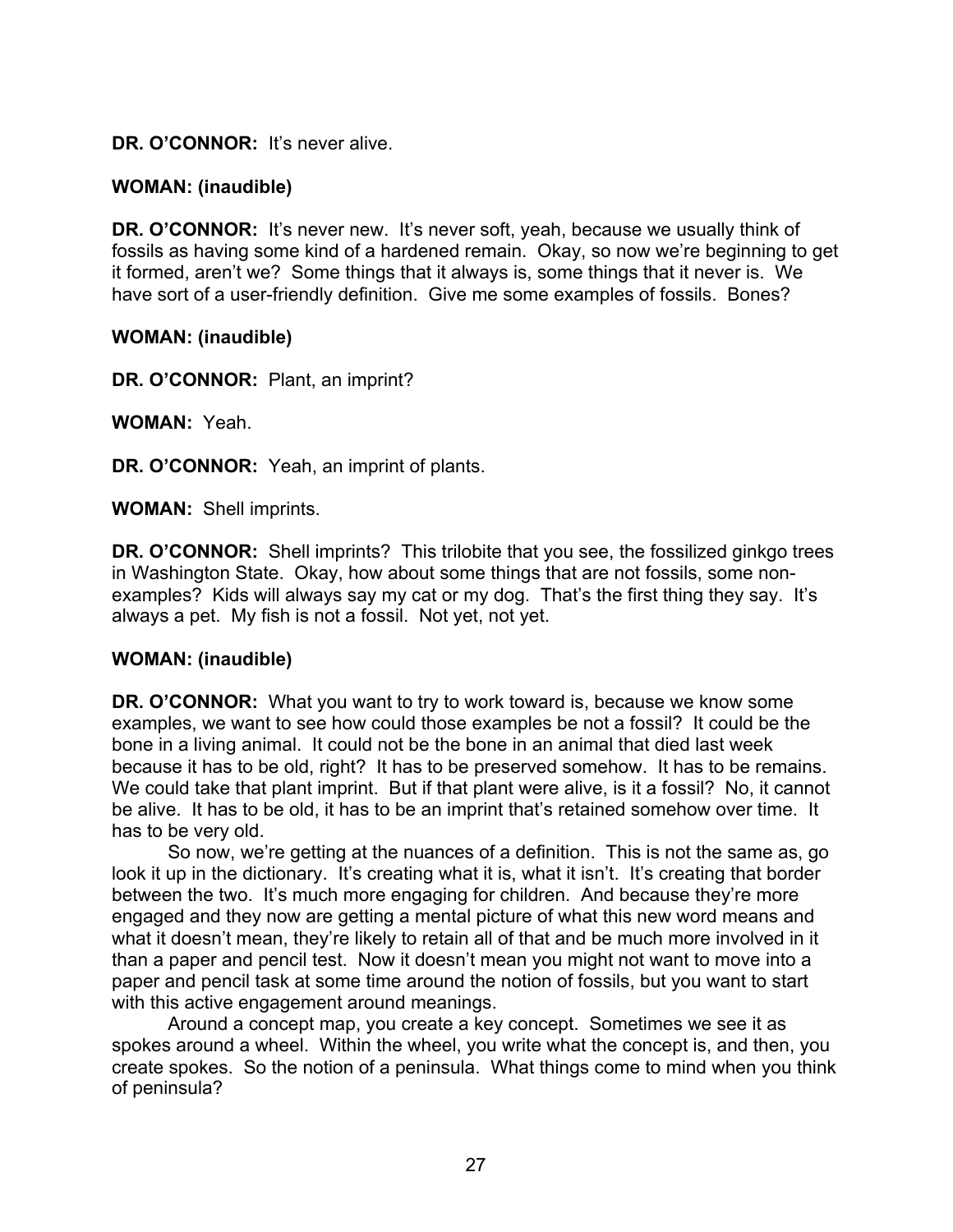### **WOMAN:** Water and land.

**DR. O'CONNOR:** Okay, water and land. So we can have that kind of a bordering concept. Anyway, what you're doing here is eliciting from kids notions, and then, you show them where it fits into a concept map. And if it doesn't, you can put it off to the sides. You're just taking their suggestions. We'll come back to this one and show where it fits later.

So it's the notion of building, creating categories, creating generalities. And this is where you can link multiple words, multiple new vocabulary words to the concept that you're starting to build.

Here is an example, we could take ecosystems, for example, as our concept map. What words come to mind when you think of ecosystems? So we could spin off on that as a brainstorming activity for a while, and the teacher can show how that all links together. Now we can move into a map that is much more regimented. When we think of ecosystems around the world, we think of lots of different things. We think of the climate, the plants and the animals within each ecosystem, and here are some ecosystems, tundra, grassland, rainforest, and desert. So if we think about the tundra, what comes to mind around the climate?

### **MAN: (inaudible)**

**DR. O'CONNOR:** It's very cold. And you can see, I've actually filled some of this in. If you think about the grassland, what do you know about climate?

## **WOMAN: (inaudible)**

DR. O'CONNOR: It can be warm . . .

## **WOMAN: (inaudible)**

**DR. O'CONNOR: (inaudible)** and it can be cold. Now we're talking about extremes, one to the other. Think about Nebraska. How about plants in the grassland? Hey, how about grass? And there will be others as well. You think, at least in the grasslands near where I live during my summer, which is in Washington state, in the grasslands we also have a lot of sage. So you can think of other plants that are linked to grasslands. You probably will not see black cherry trees in the grasslands, the way you have them here in Pennsylvania. So you want to think about making these distinctions. How about the rainforest? The climate?

#### **WOMAN: (inaudible)**

**DR. O'CONNOR:** It will be hot. It will be tropical. It will be moist. You can think about words that relate to grasslands and the more, like wet is what would often come to mind. You might try to elicit something like moist because it's a more elevated word for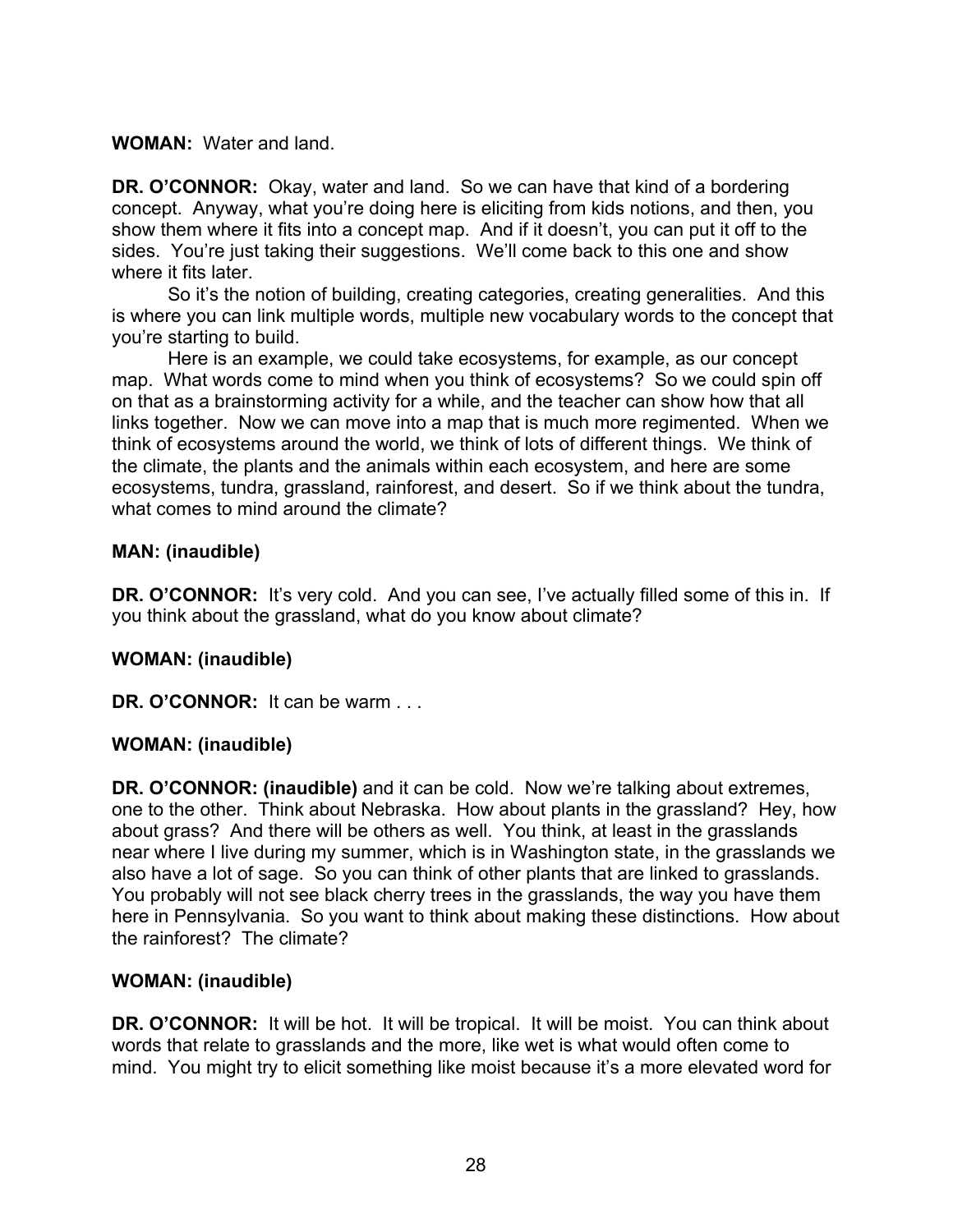the same type of term, and it's actually more accurate. We think about wet, we think about dripping. Moist is just sort of burgeoning, which is what a rainforest oftentimes is.

So through these kinds of activities, we show how one word links to another, how one word may be specific within a single context, other words may generate across contexts. And you allow children more play. Notice the way these older students are drawing more of their personal experience and background into the act of teaching reading, into the act of teaching vocabulary.

Now that doesn't mean that we don't do that with little children, we often do. But oftentimes what they come up with is sort of way off to left field of what we're trying to actually teach. In this case, we're taking advantage of students' background knowledge and allowing them to share their background knowledge, so that you build background knowledge within a group through these kinds of oral activities around teaching vocabulary.

And I want to come back to emphasize the oral language nature, because, for those of you who were with me this morning, that's where we started. Oral language is the foundation for reading and writing. It's what they come to us, prior to any schooling. It's what they bring into the act of reading and writing. The problem is that oral language that they came with is going to stay right about there, unless we also give children opportunities to read and write. And for students who struggle with reading and writing, their oral language is unlikely to improve, unless we take it dead-on and take a primary role in teaching the meanings of words.

Now there are a few key comprehension activities that I want to bring up also. Because while we're enriching the word reading ability of these older students, some of those students also need assistance with reading comprehension. Younger children are reading text that is not very complicated. So for those children, their oral language is oftentimes enough. If they can get the words off the page, they understand what they're reading. That becomes less and less true as the students get older, especially if what they're reading is getting more difficult and their oral language is the same as what they came to us with initially.

So for older students, teaching a few key comprehension skills is really important. And probably the single most important comprehension skill that we can teach is the main idea. Sometimes it's also called the gist. Now again, I'm going to sound like, and I don't mean to be, I'm going to sound like I'm panning curricula, and I'm not. What I'm suggesting is curricula changes, almost upon a whim. And we need to get strong as teachers, so that we know how to teach what children need to know, in order to learn to read well, regardless of what our curricula are suggesting we do.

A colleague of mine at the University of Washington, Marcy Stein, did an analysis of the reading curricula for fourth, fifth, and sixth grade. Now it's been about ten years now, but what she found under main idea is almost every main idea task was a test. It was not instructional. So there were tasks like, here's a paragraph. Usually, the main idea is the first sentence or the last sentence. Underline the main idea. Here's a paragraph. Here are four possible main ideas. Circle the letter that is the best main idea statement for this paragraph. If they can do those things, they don't need us to teach them the main idea. They already know.

But if they don't know the main idea, none of those tasks, even though we use them with kids as tests, teach them the main idea. When was the last time a friend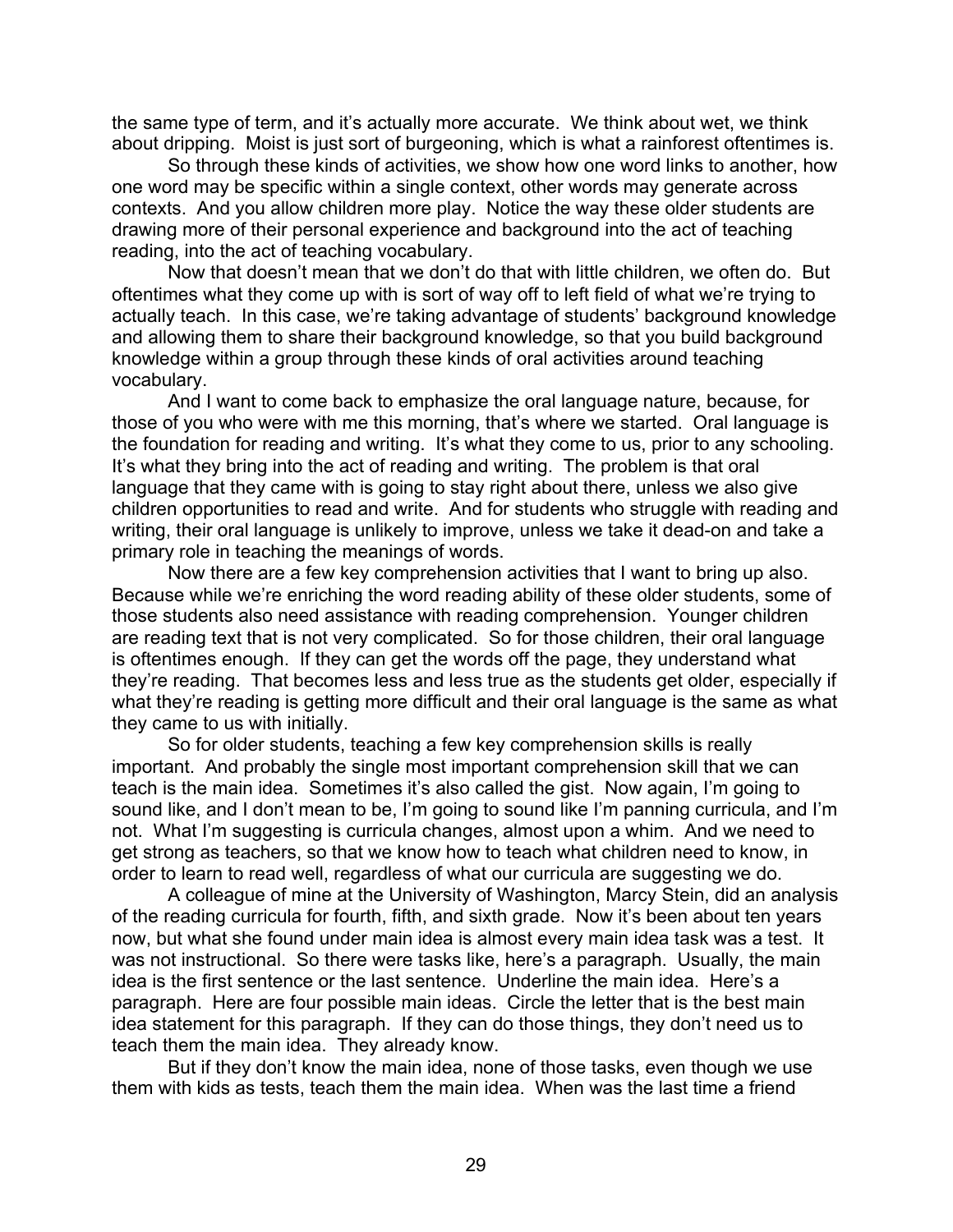came in and said, I just heard the greatest news story. And you said, gosh, would you circle the main idea? It's not a realistic task. Or if they start to talk and you just say, oh, cut to the chase. Just tell me the sentence that was at the beginning or the end. It's not how main ideas work.

Main ideas are categorizations. They're categorizations and they're generalizations. Children need to hear a lot of things and decide, what is the main idea? Can we come up with a category for all of those people that were mentioned? Can we come up with a category for all of those activities that went on in that paragraph? It's a generative, it is, again, a production task. Main idea is not circle or underline. It's generative.

So I have to tell you just a, this is a very brief digression. But the strategy that I'm going to show you now was generated by Joe Jenkins and Jim Heliotis awhile back now. And the reason that I'm standing here today is that I was a teacher of reading, back at the time that this was being tested experimentally. And Joe Jenkins came and talked to a whole group of us reading specialists and were looking for experimental classrooms to either be in the experiment or the control, randomized design, all of that kind of stuff.

And I raised my hand, sure, that sounds fun. I got to be in the experimental group. And I was working at the time with fourth, fifth, and sixth graders in an elementary school. About half of these students had a diagnosis of learning disability, about one-fourth of them a diagnosis of mild cognitive disability, and about one-fourth of them behavior disabilities. All of them were lousy comprehenders, which was why we were invited to be part of the study.

And this was the instruction routine that they used. And we used it every day for 15 minutes, 15 minutes every day, for an eight week period of time. And on standardized achievement tests, the students in my class jumped over two years in reading comprehension in eight weeks. I mean, it's still one of the more powerful techniques around.

It has since been picked up by Joanna Williams and her group at Columbia. It's been picked up by Asha Jitendra and her group at Lehigh here. I know she just moved on, but she worked at Lehigh for about a decade. And so, I want to show you how it works, because it's pretty easy to implement, and the results can be quite outstanding.

So it goes like this. You start by using controlled paragraphs. You choose paragraphs that are easy for children to read. So if you're working with middle schoolers, for example, and they're reading on about a third, fourth grade level, don't choose their social studies book yet. Choose instead some reading material that's at about a third grade level, so that the reading is not going to be the issue. Generating the main idea is the issue. So children read it. Tom cooked two eggs. He poured orange juice into a glass. He put cereal into a bowl. He poured milk in the bowl. Who or what is this about?

**GROUP:** Tom.

**DR. O'CONNOR:** And what happened?

**GROUP:** He made breakfast.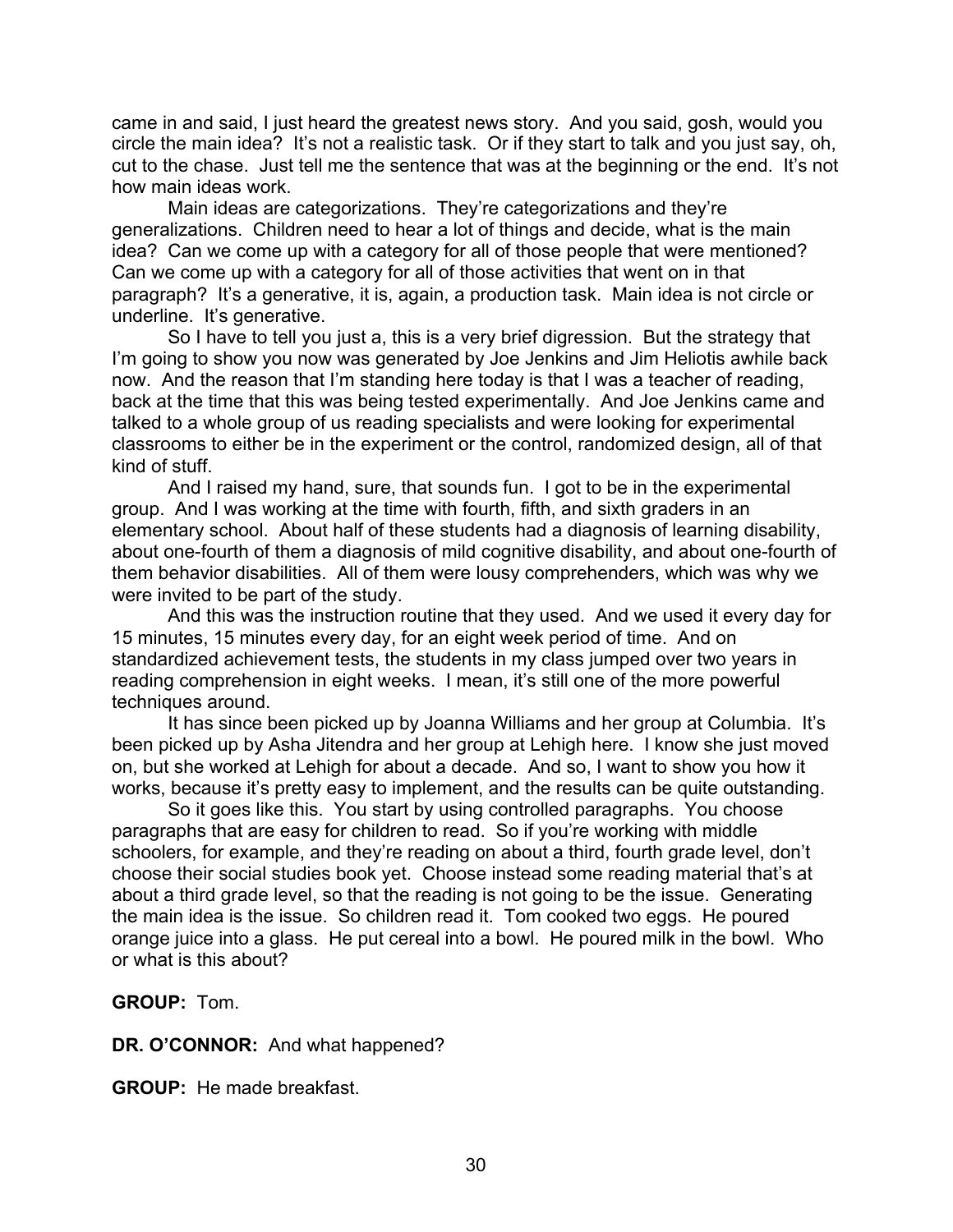**DR. O'CONNOR:** Okay, he's making breakfast. Now does Tom is making breakfast tell about him cooking the eggs? Think about it. Does it?

**GROUP:** Yeah.

**DR. O'CONNOR:** Is cooking eggs part of breakfast?

**GROUP:** Yes.

**DR. O'CONNOR:** Sure. Is orange juice part of breakfast?

**GROUP:** Yes.

**DR. O'CONNOR:** Pouring cereal in a bowl?

**GROUP:** Yes.

**DR. O'CONNOR:** Milk into the bowl?

**GROUP:** Yes.

**DR. O'CONNOR:** Yeah. So did you tell about the whole thing?

#### **GROUP: (inaudible)**

**DR. O'CONNOR:** Ten words or less? Excellent. You just generated a main idea statement. Notice that if you underlined the first sentence, that is not the main idea. It doesn't tell about the whole thing, nor is the last sentence. Maybe I could have generated an A, B, C, D, but it's not a production task at that point. We need children to be able to generate it.

We want them to be able to tell you the main idea, whether it's telling you about the soccer game, whether it's telling you about the movie they saw on Saturday. If they start at the beginning and go all the way through the whole thing, it takes as long as watching the movie. So the main idea condenses. It pulls things together. That's what this strategy does. Robert threw fish to a seal, poured milk in a bowl for the cat, put hay in the barn for the cows. Who or what is this about?

**GROUP:** Robert.

**DR. O'CONNOR:** And what happened?

#### **GROUP: (inaudible)**

**DR. O'CONNOR:** He fed the animals, didn't he? Does that tell about all of those separate actions? And ten words or less? You've got the main idea. Now this next one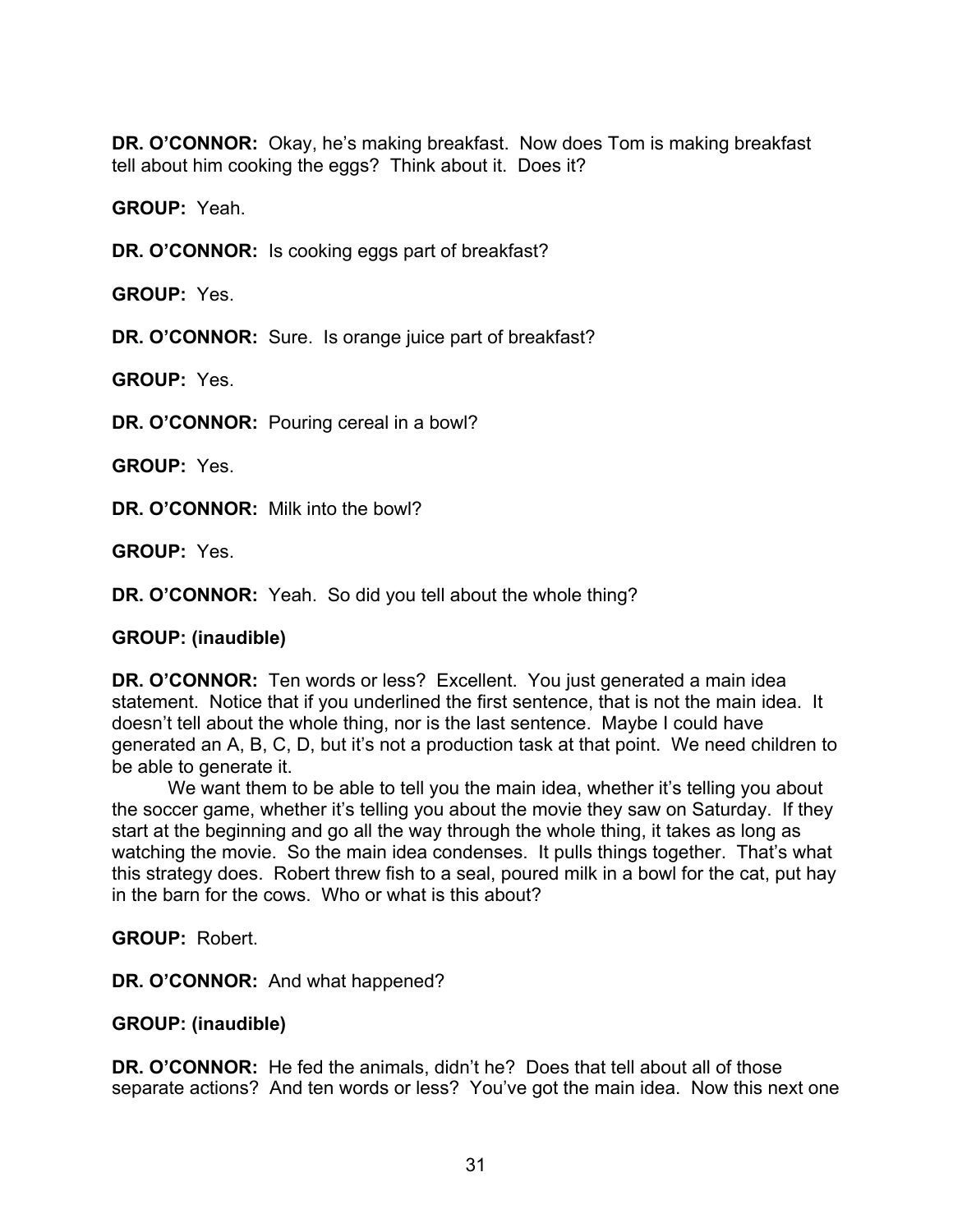is a little bit more difficult. A dog walked on its back legs, a bear rode on a bicycle, a seal balanced a ball on its nose. Who or what is this about?

**GROUP:** Being at a circus.

**DR. O'CONNOR:** So see how this time you had to generate a category that incorporated the subject of all of those sentences? And what did the animals do?

## **GROUP: (inaudible)**

**DR. O'CONNOR:** Yeah, they performed tricks, they performed circus tricks, whatever you might think. And every student's main idea does not have to be the same, but it has to capture the gist. And you give them a checking strategy. Does it tell about the whole thing? Now you can get more sophisticated than this.

If you're interested in more sophisticated strategies for teaching main idea, you might also consider the work of Jeanette Klingner. She wrote an excellent book on teaching reading comprehension, and she also walks through some of the routines, and that book is for teachers as well. So it captures the research, but in a very teacherfriendly way.

She captures some of the work of Joanna Williams, where she was teaching theme, and some of the work of Jitendra, where she's also teaching children to cross out irrelevant pieces. And as you work more and more with students at the secondary level, you will want to get more sophisticated because their materials get more sophisticated. But this is an excellent way to start.

## **WOMAN: (inaudible)**

**DR. O'CONNOR:** Pardon?

**WOMAN:** The title? Is it . . .

**DR. O'CONNOR:** It's a book. Klingner is spelled K-I-i-n-g-n-e-r. That extra n is a little, it's Klingner, a little bit tricky. That book on teaching reading comprehensions is in the same series as my word recognition book. There are about eight books now in that series, and they're all geared on translating research to practice for teachers. The publisher is Guilford, G-u-i-l-f-o-r-d. Particularly if you're trying to build a professional development library, they're all very teacher-friendly materials.

The next sort of big comprehension strategy that you can, again, teach in about five minutes a day is the notion of question, answer, relationships. And this was first developed by Raphael and her team in Minnesota. But what question, answer, relationships helped students to do at the secondary level, and I say secondary, but really, from fifth grade on, is to develop a strategy for thinking about the questions that they're going to have to answer at the end of the chapter.

Answering the questions at the ends of the chapters is probably the most used instructional, not necessarily instructional, but testing strategy in the secondary grades. So if you can teach students early on how to attack those questions, then they can use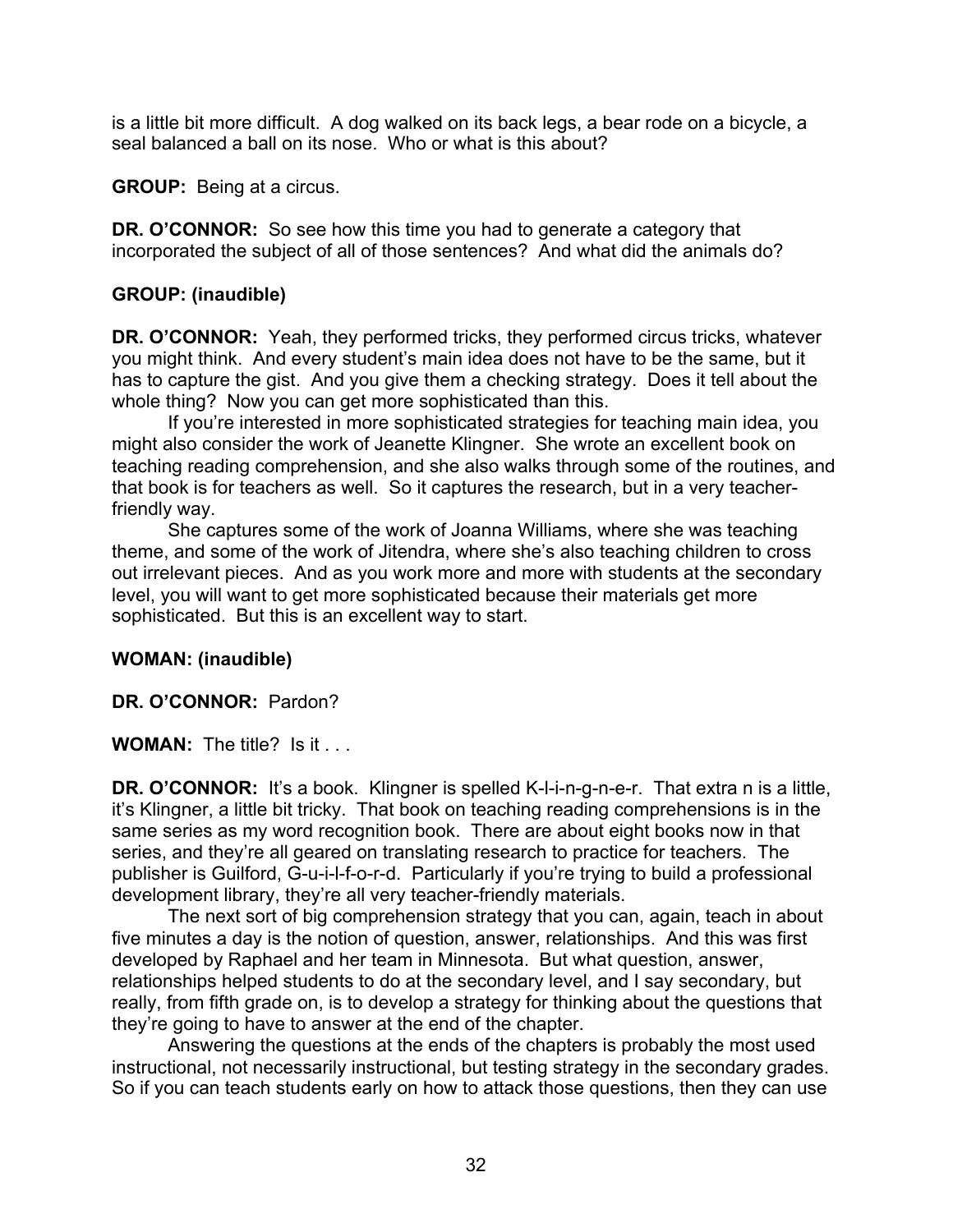their reading time more efficiently in concentrating on what the instructor thinks is relevant in what can be relatively dense material that they're asked to read in secondary settings.

So students are asked to read the questions before they read the text, so that they know what they're looking for. And for each question, they have a little discussion. So if you're able to teach in small groups or even to prep students for content areas in small groups, QARs is a great way to get them ready for what they're going to be reading in the general ed classroom.

So they read each question, and the first notion is, is the answer going to be in the book or in my head? Some questions are really asking for the reader's opinion. Some are really asking for what was in there. Sometimes a question is asking for a specific fact, something that's going to be right there, probably within one particular sentence in the text. So that's a in the book, right there-kind of a question. Some is asking students for something that is going to be in the book, but they're going to have to combine information from multiple sources.

So you're prepping them for what's the strategy here? Am I looking for a fact? Am I looking for lots of instances of this thing? Or am I going to be asked to come up with an opinion, based on what I read? What do I think about this? And, if so, can I do that by myself, after I'm done reading, or do I need to involve the author of this particular text in figuring out my answer? So it's strategic.

When children have these discussions, they might not all agree. That's okay. You've just elicited now multiple strategies for how they might attack that question. I would like to suggest that one of those concept maps that we can use with children are also physical maps, setting the stage.

I mentioned Shackleton earlier. Have any of you read about Aaron Shackleton? If you're looking for material that is going to grip those eighth grade boys who are poor readers, Shackleton is just about the best thing you could find. Shackleton, just before the start of the First World War, for those of you who are not familiar with it, sails off to conquer Antarctica. Now by conquering Antarctica, what he means is finding the South Pole. So he's one of multiple teams to try that. The problem was 1913, 1914 was the worst winter in over 100 years. And when he gets to Antarctica, his ship starts to ice up, and it becomes iced in. This was before metal hulled ships. What happens to ice? Does it get smaller or larger?

## **MAN:** Larger.

**DR. O'CONNOR:** It gets, ice expands, doesn't it? So it was starting to crack the timbers of the ship that they were ice locked in. Even if they could make it through the winter, their ship would sink with the spring. So he's having to go into unchartered territory. He's got this group, he's got to keep their morale up. He hopes to get them out alive. They're looking for rescue, but the First World War is just starting, and they don't even know it. There is no rescue in sight for these men. Oh, gripping.

Now I don't want to give away the plot, because I know you're all going to want to at least look him up online and see what happened. But in terms of QARs, if you think about the Shackleton story, and, incidentally, the autobiography has been given a readability of about grade 17.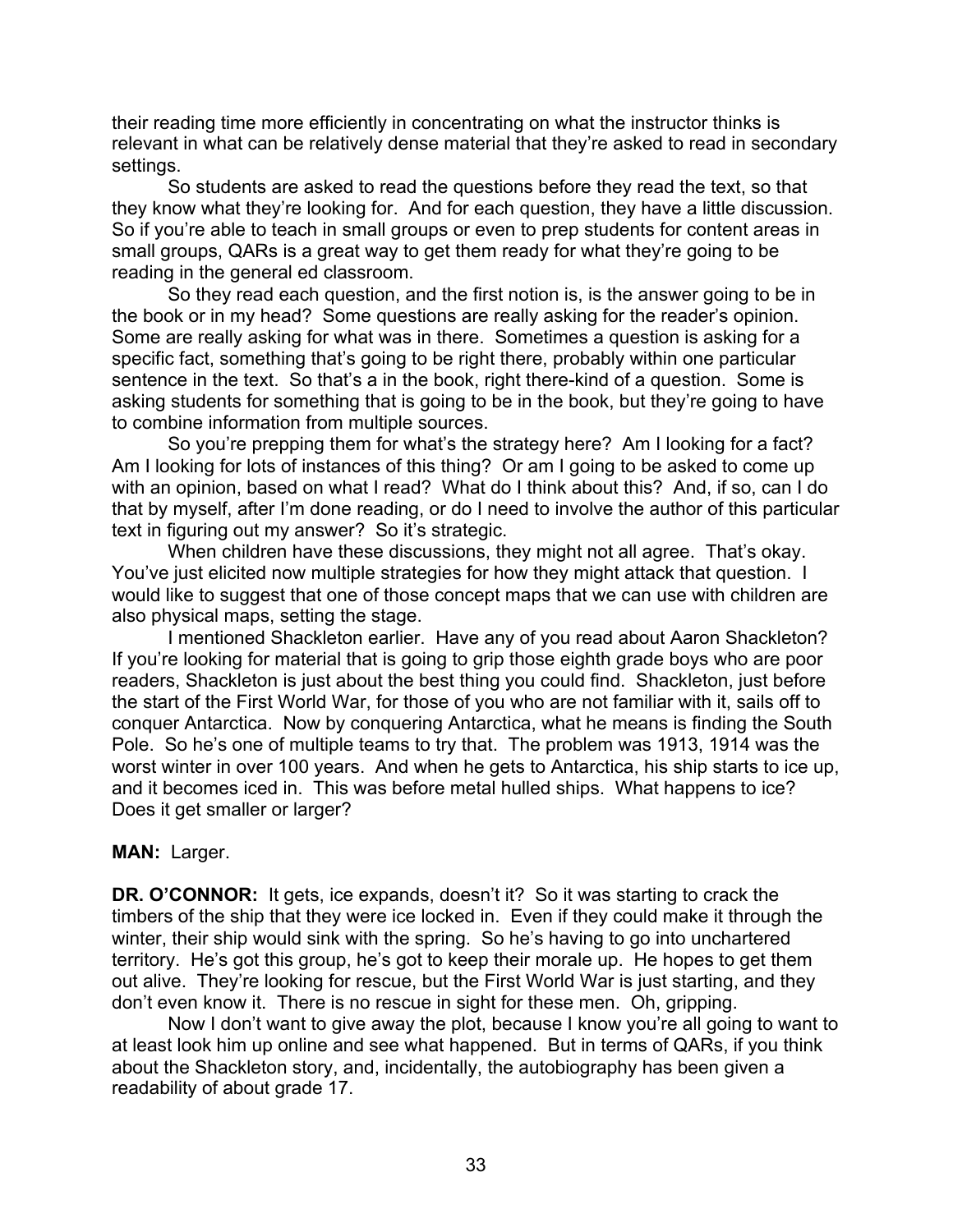However, there are many biographies that are written at much lower levels. The lowest level that I found that was still coherent and a pretty good story was about a midsecond grade level. And there's a really excellent version out that's about a fourth grade level, which is great to use with middle or high school students who are poor readers. Girls like it too, but you know how hard it is to grip those eighth grade boys, right? So how did Shackleton save the lives of his crew? Is that going to be in the book or in your head?

**GROUP:** Book . . .

**DR. O'CONNOR:** It's going to be in the book, isn't it? Okay. Do you think it's going to be a one little detail or do you think it's going to be spread across?

**GROUP:** Spread across.

**DR. O'CONNOR:** And are there clues? Yeah. Are there clues for why it's going to be spread across?

### **GROUP: (inaudible)**

**DR. O'CONNOR:** Hardships, that's right. Some s at the ends. It was going to be multiple times. So as we read through this story, I beg your pardon? I am not getting a virus. All right. So what you've just done then is given students something to look for. How did Shackleton save the lives, excuse me, I was on to the next question, the lives of his crew? There are probably going to be several instances. This is something that we might want to keep a list as we read.

So when we come across a place where it looks like Shackleton is saving the life, why don't we all shout out about it and take a little note? It's going to help us answer the question. Describe some of the hardships faced by Shackleton's crew. In the book, in your head?

**GROUP:** In the book.

**DR. O'CONNOR:** In the book. One place or multiples?

**GROUP:** Multiples.

**DR. O'CONNOR:** Multiples. So every time we come across a hardship, we're going to make a little note. It's going to help us answer the question. What kind of leader was Shackleton? In the book, in your head?

**GROUP:** In your head.

**DR. O'CONNOR:** Probably in your head. It could be in the book. I mean, there could be a statement overtly, so we'll watch, just in case. That's why I'm saying that your group may disagree, and that's all right. That's all right. You're just eliciting where it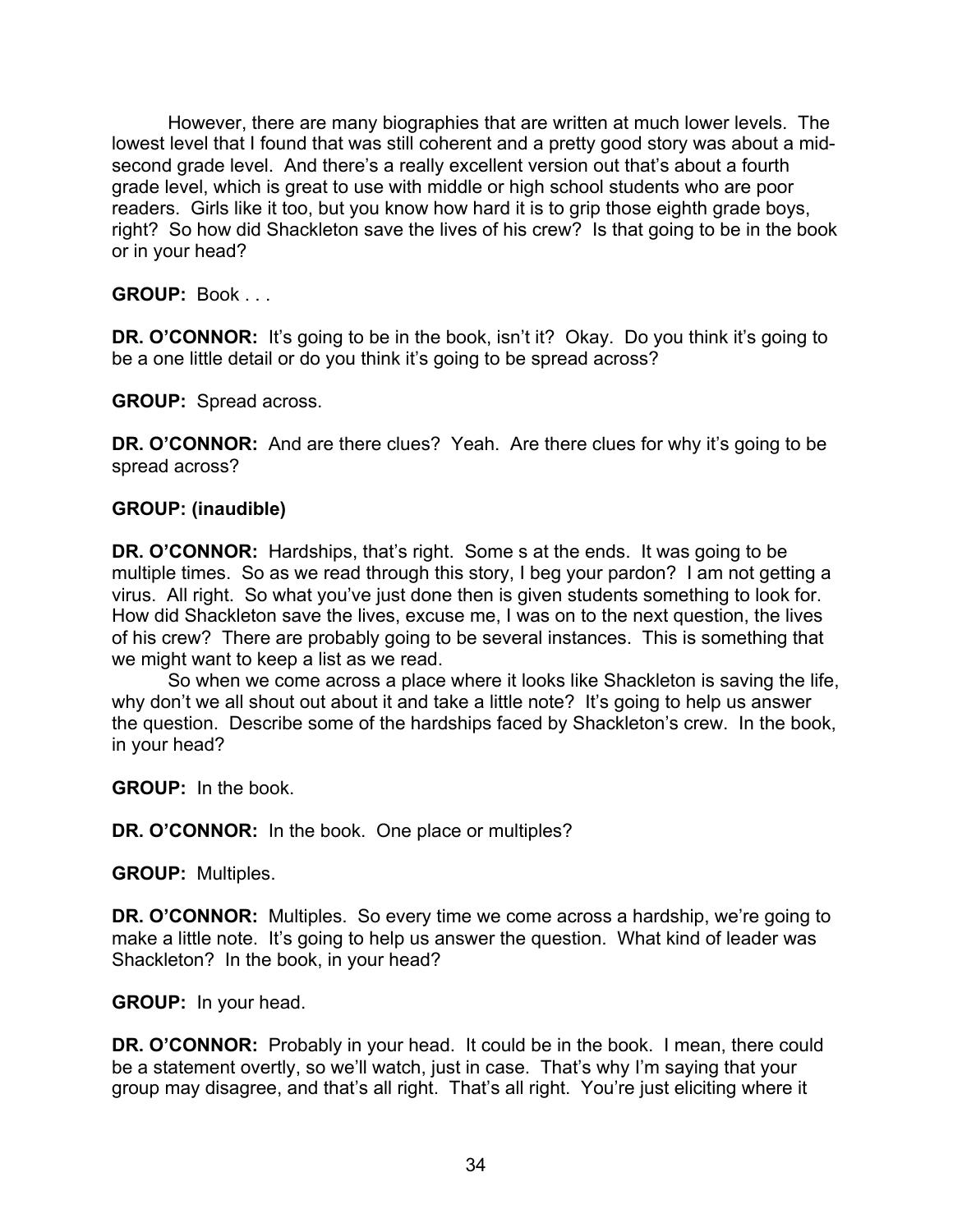might be, how they might go about answering it. So if it is going to be in your head, do you think you can answer it, right now?

# **GROUP: (inaudible)**

**DR. O'CONNOR:** So probably you're going to have to answer it, in relationship with what the author's actually writing about, and then, come up with an informed opinion, based on your reading of this text. What thoughts do you imagine went through Shackleton's mind before he set off with just five of his crew? In the book, in your head?

**GROUP:** In your head.

**DR. O'CONNOR:** In your head. What thoughts do you imagine? Is this going to be you coming up with this or are you going to have to be consulting with the author?

# **GROUP: (inaudible)**

**DR. O'CONNOR:** You're probably going to have to come up with this yourself. So when we get to the part when Shackleton is setting off with just five of his crew, leaving those others behind on the landlocked ice floe, we're going to have to think what might have been going through his head. So QARs work quite differently from what we often do with poor readers, before setting off with the text, which is, what do you think this story is going to be about?

# **GROUP: (inaudible)**

**DR. O'CONNOR:** That's not a bad idea. I shouldn't have done that. It's not a bad idea, but this is a better idea. It's so much more focused. It elicits some of the vocabulary that children are going to be coming across, it gives them a strategy, a very specific strategy for what's going to be important and what's less important. These questions are going to be the main ideas.

So by taking notes as we go, by looking for instances where we could add to our knowledge in answering each of those questions, we're going to end up with something that is very like the grist for writing a written summary. And after answering the questions at the end of the chapter, the second most common assignment through the secondary years is generating a summary over what they've read. So this gives them the grist for doing that.

Now we use graphic organizers, often with young children. We think about, for example, the characters, and the setting, the main problem, and the solution. In this case, you can also think about using graphics for secondary students, as long as what you put in the categories is going to be of use to them later.

In this case, these particular categories, setting and characters, problem, events, and hardships, and the resolution or the ending, are going to give students a note-taking device for generating a written summary of this story that they're about to read. So by taking notes, and when we define taking notes to secondary students, we say, a note is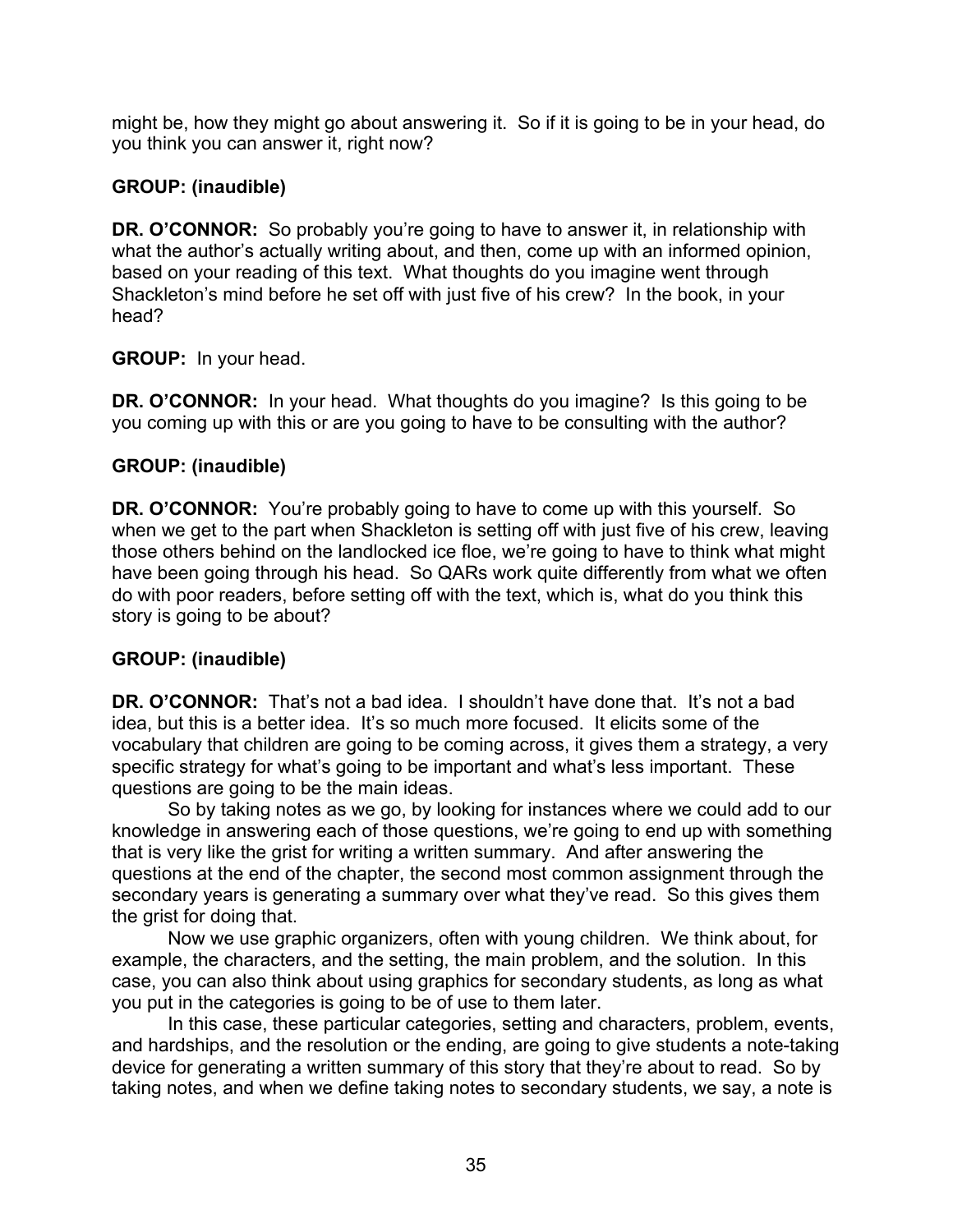something that is no more than three or four words. It can be one word or two. If you need a phrase of three or four, that's okay. We're not generating sentences. That comes later. So write only enough words to remember.

If we don't do this, we have seen instances of students, even into secondary grades, opening the book, and setting and characters. They're going to write the three sentences that had the setting in them. What that means is, when they come to write their summary, it will be plagiarized. This is not a good precedent to set in secondary school. So by encouraging to only take notes, a word, two, three, four, no more than four, you give them the grist where they can write a summary that truly is in their own words and doesn't run the risk of plagiarism.

So the five minute additions that we are currently researching for secondary students are how closely can we cut to the chase? Because the other problem that we have with secondary students in our research sites is their schedules are highly regimented. They need to complete particular courses in order to graduate. For some poor readers who still may be going on to secondary school, I mean, to schooling beyond the K-12 years, they also need to complete the kinds of requirements that would enable them for college entrance.

So if we pull them out into the 90 minute reading block that we had the luxury of having with these young children, then they don't get their math units or they don't get their social studies units or they don't get something that they need to graduate. And so, what we're trying to do is compress reading instruction into areas where we work with our secondary students for no more than 40 to 45 minutes or one class period. And it's still difficult to arrange, because sometimes that one class period is taking place of an elective, which might be the only thing that's keeping them in school. So anytime we do intervention with secondary students, it's tricky.

So what we're trying to do right now is compress into five minute hits some of the aspects of reading that we know carry a lot of the weight of reading comprehension, are highly transferable across subject areas, and will generate an overall level of reading improvement that is likely to be useful to them, in terms of a long-term life outcome. In all, we need to think about keeping kids in school. As you know, the dropout rates are horrific in this country, right now. And poor reading is a major cause, a contributing cause, to dropping out of high school. And once they drop out of high school, it's extremely difficult for students to have an optimal life outcome, which is what we're supposed to be preparing them to do.

So let me end with a notion around reading fluency that just came out of our work from last year, and then, we'll take questions. I hope there will be some. What you're looking at here is a dot plot. And what is along the bottom axis is children's reading comprehension, and what's on the vertical axis is how fast they read. And these are not children overall. We're not looking at the Bell curve here. We're looking only at the lower 25%, the children that, as reading specialists, are the kids we work with the most. And what I want to show you here is, if you follow up this way, it almost looks like a line of dots, doesn't it? What this suggests is, up to a point, the faster children read, the better their reading comprehension will be.

Now if you follow it up to about 80 words per minute, we begin to see that line break apart. It becomes almost as if those dots were random. What we're finding is, what we're currently hypothesizing, is the 80 word per minute slump. And we don't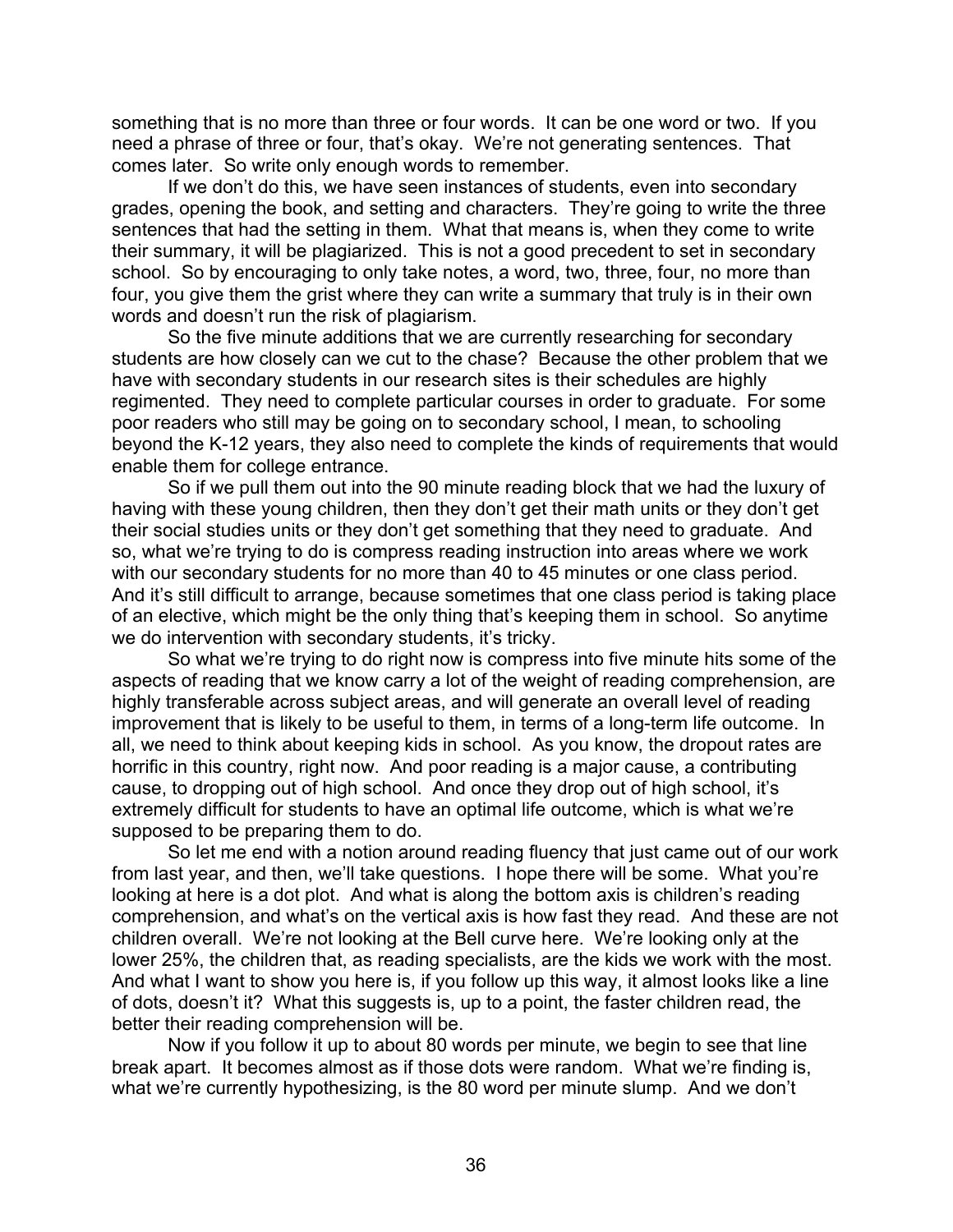know how far it will replicate, but what our work is tending to show us right now is, for children who are reading less than 80 words per minute, the likelihood, as they move into fourth grade and beyond, that they will continue to grow in reading comprehension is very slim, but we might not have to get them to the 120, 140, 150 word per minute mark.

Many of our students who are reading at about the 80 word per minute mark, and you can see where that is, follow that across, 80 words per minute are still reading with very good comprehension. Now this is not the same phenomenon that we find in the Bell curve. In the Bell curve, we find that faster is better for comprehension, up through about 120 words per minute, and we currently don't have evidence that students need to read faster than that.

I think that's good news, if you work with kids who are slow, plodding readers. Getting them past 120 words per minute is like pulling teeth. What our research is suggesting is we might not have to get them quite that fast, that if we can get them beyond 80 words per minute, many of the students can understand all that they are reading within that amount of time. So we're going to be following students over the next five years of fluency and comprehension work to see whether we can set some guidelines, not for children overall, but for children who are struggling readers.

At what point, just like we've found clear-cut points with phonemic awareness and letter knowledge, once they get over 30 phonemes, drop it. Move on to something else. Once they get past 50 letters in a minute, drop it. Move on to something else. We don't have those kinds of guidelines yet for fluency.

But I think within the next three or four years, we'll be able to say, you know, push them up toward 100 words per minute. We might not have to get faster than that. We should be working, perhaps, instead at that point on vocabulary, comprehension strategies, multisyllable word strategies, the kinds of activities that will help them get the words off the page.

So, in terms of keys to successful intervention for these older students, we need to determine where students are across all of these relevant dimensions. Where are they in their decoding ability? How is their vocabulary faring? What is their current rate of reading when they're reading, you know, within their word identification ability? What kinds of comprehension strategies can they already use? What would be good instructional targets?

Once we find, across all of those dimensions, what they can do and where they begin to fall down, we can think about combining five minute hits of these kinds of activities that we've been doing this afternoon and linking those into as much available time as we're given by our schools and school districts to make optimal use of students' progress over time in reading.

It's key, when you choose a new strategy, to keep with it. Keep doing that same strategy every day, until you see clear evidence that students have learned it. And for most students, it takes roughly two weeks of daily instruction in short hits before students are using those strategies independently. We stop too soon, students will forget. And if they forget, we've just wasted the last six days.

So keep with it long enough. Don't jump around too much. Concentrate on those particular activities, whether it's in decoding or vocabulary or comprehension or fluency building, concentrate on the activities that have a strong research base that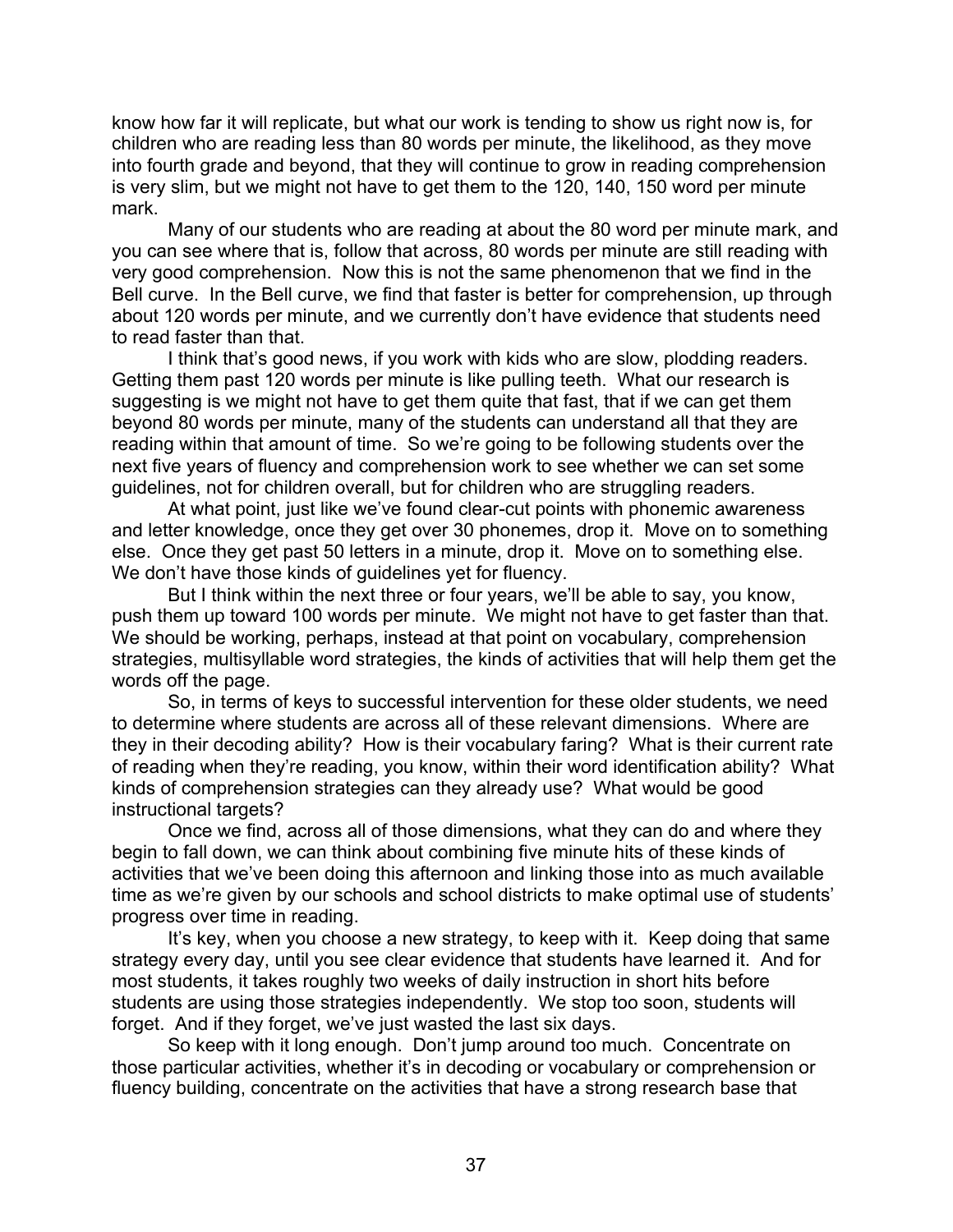increases the likelihood that you're spending your time wisely. And because the time is so sparse with these older students, we just can't waste any more of it.

The other is, think about strategies that are age and grade appropriate, to the extent that we can. It increases students' motivation, and that increases their willingness and participation. So that's all I know, but I am willing to take questions. Yes? Oh, thank you. First question?

**WOMAN:** I had a question about the graphic . . . what's accurate . . .

**DR. O'CONNOR:** Okay, we're looking at accuracy above 90%.

**WOMAN:** Above a 90%?

**DR. O'CONNOR:** Yeah. Yes?

### **WOMAN: (inaudible)**

**DR. O'CONNOR:** Okay, she's asking how do we assess comprehension. That is the mother question of the century. We have such good progress monitoring measures for isolated skills, excuse me, and we have very little for reading comprehension. What you were seeing on the graph were standardized assessments, but we can't use standardized assessments, like the Woodcock Reading Mastery Test or the Gray Oral Reading Test, for progress monitoring, because you can't give them that often.

**WOMAN: (inaudible)**

**WOMAN: (inaudible)**

**WOMAN: (inaudible)** it's so hard . . .

**DR. O'CONNOR:** Right. She's suggesting that she's not seeing the value of that AIMSweb measure, where they're all together, and the students are seeing how many words they can separate.

**WOMAN:** No.

**WOMAN:** No.

**DR. O'CONNOR:** And the . . .

**WOMAN: (inaudible)** every . . . word . . .

**DR. O'CONNOR:** Oh, the MAZE, sure, yeah.

**WOMAN: (inaudible)**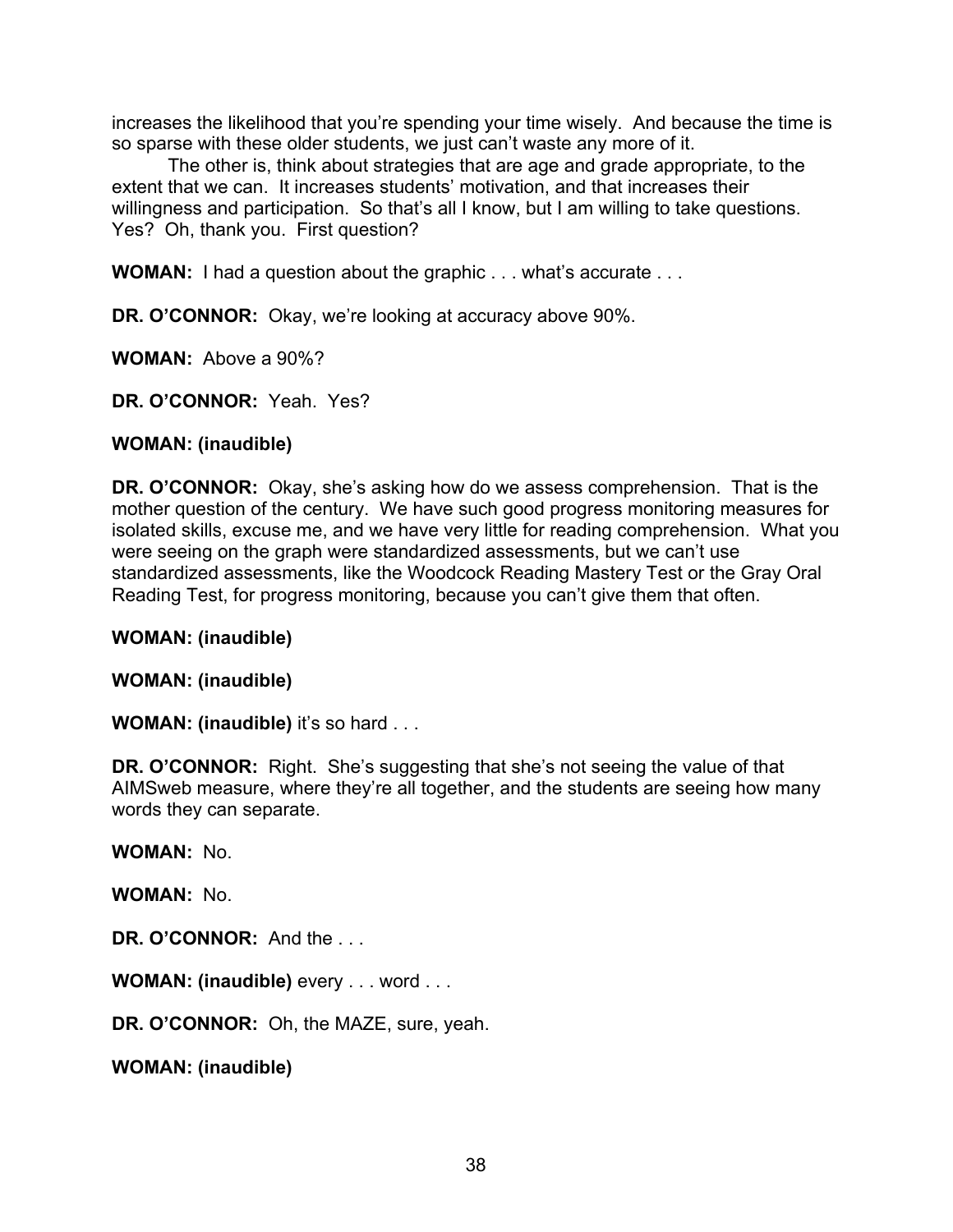**DR. O'CONNOR:** Yeah. The problem with the MAZE is it is highly literal. It's supposed to be, of the three word choices, only one is supposed to be even really possible, and the others are very far distracters. So what you're really monitoring is whether students are attending. You're not monitoring comprehension. Those two things are related, but students' abilities are so variable as they get older as poor readers.

It has been, the MAZE task has been used as a good post-measure, but it is absolutely irrelevant, in terms of what should you then be teaching, because MAZE is not all we teach. We're teaching comprehension. So think about teaching the comprehension strategies that we've talked about today. And you can go back to the *National Reading Panel Report*, that's where these came from, and they've since been validated by many teams since that document was published. But for monitoring progress, we just don't have measures that get into inferential thinking, which is pretty much what comprehension is by secondary.

We've been, actually, one of my doctoral students last year, who just finished her dissertation, did a dissertation on various ways of scoring retells, because retells are also unreliable. And so, there are some measures out there. But frankly, they're not very good. And the measure that she found was the best among three different types of scoring was, when they had finished retelling, can they state a main idea, over as far as they read? And the students that could generate a viable main idea statement were showing the progress that we were looking for.

But this is just one study, and so, I don't recommend that you do that yet. And that's because what we look for in research is convergence, not just a single study that found a particular thing, but a convergence of studies, all of which found the same powerful thing. That's when we start recommending it to teachers. But frankly, if your students can read a paragraph at their current reading ability and generate a main idea, they probably pretty much got it. And that might not be a bad way to go. Yes?

**WOMAN:** Would the same hold true then for a vocabulary measure? Because when you think about students who have IEPs, we do have to, in some way, measure their progress. So for lack of anything better, one of us had defaulted to use the MAZE because at least there are standards, whether . . . or not. The same thing holds true with vocabulary. Do you have any suggestions on measuring progress, related to vocabulary knowledge? Even though we are using the new . . . and that part is great. The depth of knowledge, we have a little group where I . . . but is there anything else that  $\ldots$ 

**DR. O'CONNOR:** The problem is, for monitoring progress, about all we can do is assess whether they're learning what we're teaching. So we're basically getting back to curriculum-based measurement, with a little c.

## **WOMAN:** Yeah.

**DR. O'CONNOR:** The small c of, we have taught ten words this week. Can they use those ten words? And then, on a monthly basis, we've taught 40 words. Select 10 of those 40. Are they retaining them? And continue to build. Because the vocabulary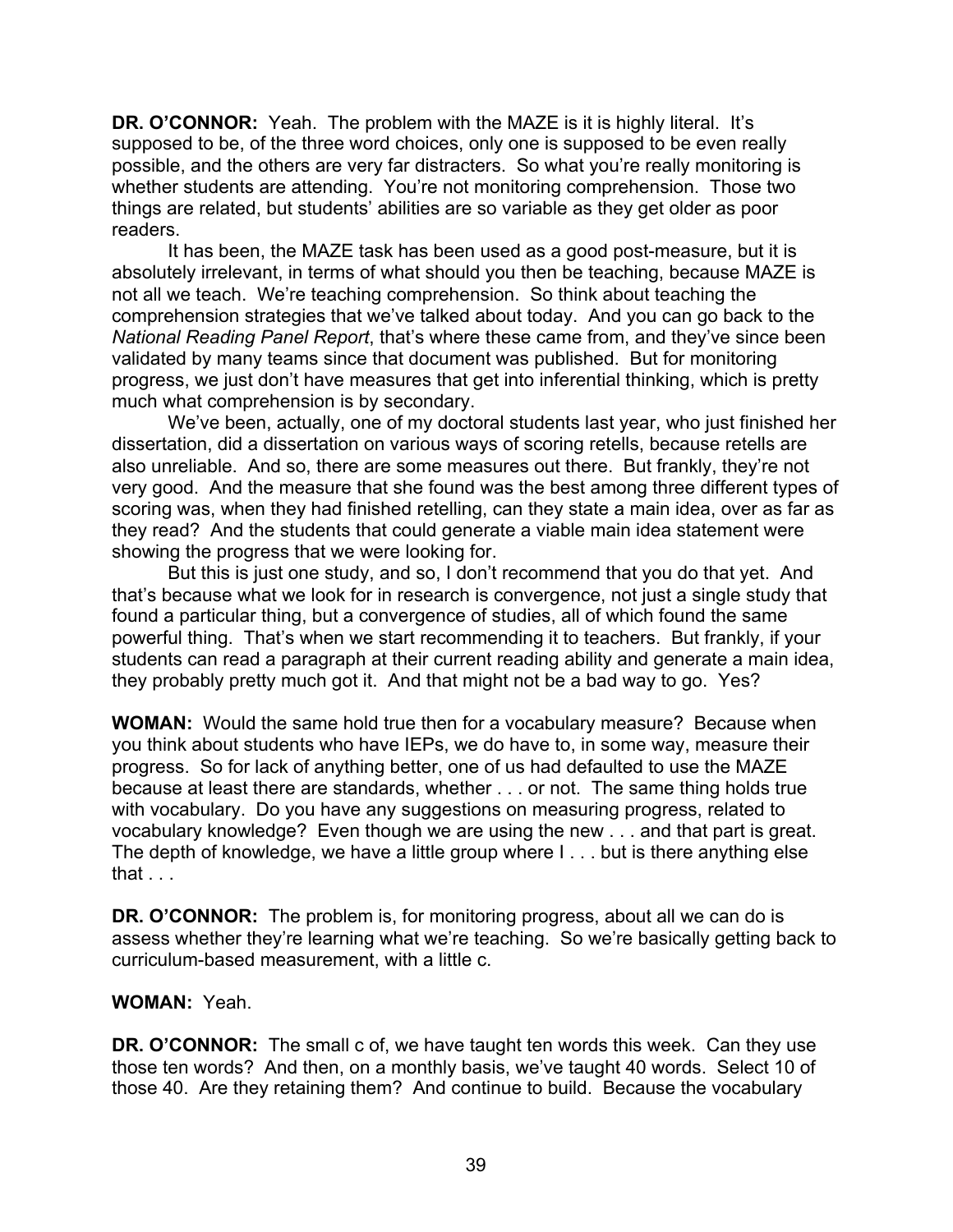measures that are valid and reliable are really only meant to be given once a year. So we can use those for documenting growth on an IEP once a year, but we can't really monitor progress with them.

We're just pretty much going to have to rely on curriculum-based measures, until researchers come up with something that's better. Now Coyne's team is working on a measure. It's not out yet, and I think they're having some reliability problems with it as well. So I think we're a few years out, before we're going to have a viable measure that we can recommend with any strength behind it.

**WOMAN:** Thank you.

**DR. O'CONNOR:** Yes?

### **WOMAN: (inaudible)** or . . .

**DR. O'CONNOR:** Exactly. In this particular case, we were measuring students at their current instructional level, which is not their grade level. So, for example, if we were working, some of the students here were sixth graders who were reading on a third grade level. And we were using not their independent, but their instructional level, so the level at which they were reading with about 90% accuracy.

And as they were reading with 90% accuracy, above 90% accuracy, we would push them to a higher level of text and keep them moving up in grade level, so that they would be exposed to a wider range of vocabulary. Yeah. So the notion is, can they understand what they read? So they have to be reading with sufficient accuracy or they're making so many mistakes, there is no comprehension occurring anyway. Or not enough, I shouldn't say none, but not what we would hope for.

## **WOMAN: (inaudible)** instructional . . .

**DR. O'CONNOR:** Okay. She's asking what we're using for an instructional level? We're using, in our research, and I don't know that you want to do this, but in our research, we're using a function of two things. We first give them a standardized word identification test, something like the Woodcock or the Woodcock-Johnson, which generates a grade level. And then, we test them on running text passages at and a little above that grade level that was generated, and look for the point at which they're achieving at about 90% accuracy.

**WOMAN:** From where . . .

**WOMAN:** So the passages are from where . . . Woodcock?

**DR. O'CONNOR:** They can be from any of the packages that are currently available. We're not finding a lot of difference between AIMSweb and DIBELS, but those are for measurement. We're instructing using materials that are at around the 90% accuracy.

And if we have students working in very small groups guided by an adult and a skilled reading teacher, we drop it down to about 85% accuracy, with the notion that we